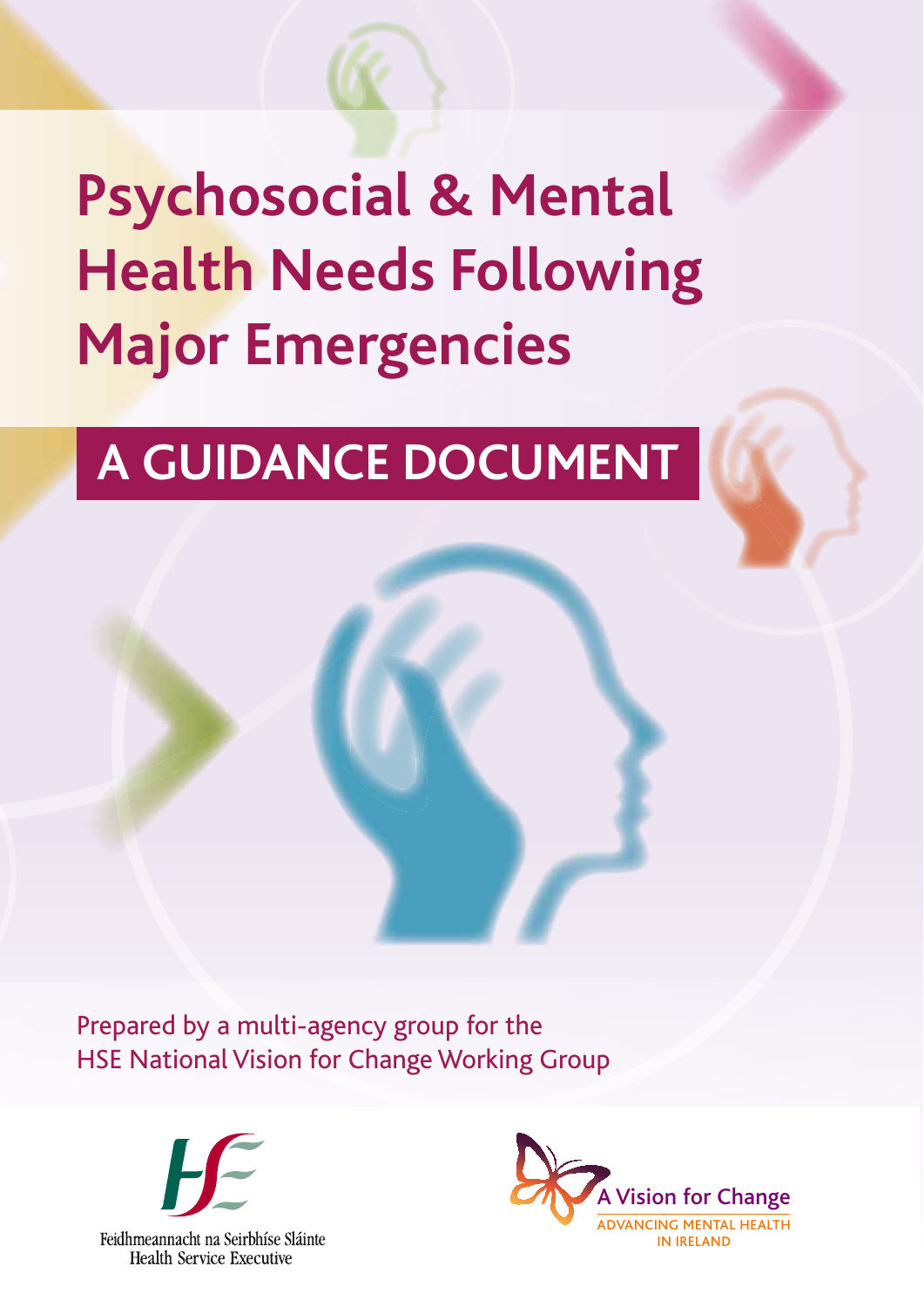### Foreword

In this country Major Emergencies are relatively rare, although events in recent years have shown that we are not completely immune from their damaging consequences. Whenever a Major Emergency occurs the Health Service must be in a position to mobilise an appropriate and effective response so as to provide relevant support and assistance to all who may need it. This response must be delivered in cooperation with our colleague Principal Response Agencies, i.e., An Garda Síochána and the Local Authorities, as well as a spectrum of other responding organisations, including the Defence Forces, the Irish Coast Guard, the Voluntary Emergency Services and Community Organisations.

The functions of individual organisations and the way in which their joint efforts are coordinated in the response to a Major Emergency are set out in "A Framework for Major Emergency Management", which was issued by the Government in September 2006. The functions of the Health Service, as set out in the Framework, include the treatment and care of victims with physical injuries as well as the "provision of psychosocial support to persons affected by the emergency".

This Guidance Document is intended to assist managers and individuals within the Health Service to understand the practical steps required, in terms of both preparation and response, in order to provide the necessary psychosocial support to persons affected by a Major Emergency. As part of that process the document sets out the theoretical background to the proposals made which are heavily influenced by international best practice as set out in, for example, reports on the topic by the NATO Joint Medical Committee and the European Network for Traumatic Stress.

The Psychology Service will play a key role in the management of the psychosocial response of the Health Service to any Major Emergency. However if that response is to be efficient and effective it must operate smoothly alongside the responses of other sections of the Health Service, including, the National Ambulance Service and the Acute Hospital Service. For that reason it is important that key individuals in all relevant parts of the Health Service are familiar with the contents of this document.

Finally, this document deals with the provision of psychosocial support to members of the public in the aftermath of a Major Emergency. The Health Service has other documents and processes which deal with the provision of psychosocial support to staff members who have been involved in the response to a Major Emergency.

It is expected that this Guidance Document will assist local Health Service areas in preparing effective responses to the psychosocial and mental health consequences for survivors and the public following Major Emergencies.

Anne O'Connor Cavin Maguire

**Our Obosse** 

Savis Marie

*Mental Health Assistant National Director National Director Emergency Management*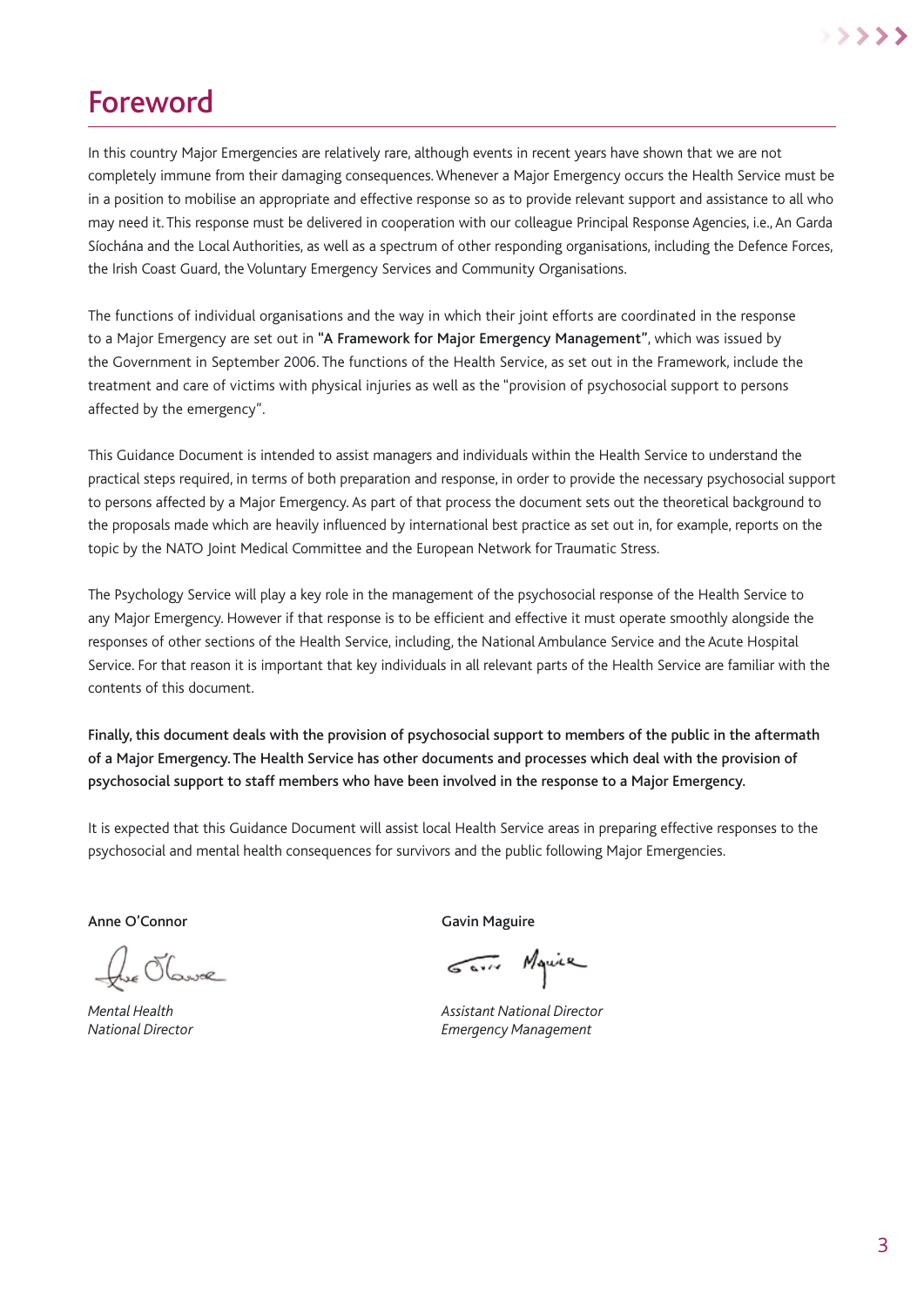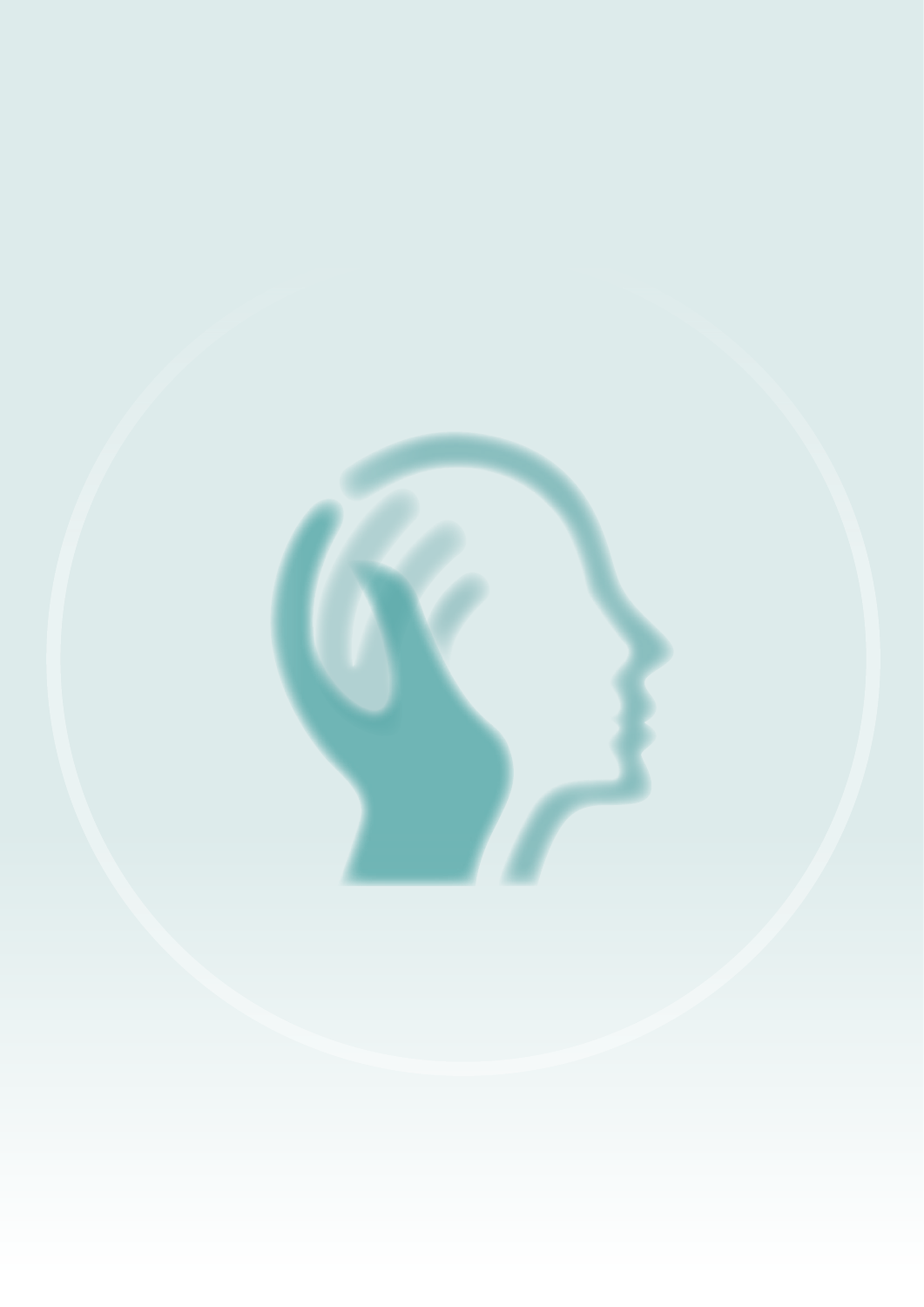### **Contents**

#### **SECTION 1: INTRODUCTION**

#### **SECTION 2: THE PSYCHOSOCIAL ROADMAP**

#### SECTION 3: THE STRATEGIC STEPPED MODEL OF CARE

| 3.1 | Introduction. |
|-----|---------------|
|     |               |
|     |               |

#### **SECTION 4: PRE & POST EVENT ROLES AND TASKS**

#### **SECTION 5: CONCLUSION and Appendices**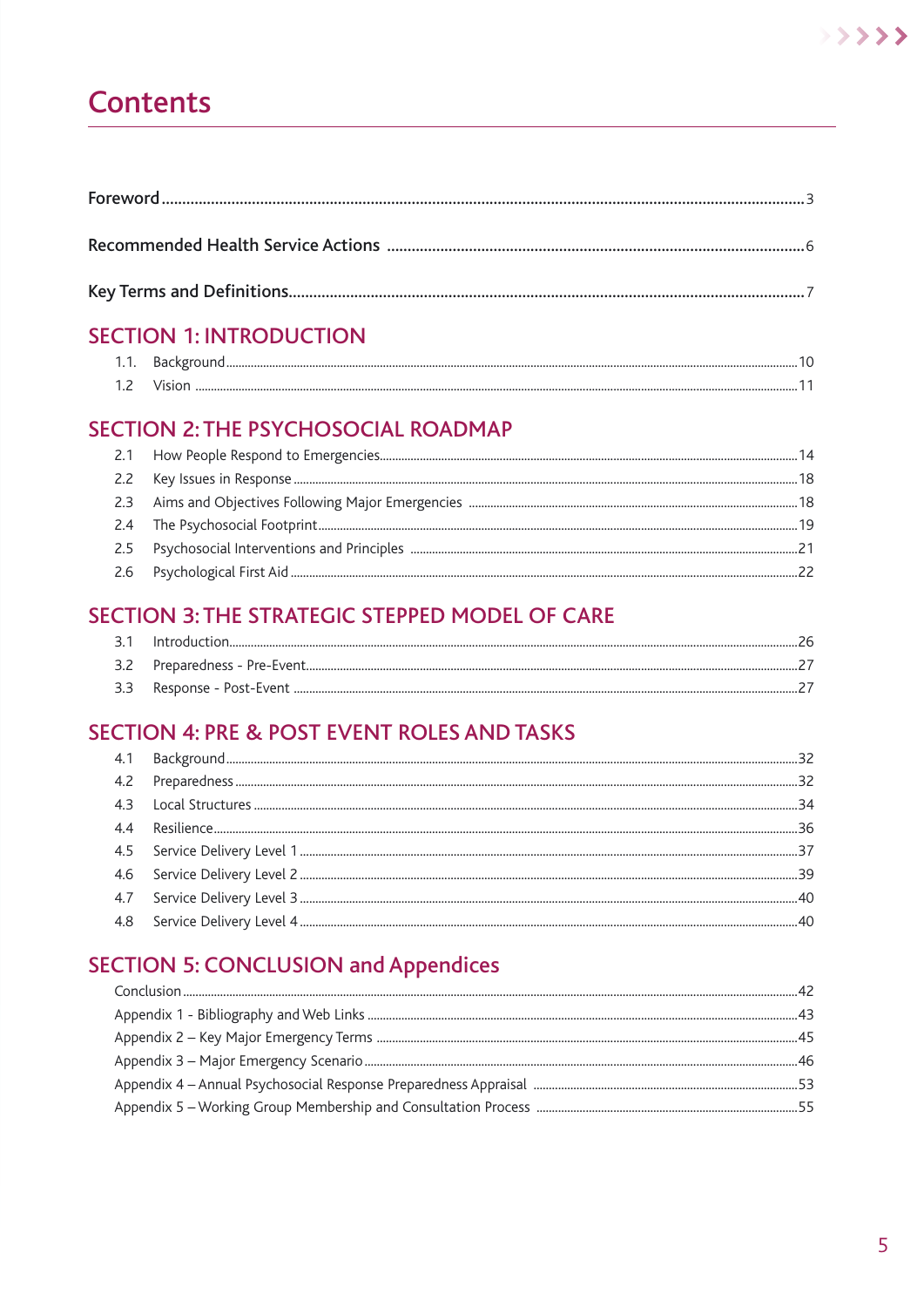### Recommended Health Service Actions

- 1. Develop a comprehensive national implementation plan to support this Guidance Document.
- 2. Adopt and implement, at regional level, the national policies and procedures that support an effective psychosocial response in the aftermath of a Major Emergency.
- 3. Assign to the relevant Principal Psychology Manager in each area the key role of leading the Health Service psychosocial response, including the development of and responsibility for governance structures.
- 4. Nominate a national panel of experts in the area of psychosocial care which will be available to advise Health Service Management as required.
- 5. Engage at both national and regional levels with the external agencies, whose collaboration and cooperation is required in order to deliver effective psychosocial support, during and in the aftermath of Major Emergencies, so as to ensure that plans are integrated, responsive and provide predictable services.
- 6. Ensure that psychosocial and mental health care responses are integrated with the strategic and operational planning and action processes of health service Major Emergency Management.
- 7. Plan and prepare so that psychosocial and mental health care responses in the aftermath of Major Emergencies will be comprehensive, stepped according to needs, of sufficient duration and well co-ordinated.
- 8. Embed psychosocial response to Major Emergencies within existing health service communications' policy and infrastructure, including social media.
- 9. Develop quality assured information resources at national level which allow for local adaptation regarding the signposting of local supports and services.
- 10. Conduct an annual audit in each area using the template in Appendix 4.
- 11. Develop relevant educational material which supports the Health Service and partner agencies in fulfilling their roles in delivering the Strategic Stepped Model of Care.
- 12. Enhance Service Level Agreements with funded agencies in the social care area in order to to ensure psychosocial responses are provided to agreed standards.

>>>>>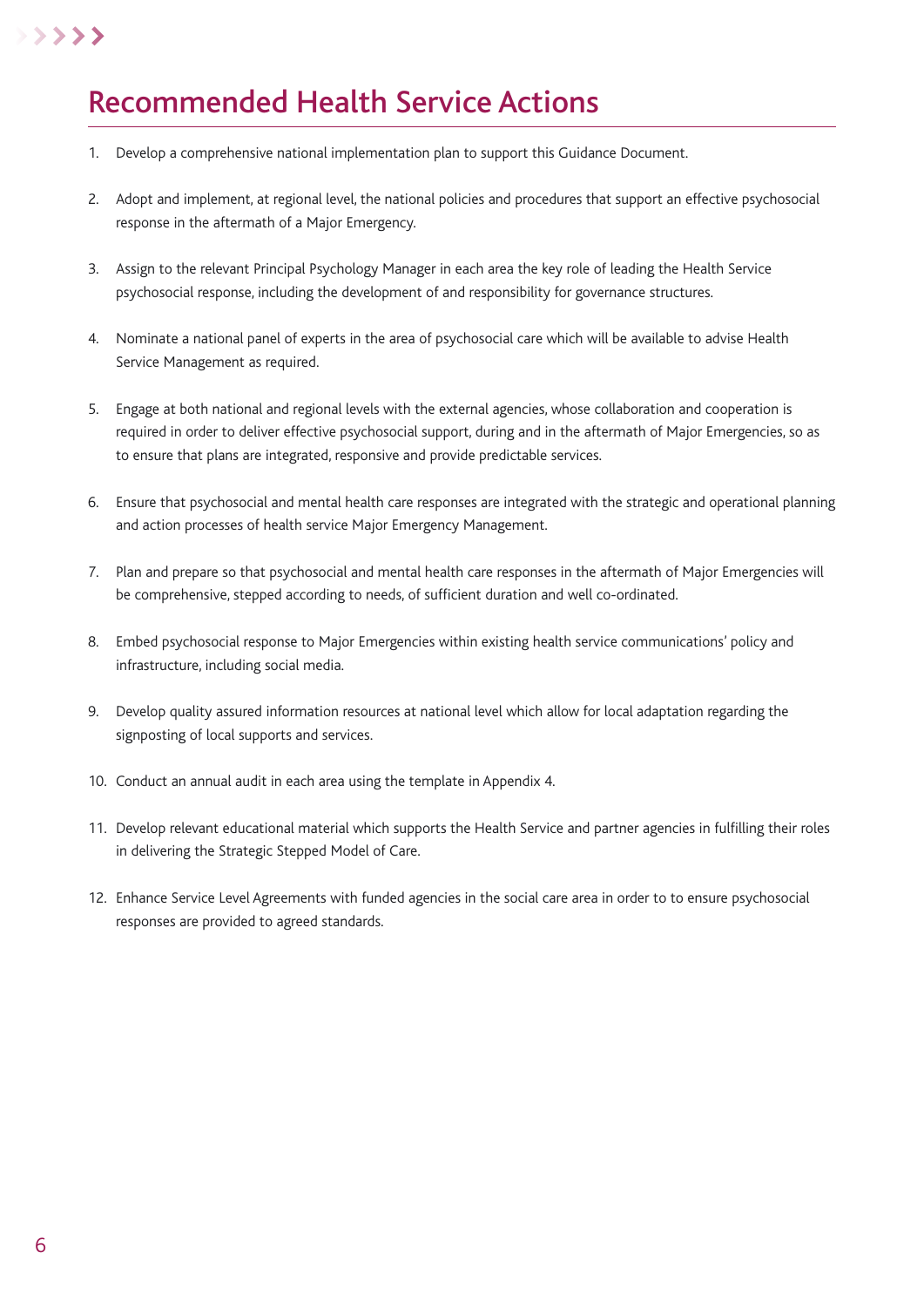# Key Terms and Definitions:

Throughout this document the following terms are used as per the definitions below. A further list of Major Emergency terms and definitions are included in Appendix 2.

A Major Emergency is any event which, usually with little or no warning, causes or threatens death or injury, serious disruption of essential services or damage to property, the environment or infrastructure beyond the normal capabilities of the principal emergency services in the area in which the event occurs, and requires the activation of specific additional procedures and the mobilisation of additional resources to ensure an effective, co-ordinated response.

Framework for Major Emergency Management is a Framework enabling An Garda Síochána, the Health Service and Local Authorities to prepare for and make a co-ordinated response to Major Emergencies resulting from events such as fires, transport accidents, hazardous substance incidents and severe weather, see www.mem.ie.

Psychosocial refers to the full spectrum of psychological, emotional, social, relationship, behavioural, cognitive and physical experiences. These can occur within individuals and between groups of individuals, e.g. families, communities, and work groups, in the context of particular social and physical environments. For the purpose of this Guidance Document the focus is on these processes as they occur before, during and after Major Emergencies.

Psychosocial Care incorporates emotional and practical help. It ranges from providing immediate comfort and practical help through to longer term psychological support and specialist trauma care.

Psychosocial Approach refers to the process of planning and delivering a coordinated range of healthcare responses to the psychological and mental health needs of individuals, in tandem with a parallel series of social, welfare and other non-healthcare responses.

Reaction describes the range of experiences, difficulties, problems and health difficulties that may affect people following Major Emergencies.

Need refers to requirements for assistance from relatives, other people, and formal services that individuals may require as a consequence of their exposure to Major Emergencies.

Response refers to the ways in which societies, communities, relatives, and formal services act to meet the needs of communities and individuals after Major Emergencies.

Personal Psychosocial Resilience is defined as the capacity of an individual to adapt reasonably well, psychologically, emotionally and physically, and without lasting detriment to self, relationships or personal development, in the face of adversity, threat or challenge.

Psychological First Aid (PFA) is an evidence-informed approach that is designed to reduce the initial distress caused by traumatic events and to foster short-term and long-term adaptive functioning and coping.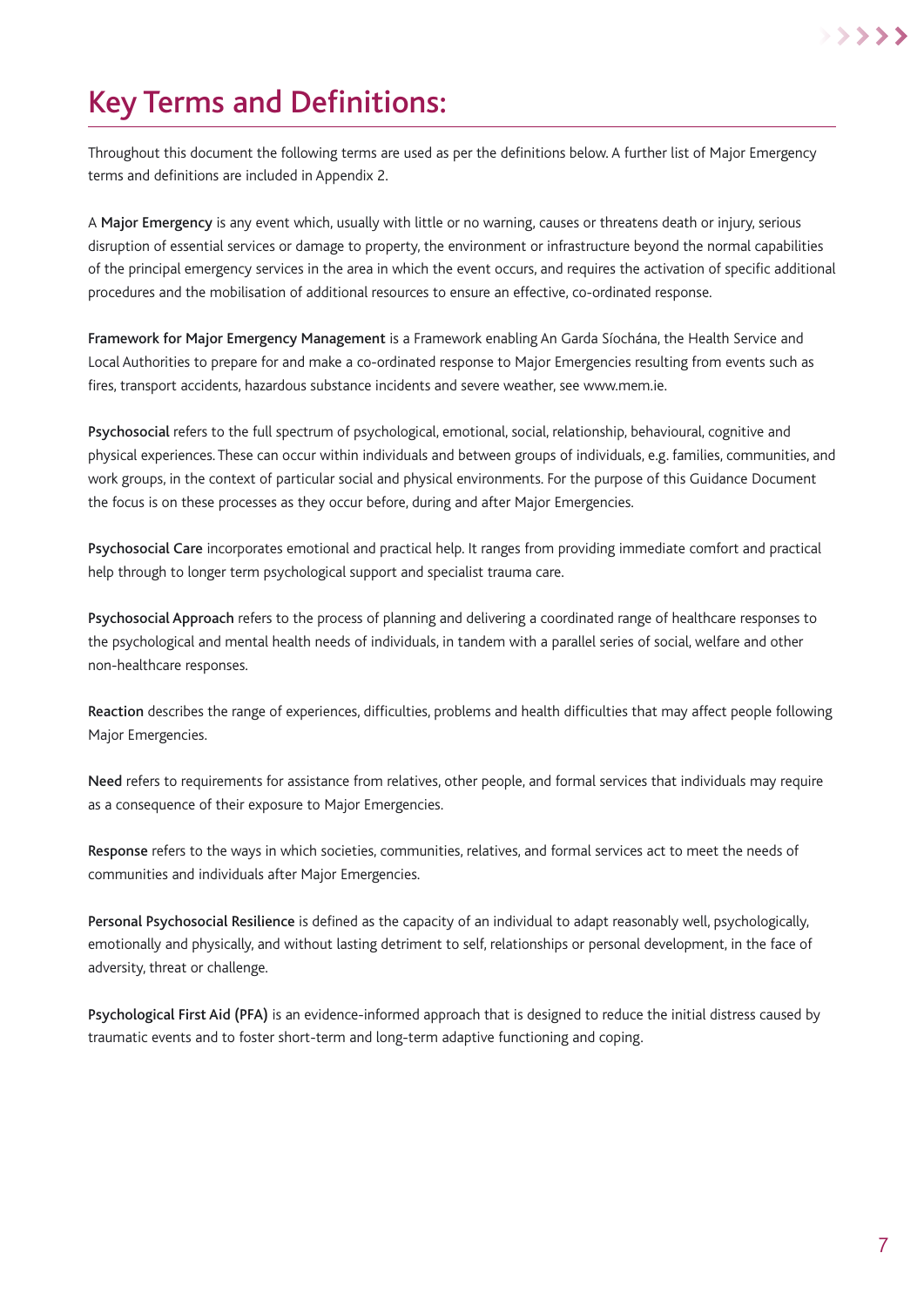# **SECTION 1**

# INTRODUCTION



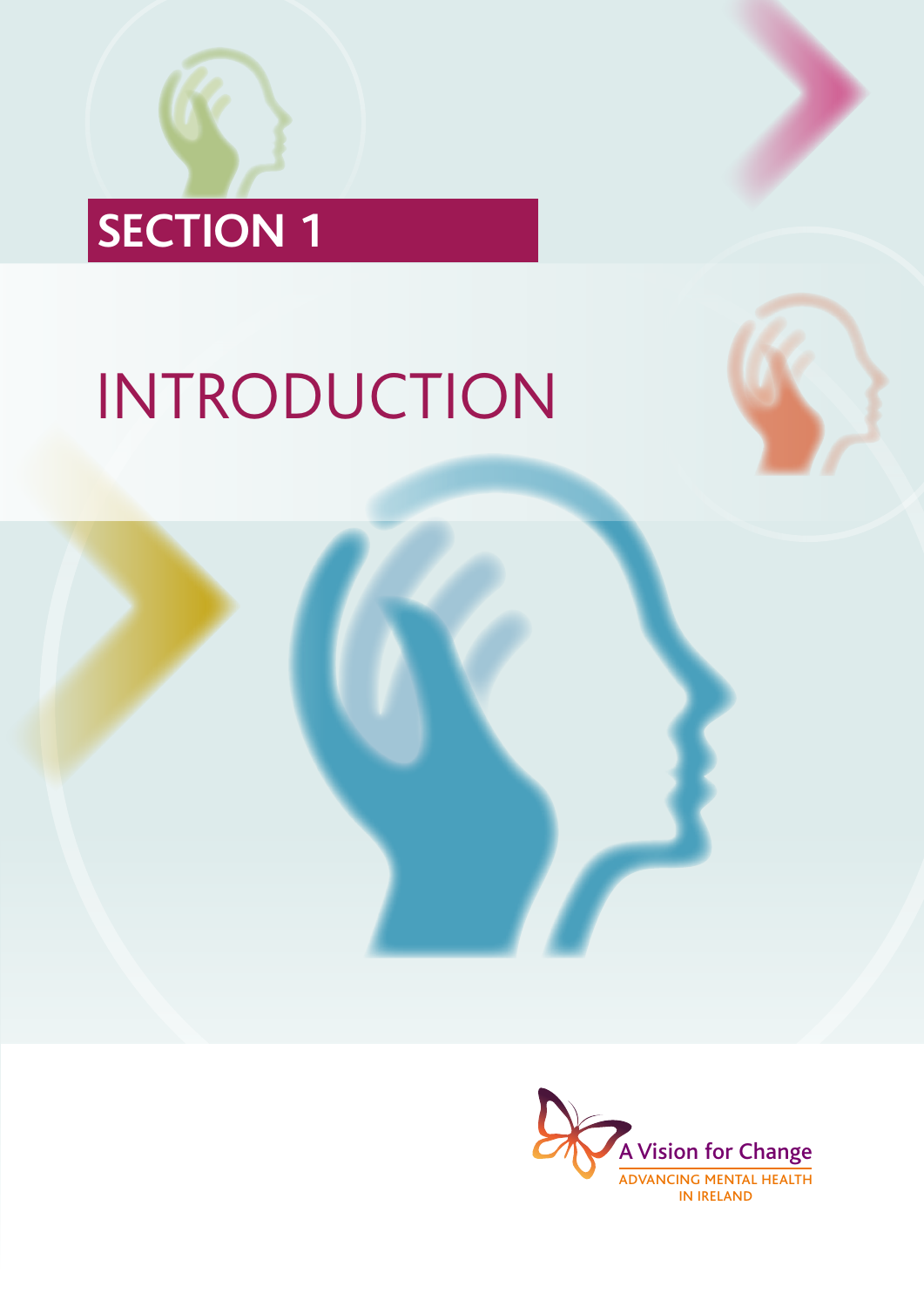## SECTION 1: INTRODUCTION

#### 1.1 Background

Major Emergencies of whatever nature (transport accident, flooding, storm or fire) create a wide range of psychological and social challenges at individual, family, and community levels. Major Emergencies create acute short term impacts but also have the potential to undermine the long-term mental health and psychosocial well-being of affected populations.

A significant priority in the psychosocial response to a Major Emergency is to support and promote the resilience and resourcefulness of individuals and communities in a manner that helps to lessen the impact of the event.

The Health Service has primary responsibility for the provision of psychosocial care to members of the public affected by Major Emergencies. This document provides information on the psychosocial impact of these events and describes a management system and model of service delivery for planning and delivering effective responses to the psychosocial and mental health needs of individuals and communities after Major Emergencies.

This Guidance Document is intended to assist local Health Service areas in preparing effective responses to the psychosocial and mental health consequences for individuals and communities following Major Emergencies. It identifies the pathways which the individuals who are affected are likely to follow and how their needs can be met through Primary Care and professional partnerships. It is supported by the current evidence based theory and practice.

This guidance should enable local planning for psychosocial response to be integrated into existing services within a common national strategy. The guidance also has applicability for those planning for and responding to significant traumatic events and critical incidents which have a large-scale impact but which do not involve the declaration of a Major Emergency.

It is recognised that this is an arena of ongoing significant research attention and that current thinking and practice may well be superseded by future developments. Therefore this Guidance Document should be seen as an evolving one that will need adaptation in the light of future new perspectives.

This Guidance Document is informed and heavily influenced by international sources of expertise that reflect the insights of practitioners from different disciplines and sectors and an emerging consensus on good practice.

#### Key sources included;

- › North Atlantic Treaty Organisation (NATO) Joint Medical Committee Psychosocial Care for people affected by Major Emergencies - A model for designing, delivering and managing psychosocial services for people involved in major incidents, conflict, disasters and terrorisms, Sept 2008.
- › The European Network for Traumatic Stress www.tentsproject.eu
- › Guidance for Responding to the Psychosocial and Mental Health Needs of People Affected by Disasters or Major Incidents. NATO/TENTS (2009)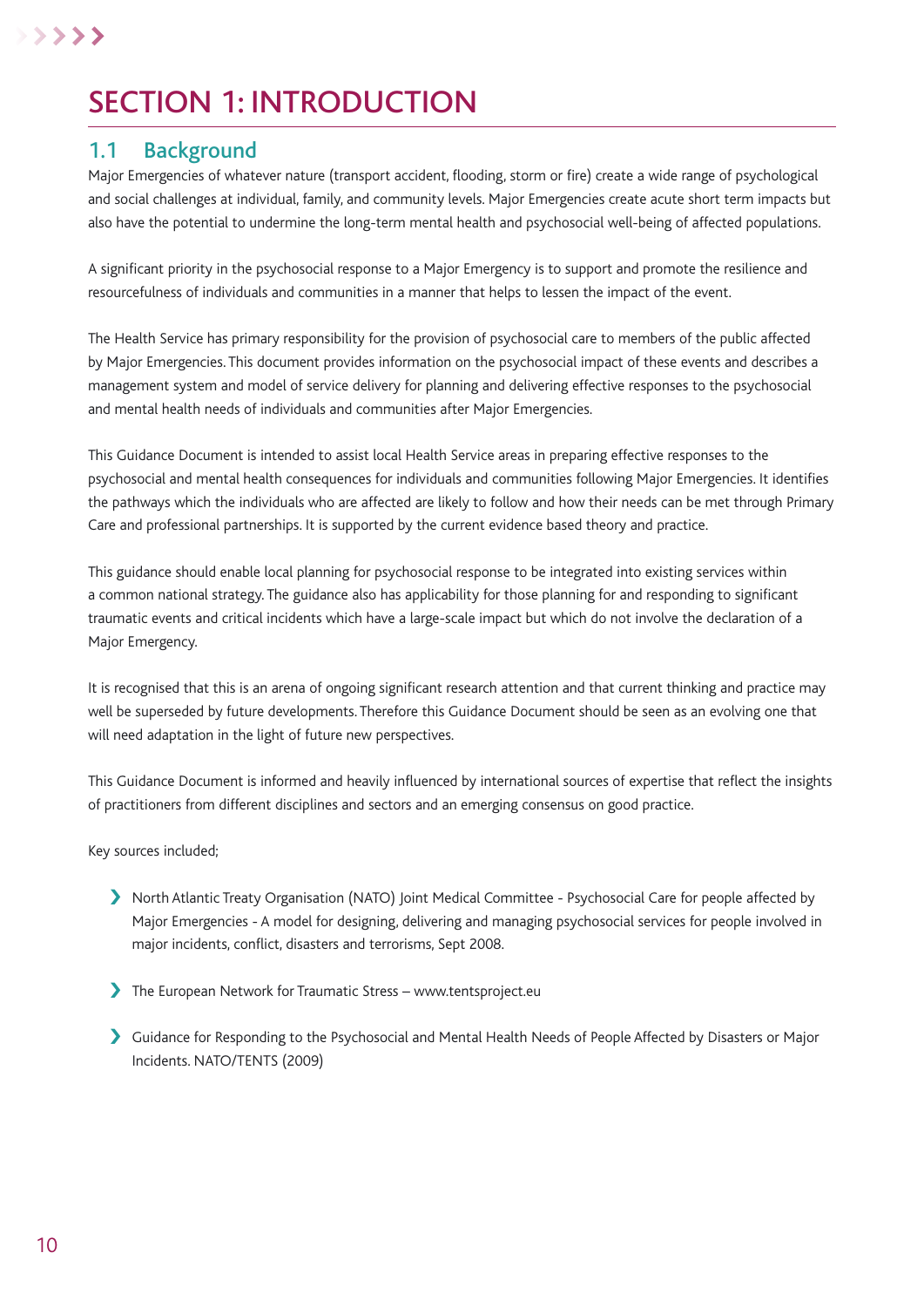Practitioners need to be aware that this Guidance Document should be implemented in the context of the wider Major Emergency Management Framework and its associated structures and documentation. For that reason practitioners are advised to read carefully the "Framework for Major Emergency Management" which was issued by the Government in 2006. The Framework sets out the responsibilities of An Garda Síochána, the Health Service Executive and Local Authorities (known as the Principal Response Agencies) in preparing for and delivering a coordinated response to Major Emergencies resulting from events such as fires, transport accidents, hazardous substance incidents and severe weather. The Framework sets out inter-agency structures and processes for planning for Major Emergencies as well as the structures and arrangements which underpin the response to these events.

#### 1.2 Vision

The Health Service aims to implement an integrated and coordinated psychosocial response to Major Emergencies. It aims to ensure, as far as possible, that all individuals, families and communities experiencing or at risk of experiencing psychological, emotional, social and physical (psychosocial) experiences and/or mental health sequelae will receive a continuum of supports from health and community service providers who will understand the issues and who will recognise and respond to the needs of those impacted.

>>>>>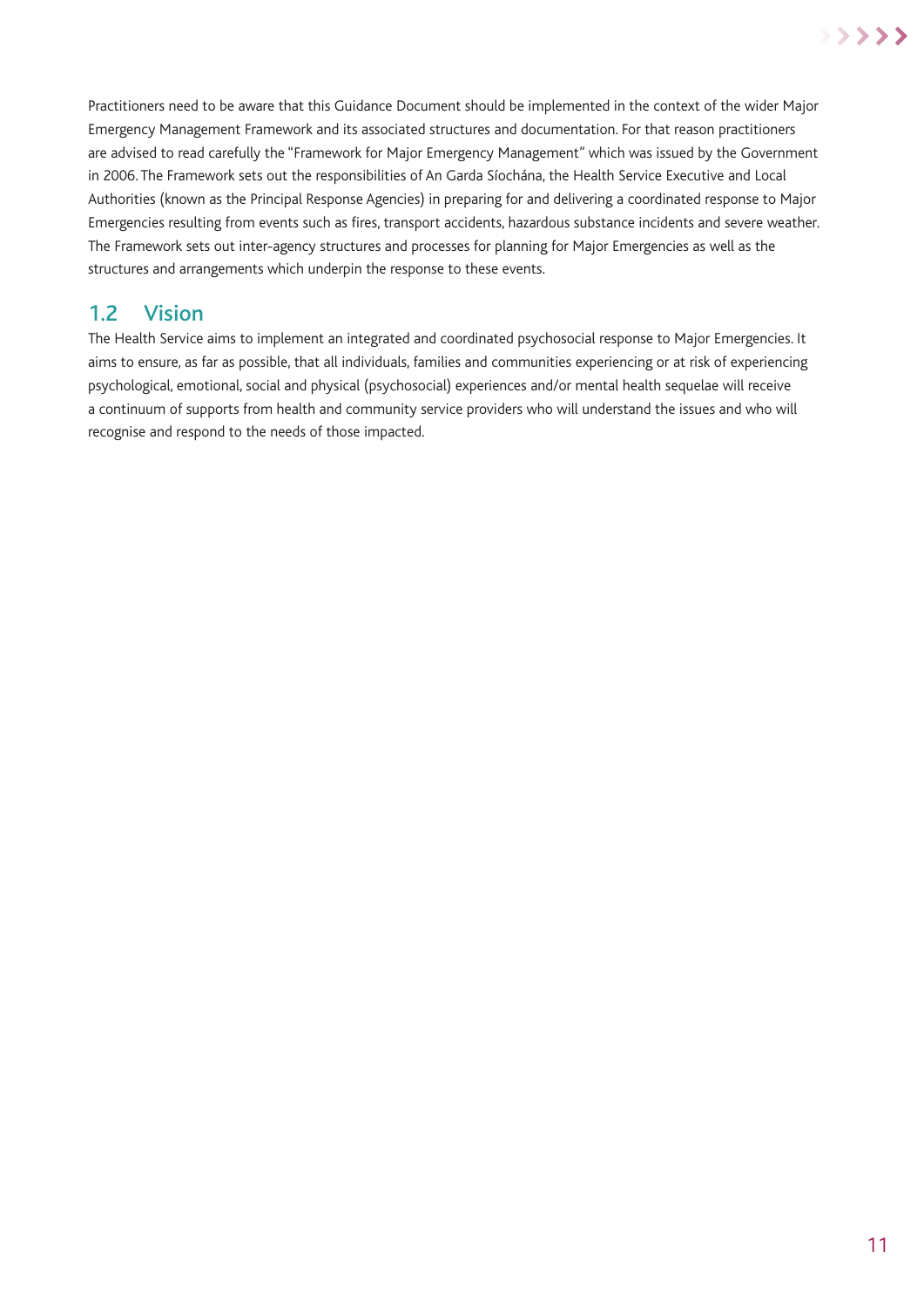# **SECTION 2**

# THE PSYCHOSOCIAL ROADMAP

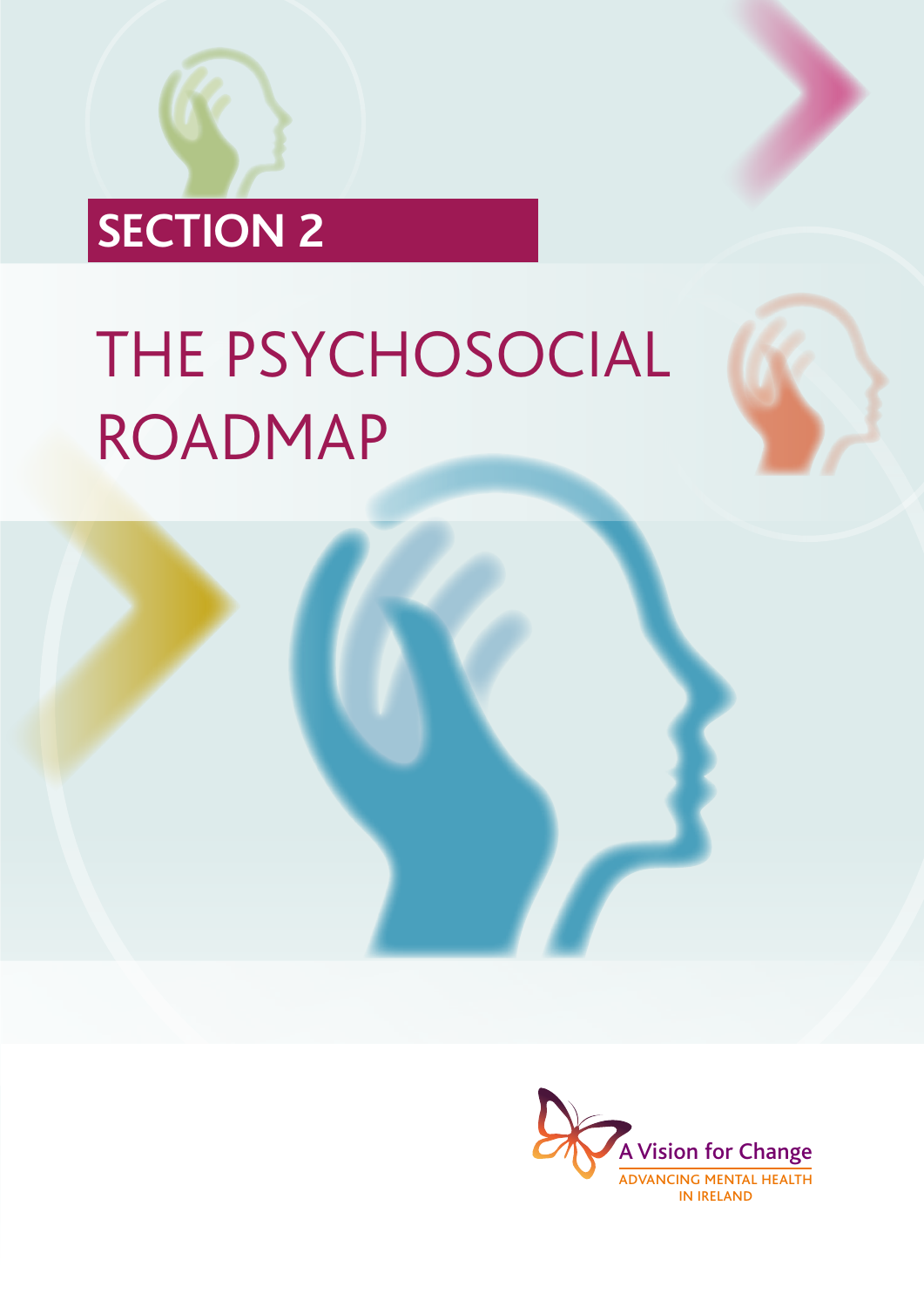## SECTION 2: THE PSYCHOSOCIAL ROADMAP

#### 2.1 How People Respond To Emergencies

Major Emergencies evoke a variety of responses in people and any one individual may also experience a spectrum of reactions within quite short timeframes, ranging from coping to being overwhelmed.

#### Normal Reactions to Traumatic Events

Traumatic events commonly impact on all aspects of an individual's functioning, including physical (biological), emotional, behavioural, cognitive and spiritual. These experiences may be of very variable intensity and duration. Provided these experiences are short-lived, they might be considered to be "normal" in the context of "abnormal" circumstances and, as such, they are anticipated. Immediate or early reactions are illustrated in Figure 1. This Figure is taken from "Early mental health intervention after disaster", Alexander, D. (2005) Advances in Psychiatric Treatment 11, 12-18

The NATO documentation indicates that up to 75% of survivors of disasters show no mental health difficulties; although, transitory psychological experiences, best described as distress, are regularly exhibited and these are sometimes accompanied by dysfunction. It further estimates that a substantial proportion, perhaps between 20% and 40%, of affected people may experience more sustained distress that lasts more than several days, grows in severity after the events or their involvement in them have subsided, but, usually, diminish within a month of their disengagement from or resolution of a critical situation.

*Figure 1: - The Nature of Anticipated Immediate Reactions to Major Incidents – Adapted From Alexander, 2005 Copyright © for figure held by Williams R and Kemp V and reproduced with permission Permission for reproduction of content granted by Prof. Alexander & the Royal College of Psychiatrists*

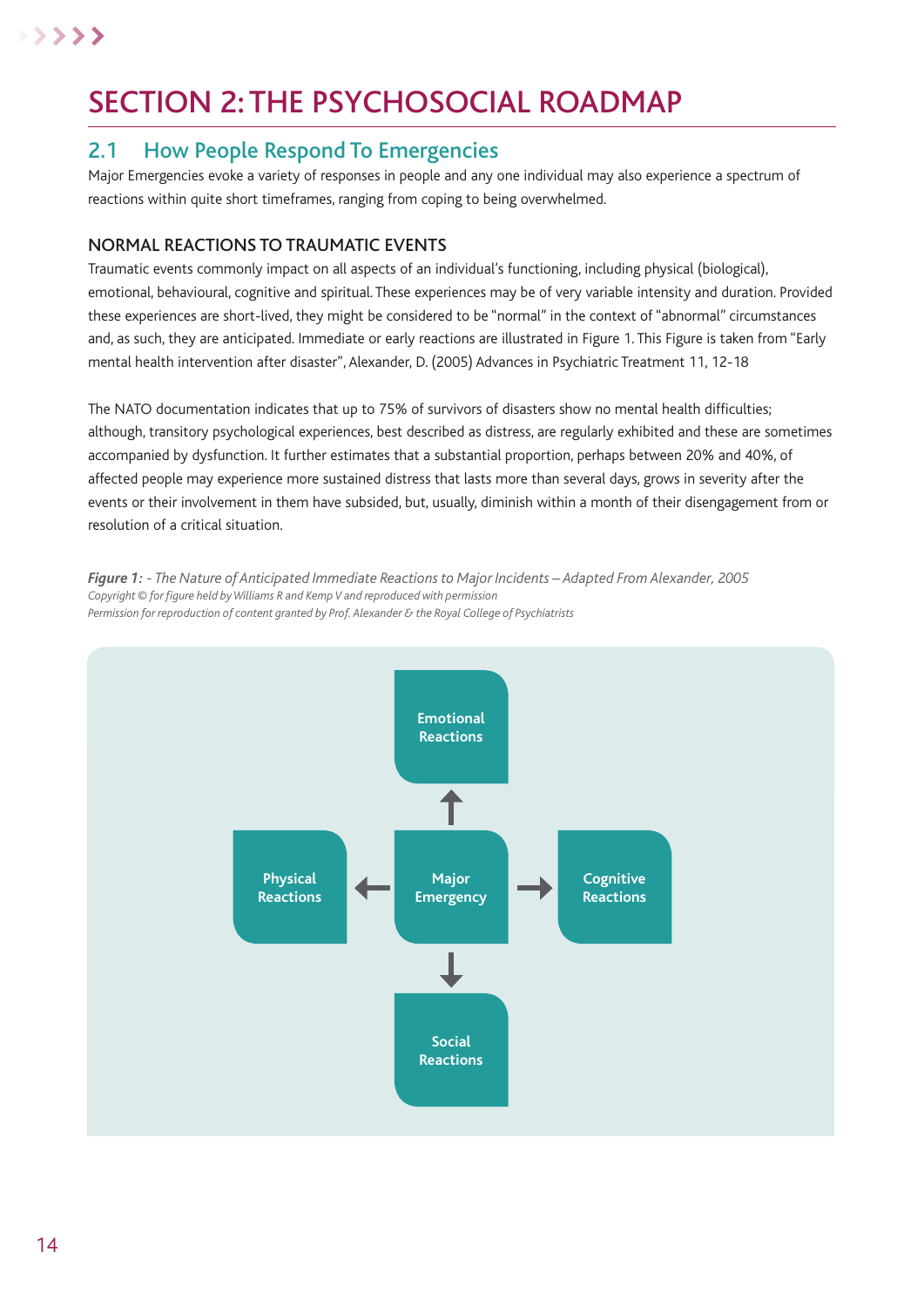| <b>PSYCHOLOGICAL REACTIONS</b>      |                                               | <b>SOCIAL REACTIONS</b> | <b>PHYSICAL REACTIONS</b> |
|-------------------------------------|-----------------------------------------------|-------------------------|---------------------------|
| <b>Emotional Reactions</b>          | <b>Cognitive Reactions</b>                    |                         |                           |
| <b>Shock and Numbness</b>           | <b>Impaired Memory</b>                        | Regression              | Insomnia                  |
| Fear and Anxiety                    | Impaired Concentration                        | Withdrawal              | Hyperarousal              |
| Helplessness and/or<br>Hopelessness | Confusion or<br>Disorientation                | Irritability            | Headache                  |
| Fear of Recurrence                  | Intrusive thoughts,<br>Dissociation or Denial | Interpersonal Conflict  | Somatic Complaints        |
| Guilt                               | Reduced Confidence or<br>Self-Esteem          | Avoidance               | Reduced Appetite          |
| Anhedonia                           | Hypervigilance                                |                         | Reduced Energy            |
| Anger                               |                                               |                         |                           |

#### Longer Term Impact

Current knowledge about resilience, risk and protective factors indicates that it is difficult to predict who is likely to recover from their immediate reactions or from distress, with support from families or the provision of community and welfare services, and who may have more sustained distress or develop a mental disorder. (Table 1 identifies potential risk factors).

Studies estimating the proportion of affected people who go on to develop mental disorders demonstrate considerable variability, ranging from 0 to 99% (Steel et al, 2009). The most typical, but by no means exclusive, types of health difficulties include anxiety states, depression, post-traumatic stress disorder, and substance misuse. Bunting et al. (2013), in a Northern Ireland epidemiological survey, note the lifetime prevalence of any mental health disorder among men and women as 27.2% and 31.1%, respectively. This did not include those who had been caught up in conflict related events. The lifetime and 12-month prevalence of PTSD were 8.8% and 5.1%, respectively. For children, following the New York City 9/11attack, the most prevalent diagnoses were agoraphobia 14.8%, separation anxiety 12.3%, and PTSD 10.6% (NATO, 2008).

In the literature there is information on a generalised pattern of how populations respond over time to traumatic experiences. In the first instance, there is a high frequency of people responding with proportionate distress very soon after a Major Emergency. This is followed by an initial significant and then more gradual reduction in these frequencies in the weeks and months after an event. However, some people may go on to develop a longer-term mental disorder.

The NATO documentation includes estimates, from the literature, that approximately 75% of people recover psychosocially without requiring expert intervention, but rather relying on the care, assistance and good relationships with their families and friends and the support of their communities. However this proportion varies with the nature of the Major Emergency and the circumstances of the individuals involved. For example, in the case of flooding, the most frequent type of natural disaster, the research suggests that the psychosocial impact is particularly prevalent and prolonged.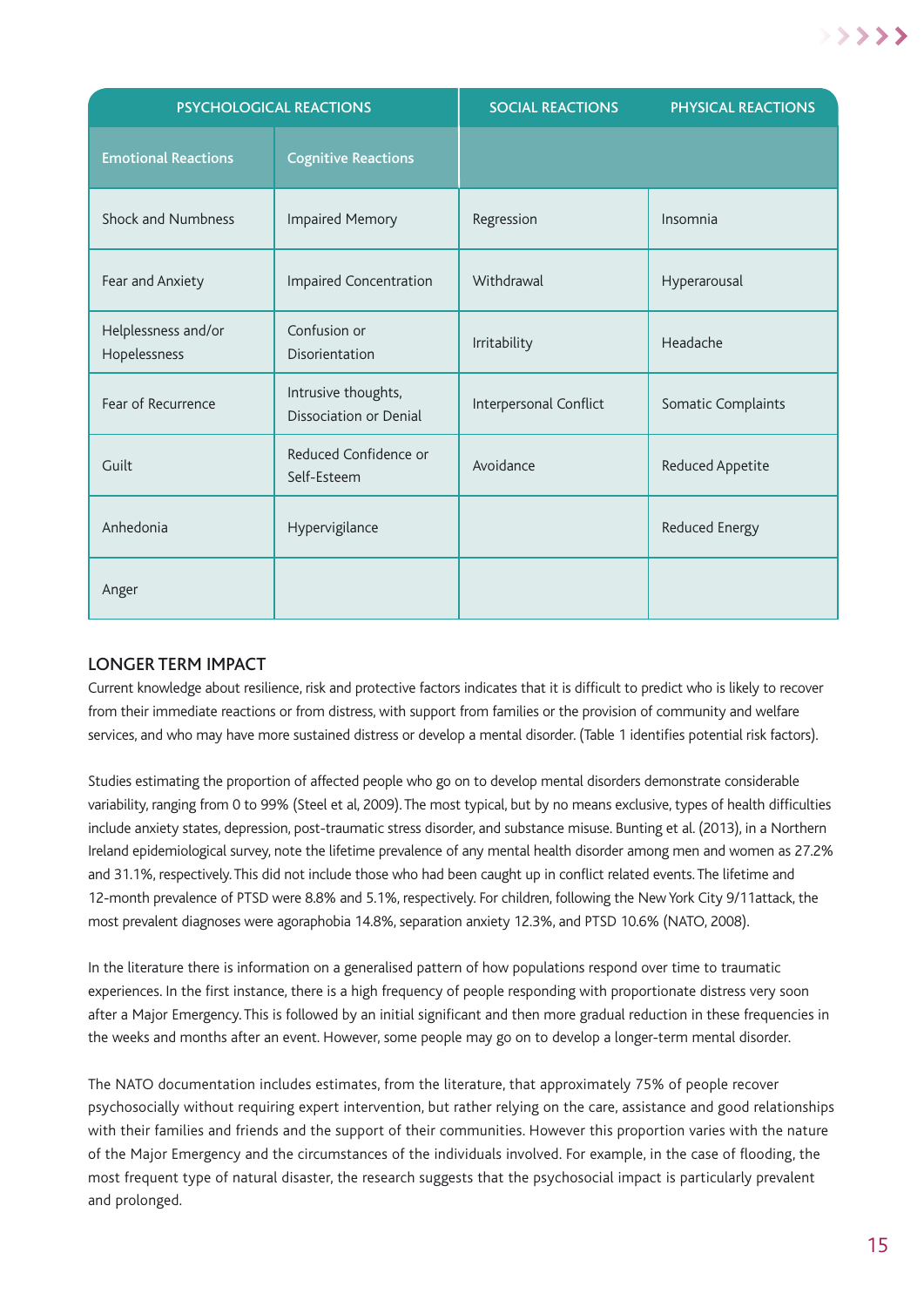

For flood victims, therefore, the psychosocial and mental health consequences can have a long tail and there may be a number of peaks and troughs. This may be because people's homes and livelihoods are directly affected and recovery, including financial and material recompense, can take a long time.

#### Four Broad Patterns of Continuing Reponses

Research suggest a number of key patterns of individual responses

#### **Group 1:** *Resistant people who show transient distress*

 • People in this group are minimally upset.

#### **Group 2:** *Resilient people who show distress (two subgroups)*

- People who are proportionately, mildly, temporarily, and predictably upset in the immediate aftermath of traumatic events, but whose distress is not associated with any substantial level of dysfunction.
- People who are more substantially distressed but are able to function satisfactorily. These are people who have greater distress but not amounting to a mental disorder.

#### **Group 3:** *People who have more sustained or persistent distress associated with dysfunction (two subgroups)*

- People who are likely to recover, but whose recovery takes more time and who may recover relatively quickly if given appropriate assistance.
- People who may be in the course of developing a mental disorder

#### **Group 4: People who develop a mental disorder**

 • People who require specialist assessment followed by timely and effective mental health care at any point post the Major Emergency.

Caveat: It is worth noting that current theoretical understanding on peoples' responses to Major Emergencies has focused on individual reactions. This poses limitations in generalising to group/population responses. It also risks underestimating the importance of group contexts.

#### Protective and Risk Factors In Responding to Major Emergencies

#### PROTECTIVE FACTORS

The primary protective factor consistently recognised in both research and evidence based practice is that of social supports. The availability and utility of social supports buffer the effects of stress and can reduce the prevalence of distress and psychological symptoms, including depression and anxiety. Greater social supports are generally associated with lower stress. People who have good social support networks tend to be better adjusted regardless of disaster exposure. Lack of social support proved to be one of the strongest risk factors for PTSD in Brewin et al's (2000) meta analysis of the literature.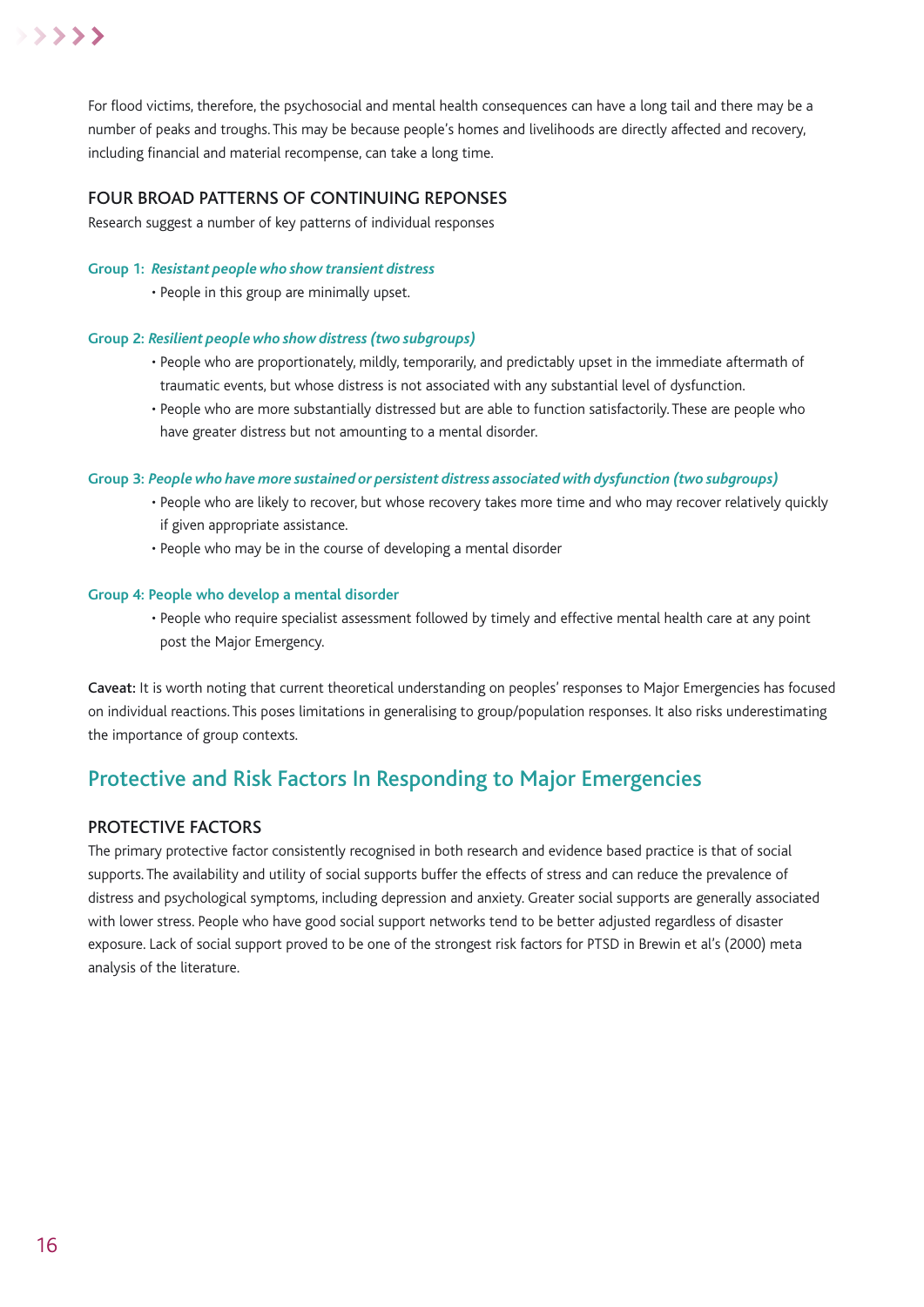#### Risk Factors

Research has identified a variety of risk factors and many of these risk and vulnerability factors are listed in Table 1.

#### **Table1. Risk and Vulnerability Factors (Alexander, 2005)**

#### A: Pre-traumatic event factors

- • Personal capabilities and attributes Poor attachment capacity Few current attachments Female gender Extremes of age and development (children and older people) • Past personal experiences
- Sexual abuse in childhood Substance misuse Previous psychiatric history Disadvantage (social, educational or economic) • Environment
- Concurrent life stressors Lower social capital

#### B: Peri-traumatic event factors

• Nature of incident/disaster Human-made disasters Sudden and unexpected events Exposure to grotesque scenes and sensory experiences Proximity (there is, generally, a dose-response relationship) Nature of involvement (closer involvement increases the risk) Extended exposure (for example, entrapment) • Impact of the event Higher perceived level of threat to life (self or others) Physical injury Extensive personal loss

#### C: Post-traumatic event factors

• Response to the event Severe acute stress responses Presence of survivor or performance guilt • Burden consequent on the event Lack of social and/or family supports Relocation or displacement Financial and social or relationship problem Adverse reactions from others (for example blame or rejection)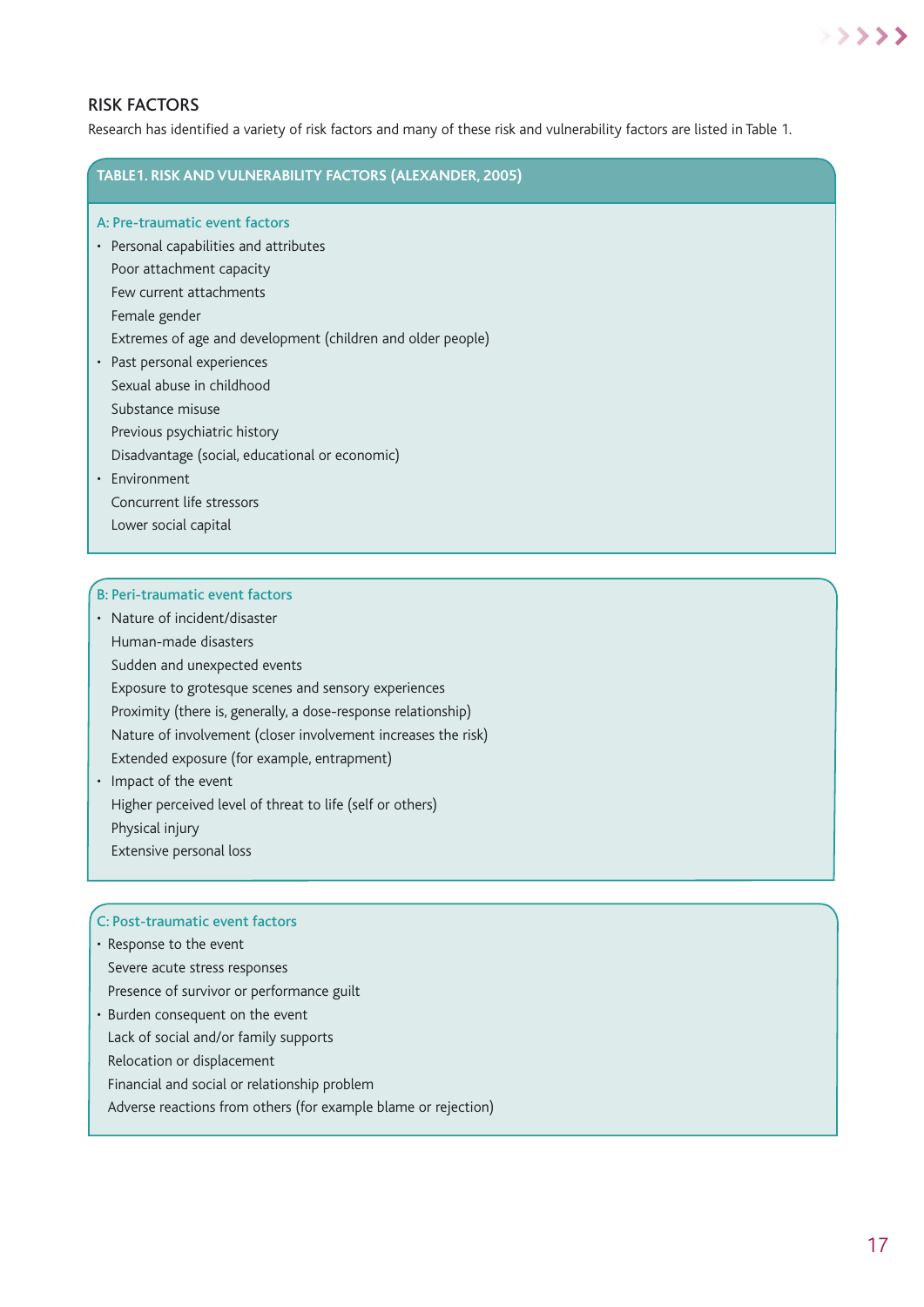#### 2.2 Key Issues in Response

The key issues in responding to the psychosocial and mental health care needs of people affected by Major Emergencies are:

- › The overall recovery of individuals can be affected by how their psychosocial reactions are understood and managed. Thus the Health Service recognises the need for, and is committed to working collaboratively with all relevant agencies to ensure, the effective management of the psychosocial response.
- › Planning and anticipation are key components in ensuring the effectiveness of psychosocial response in Major Emergency situations.
- › Plans for how societies and services are to respond to the psychosocial and mental health needs of populations in the aftermath of traumatic events should recognise the considerable resilience of people and groups of people, including families, communities and groups of strangers, who are thrown together by events.
- › Restoring the social functioning of communities, and protecting vulnerable individuals and communities from the psychosocial effects of Major Emergencies, are important components in all aspects of Major Emergency management, as is actively maximising participation of local, affected populations.
- › All aspects of psychosocial and mental health care should only be provided with full consideration of people's wider social environments and, particularly, the families and the communities in which they live and work.
- › The model of care needs to cater for the different levels of impact on people, while acknowledging the importance of anticipated reactions, resilience and the natural healing potential of people, families and communities. It should also be realistic and flexible, as well as age and culturally appropriate.
- > The services designated to provide psychosocial care and meet mental health care needs must be capable of responding to Major Emergencies of different types and various causes. All plans should build upon the existing clinical skills and services available.
- > All actions taken must do no further harm.

#### 2.3 Aims and Objectives Following Major Emergencies

#### Aims

The aims of providing psychosocial and mental health care in the aftermath of Major Emergencies of all kinds are to:

- › Mitigate the psychosocial and mental health effects on people by responding proportionately, flexibly and in a timely way to the phased needs of people who are affected; and
- › Ensure a continuum of care, provided in an integrated way that recognises that people's needs may be immediate, as well as short, medium or long term.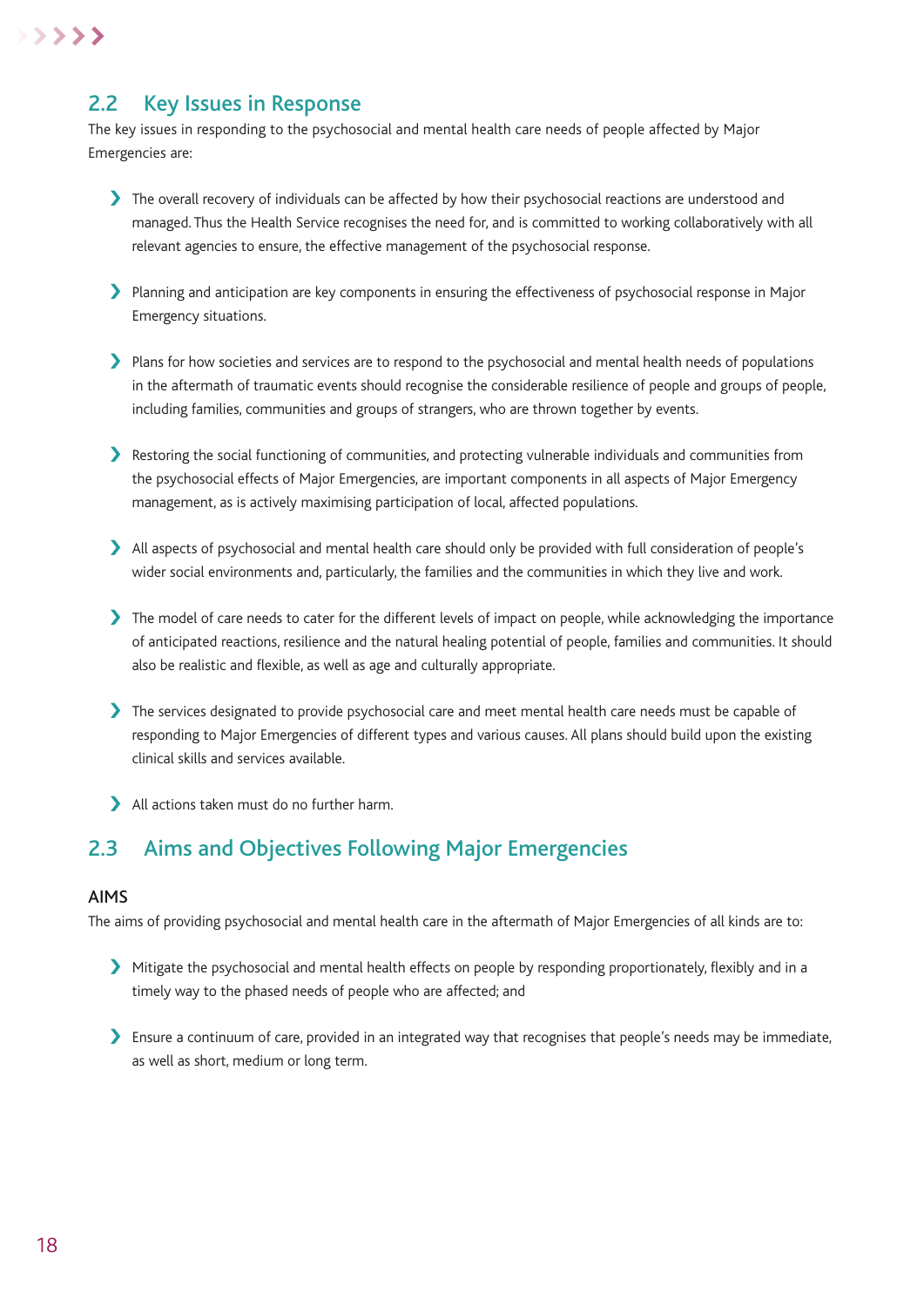

#### **OBJECTIVES**

The key objectives of psychosocial and mental health service responses to Major Emergencies should be:

- › Integrating psychosocial and mental health care responses to individual and communities' needs within the Major Emergency strategic and operational planning and response processes;
- › Providing specialist input to the management of the response;
- › Empowering communities and people in their self care;
- › Attending first to the basic needs of the populations that are affected;
- › Developing and enacting effective communication and advisory plans that involve the public and the media, including social media, and which provide timely and credible information and advice;
- › Ensuring that the psychosocial care and mental health responses are comprehensive and stepped according to need, are of sufficient duration, and are well co-ordinated.
- › Ensuring that the staff of all organisations involved in the psychosocial response to a Major Emergency are well managed, supervised and supported; and
- › Promoting learning by planning and managing knowledge acquisition and its transfer, by constant evaluation and by effective performance management.

#### 2.4 The Psychosocial Footprint

*Figure 2: Diagrammatic Representation of Psychosocial and Medical "Footprints"*



The Psychosocial "Footprint" of a Major Emergency is generally larger than the medical "Footprint" (Shultz et al., 2006) because of

- › The greater number of individuals impacted, and
- › The greater social, community and environmental impact.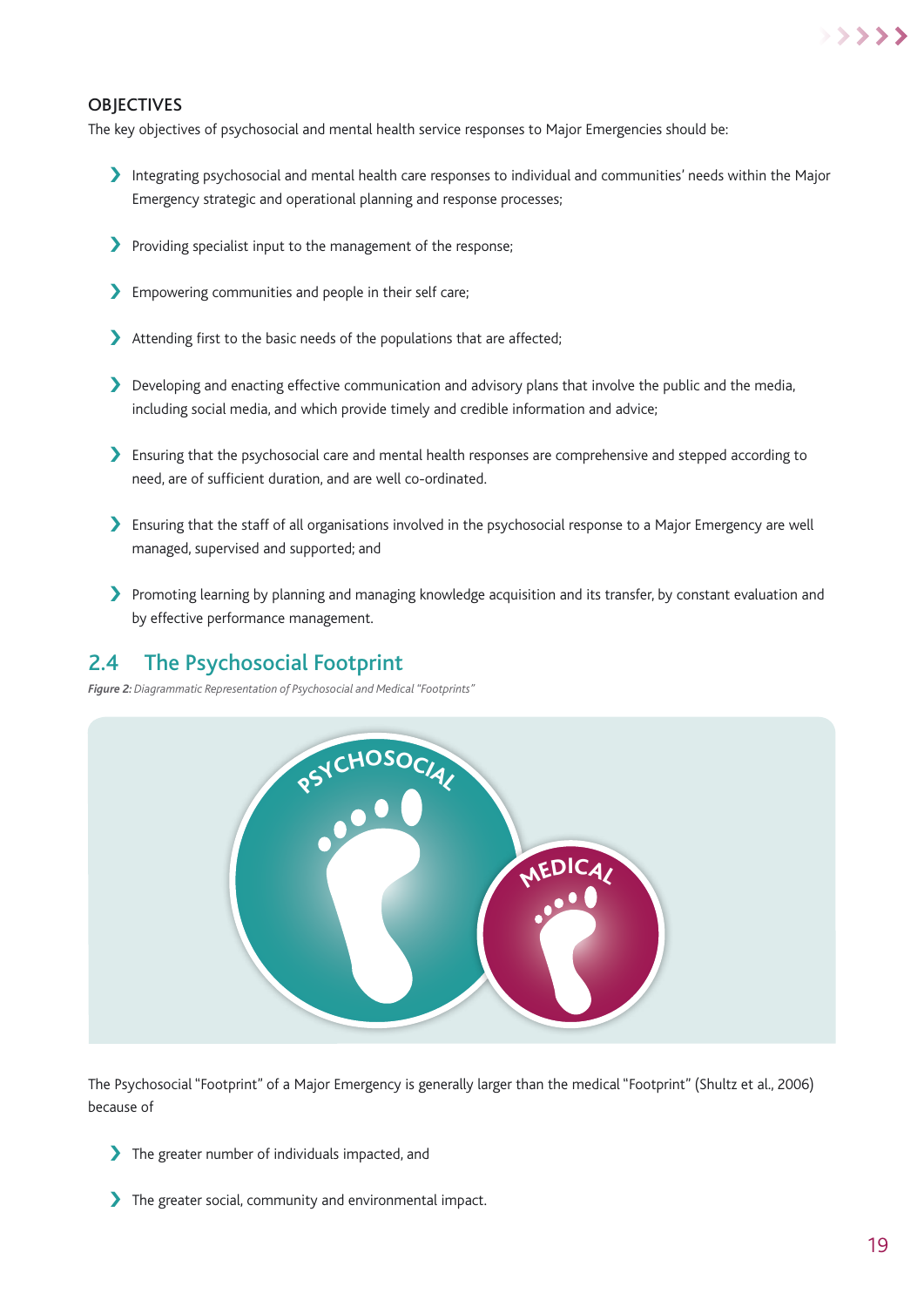The Psychosocial impact of a Major Emergency affects not only the injured but also responders, helpers, witnesses to the event, friends and relatives of those affected, and those uninjured but involved, and, in parallel with this increase in the numbers affected, it is important to note that the time required to address the resulting psychosocial needs may be much longer than the time spent on the medical treatment of the injured.

Figure 3 below gives a general graphical representation of the evolution of the needs of survivors following Major Emergencies. The graph illustrates how the medical, psychological and practical needs of those affected change over time.





| <b>NEEDS</b>         | <b>APPROPRIATE RESPONSE*</b>                                                                        |
|----------------------|-----------------------------------------------------------------------------------------------------|
| Medical Needs:       | Treatment of physical injuries; medium and longer-term rehabilitation                               |
| Psychological Needs: | Psychosocial support; medium and longer-term Psychological/Mental Health support, as<br>appropriate |
| Practical Needs:     | Shelter, Refreshments, Information, Clothing, Contact with Family, Financial Support, Re-           |
|                      | housing, etc, as required                                                                           |

\* Varies with incident type and characteristics of the individual involved but could include some or all of these elements.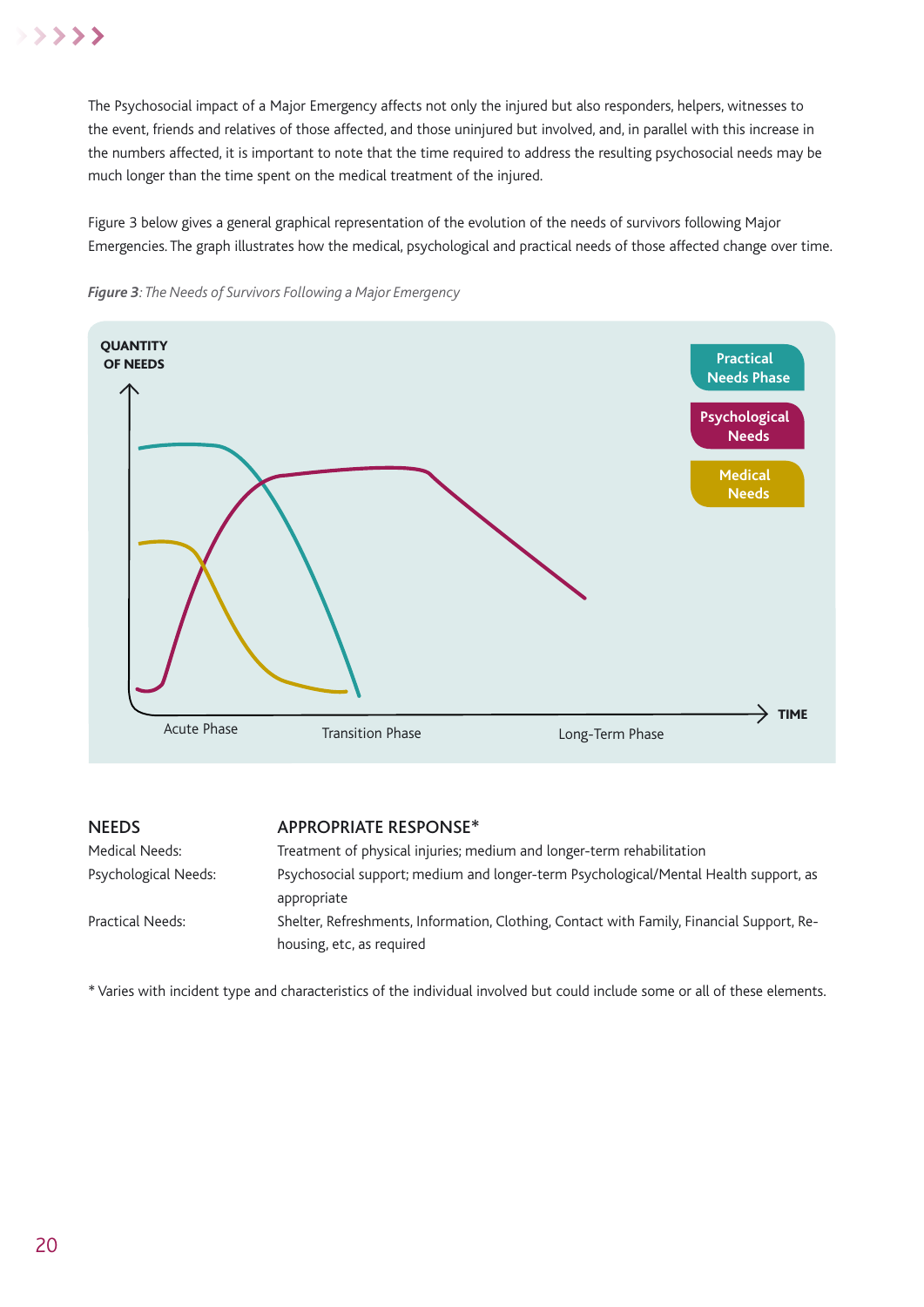#### 2.5 Psychosocial Interventions and Principles

The area of practice in post-disaster psychosocial intervention has not received the same evidence based focus as other areas of intervention. There is a debate ongoing regarding issues such as - the timing of early psychosocial interventions, who can provide them, what form they should take and any follow-up that may be involved. The gap in the field has led to a search for an evidence informed framework for post-disaster psychosocial intervention. What is described throughout this section is the consensus of current thinking in the area, which includes the key principles and elements of practice that inform the design and delivery of the psychosocial response.

#### Five Key Principles

Hobfoll et al. (2007) from their systematic review identified five principles and devised guidelines for the development of intervention practices and programmes in the aftermath of emergencies and mass violence. The principles are:

- › Promote a Sense of Safety,
- › Promote a Sense of Calming,
- › Promote a Sense of Self-Efficacy and Collective Efficacy,
- › Promote Connectedness
- > Promote Hope.

The authors of other key documents, such as the Guidance for Responding to the Psychosocial and Mental Health Needs of People Affected by Disasters or Major Incidents (NATO/TENTS 2008), have accepted the validity of these principles and explicitly recommend that all service responses should be based on these principles.

#### Psycho-Education

To quote Hobfoll et al, "Psycho-education serves to normalise reactions and to help individuals see their reactions as understandable and expected. Normalising and validating expectable and intense emotional states and promoting survivors' capacities to tolerate and regulate them are important intervention goals at all levels."

Psycho-education, regarding normalising responses, forms part of the public health intervention post a Major Emergency and can include:

- › Education about the current situation
- › Explanation of specific phenomena in the victims' traumatic experience
- > Strengthening self-help
- › Limitations of self-help- signposting to more appropriate services as defined by need.

EUTOPA, (2008)

#### Practical Help and Pragmatic Support

Appropriate responses include general support, access to humanitarian aid, welfare services, financial services and legal advice, social support, physical support and psychological support for all of the people who are involved.

>>>>>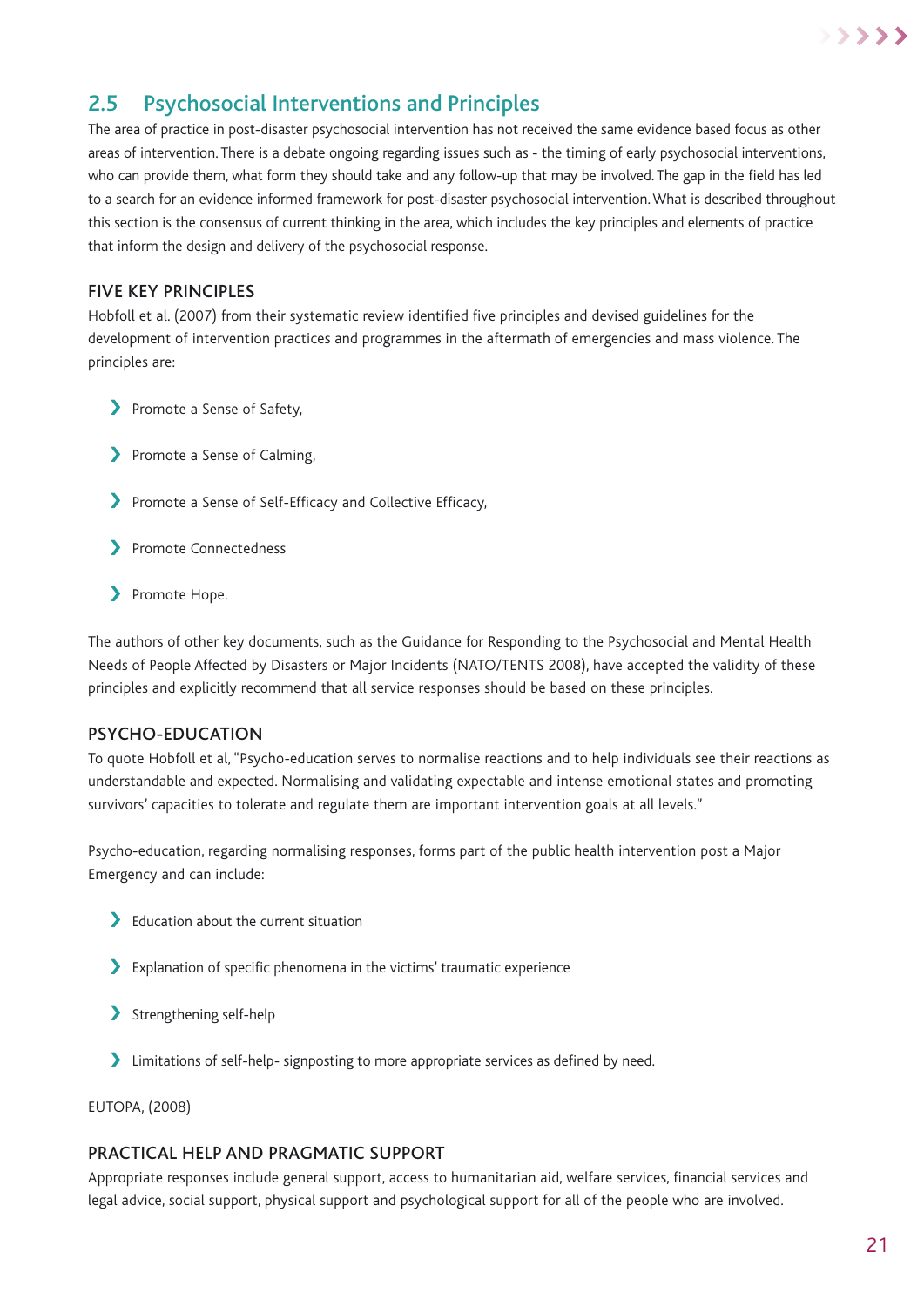#### Social Support for Families and Social Groupings;

Social support can include;

- › Enabling people who are involved to contact their families, re-uniting families as soon as possible, and providing humanitarian aid, welfare services and psychosocial support for families.
- › Involving relevant community organisations in supporting psychosocial and mental health care responses.
- › Identifying the most appropriate supportive resources (e.g. families, communities, schools, churches and friends).

#### TENTS Interventions

The TENTS Project (European Network for Traumatic Stress (2007-2009) Team has produced a booklet 'Interventions in the Aftermath of Disaster' that includes a range of interventions and other evidence based recommendations, (e.g. NCCMH, 2005), including pharmacological treatment for adults with PTSD, and interventions for traumatised children and adolescents. The TENTS Project documentation provides recommendations on components of a response in varying time frames such as Within the First Week, First Month, One to Three Months, and beyond Three Months. This can be accessed at www.tentsproject.eu.

#### 2.6 Psychological First Aid

Psychological First Aid (PFA) is viewed as an evidence-informed approach (not a single intervention or treatment). PFA is designed to reduce the initial distress caused by traumatic events and to foster short-term and long-term adaptive functioning and coping. It does not assume that all survivors develop mental health problems, more serious health difficulties or long-term difficulties in recovery.

The principles and techniques of PFA meet four basic standards:

- › consistent with research evidence on risk and resilience following trauma;
- › applicable and practical in field settings;
- › appropriate for developmental levels across the lifespan; and
- › culturally informed and delivered in a flexible manner.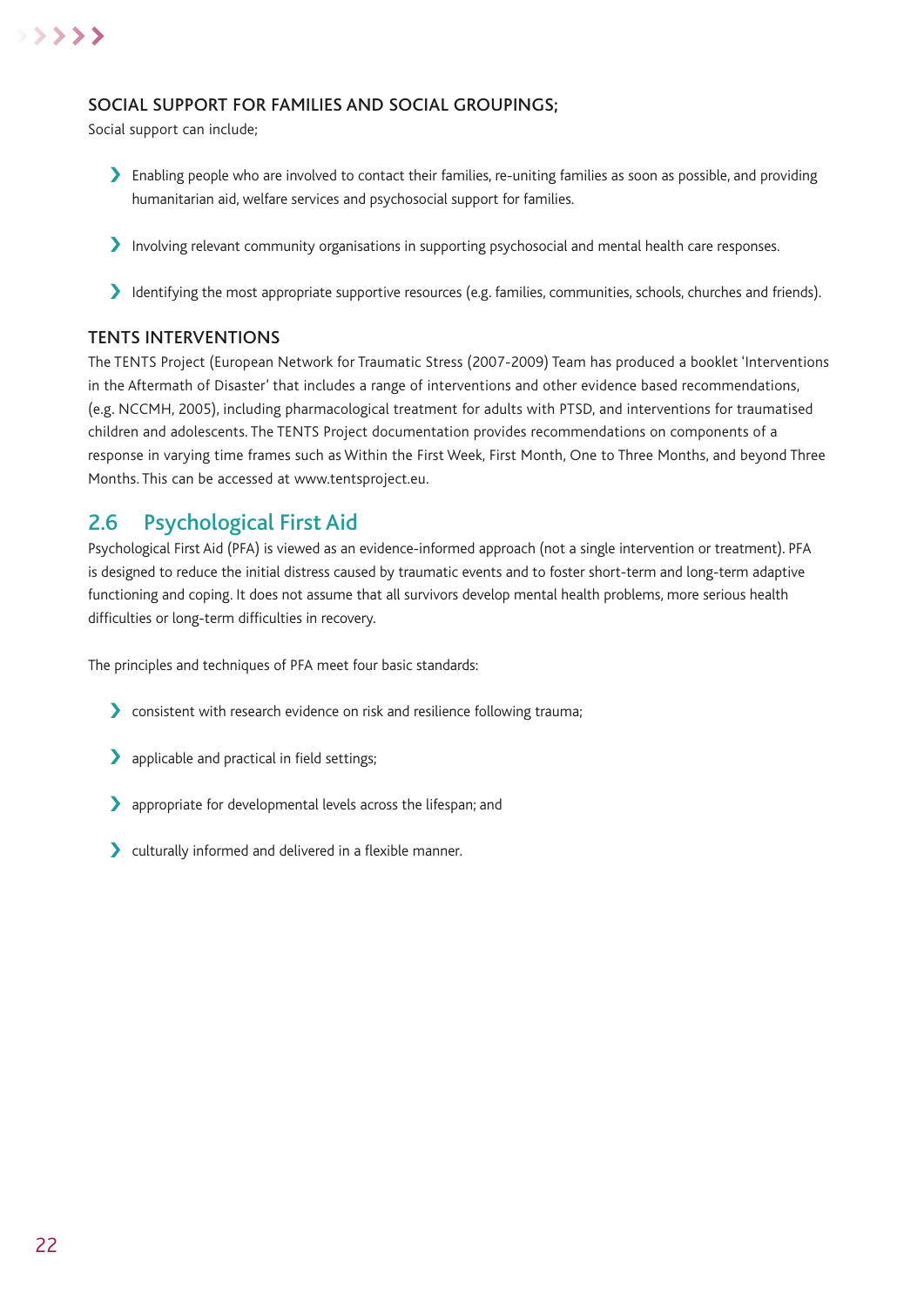#### *Table 2 – Objectives of Psychological First Aid*

*From The Manual of the National Child Traumatic Stress Network (2006)*

| <b>OBJECTIVES OF PFA</b>                                                                                                                                                                                                                                                                                                                                                                                                                                                                                                                                                                                                                                                                                                                                                                                                                                                                                                                                                                                                                                                                                                                                                                           | THUS, THE KEY EFFECTS OF PFA ARE                                                                                                                                                                                                                                                                                                                                                                                                                                     |
|----------------------------------------------------------------------------------------------------------------------------------------------------------------------------------------------------------------------------------------------------------------------------------------------------------------------------------------------------------------------------------------------------------------------------------------------------------------------------------------------------------------------------------------------------------------------------------------------------------------------------------------------------------------------------------------------------------------------------------------------------------------------------------------------------------------------------------------------------------------------------------------------------------------------------------------------------------------------------------------------------------------------------------------------------------------------------------------------------------------------------------------------------------------------------------------------------|----------------------------------------------------------------------------------------------------------------------------------------------------------------------------------------------------------------------------------------------------------------------------------------------------------------------------------------------------------------------------------------------------------------------------------------------------------------------|
| · Establish a human connection in a non-intrusive, compassionate<br>manner;<br>• Enhance immediate and ongoing safety, and provide physical and<br>emotional comfort<br>• Calm and orientate emotionally overwhelmed or distraught<br>survivors;<br>• Help survivors to tell others specifically about their immediate<br>needs and concerns and gather information as appropriate;<br>• Offer practical assistance and information to help survivors to<br>address their immediate needs and concerns;<br>• Connect survivors as soon as possible to social support networks<br>including family members, friends, neighbours and community<br>resources;<br>· Support adaptive coping, acknowledge coping efforts and<br>strengths, and empower survivors;<br>· Encourage adults, children and families to take an active role in<br>their recovery;<br>• Provide information that may help survivors to cope effectively<br>with the psychosocial impacts of disasters; and<br>. Be clear about the availability of responders who are able to help<br>and, when appropriate, link survivors with disaster response teams,<br>local recovery systems, mental healthcare services, other public- | • Providing comfort and consolation;<br>• Protecting people from further threat and<br>distress;<br>· Providing immediate physical care;<br>· Encouraging goal orientated and purposeful<br>behaviour;<br>• Helping people to reunite with loved ones;<br>· Enabling voluntary sharing of experiences;<br>• Linking survivors with sources of support;<br>• Facilitating a sense of being in control; and<br>· Identifying people who need further help<br>(triage). |
| sector services and other relevant organisations.                                                                                                                                                                                                                                                                                                                                                                                                                                                                                                                                                                                                                                                                                                                                                                                                                                                                                                                                                                                                                                                                                                                                                  |                                                                                                                                                                                                                                                                                                                                                                                                                                                                      |

#### Identifying People at Risk

Formal screening of everyone affected need not be conducted, as current screening measures have low predictive value. Responders need to be aware of the importance of identifying as early as possible those people who are at risk or have active symptoms. Refer to Table 1.

#### The Key Role of General Practitioners

General Practitioners play a central role in psychosocial responses. General Practitioners need to be made aware of possible psychosocial experiences and psychopathological sequelae because they are directly involved in delivering the first level of formal mental health care.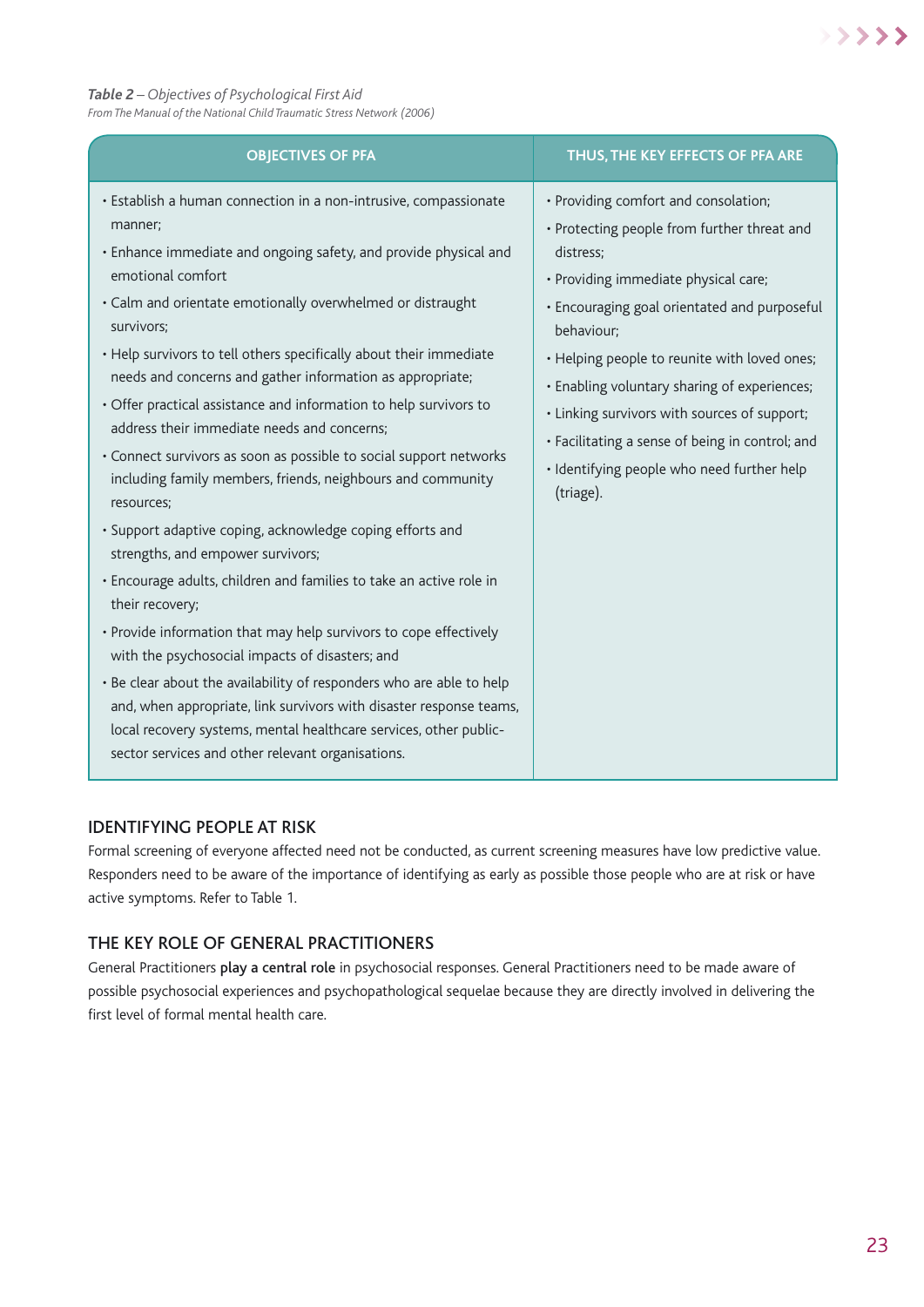#### Specialist Interventions

Specialist interventions need to be evidenced based. For example, trauma focused cognitive behavioural therapy/eye movement desensitisation and reprocessing (EMDR) are generally provided by Level 3 and 4 services. All interventions delivered need to be in keeping with best practice professional guidelines as exemplified by the National Institute of Health and Care Excellence (NICE).

#### **DEBRIEFING**

Debriefing as a formal structured intervention of eliciting the facts, thoughts, feelings, emotional responses and normalising the reactions, etc., is not recommended. The NICE Guidelines for PTSD (2005) states that one-off debriefings that focus on people's emotional experiences are contra-indicated. TENTS (2008), NATO (2009), Primary Care Standing Committee (IASC) (2007) and others have advised that single session individual psychological debriefing for individuals affected should not be provided.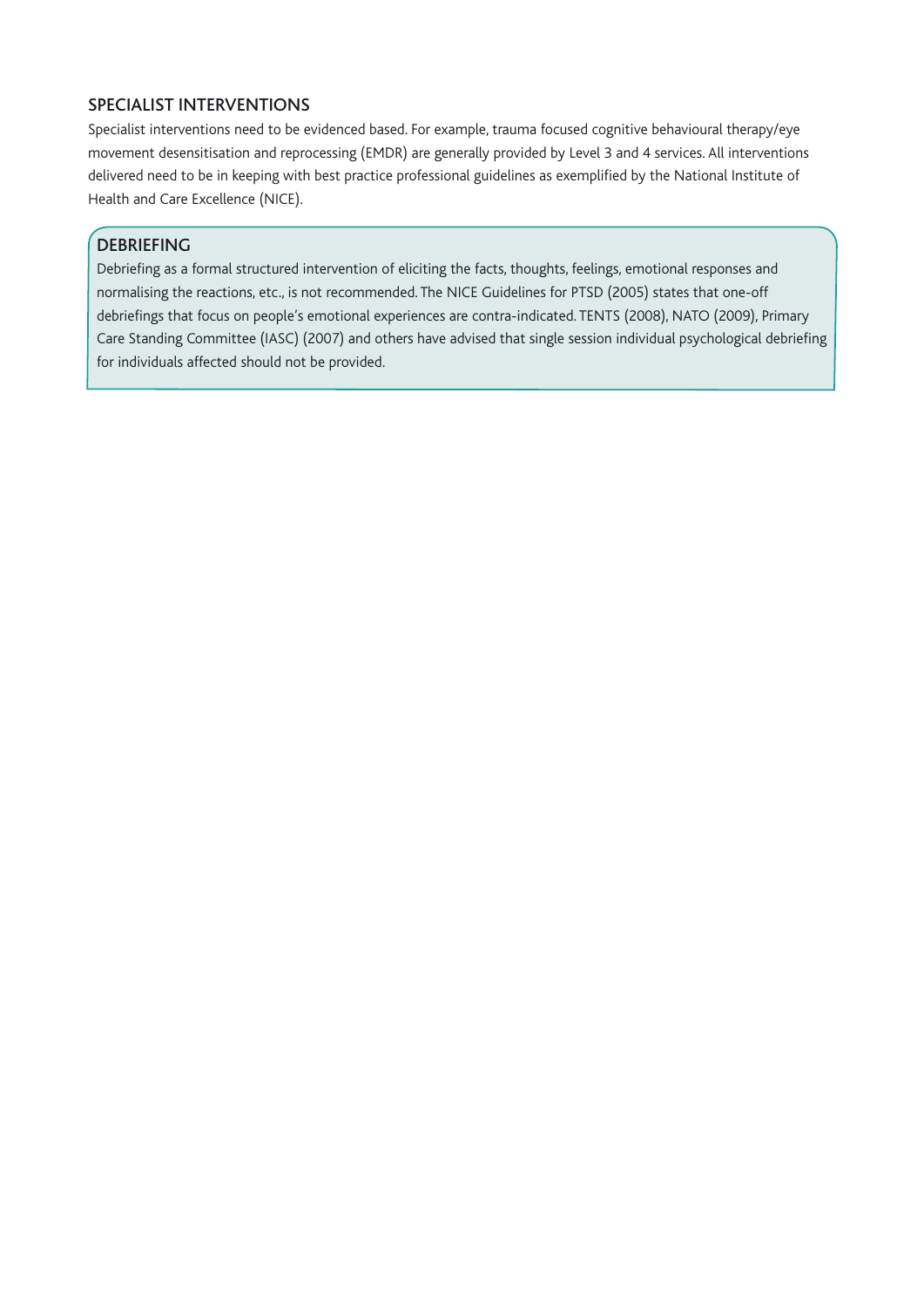# **SECTION 3**

# THE STRATEGIC Stepped Model Of Care



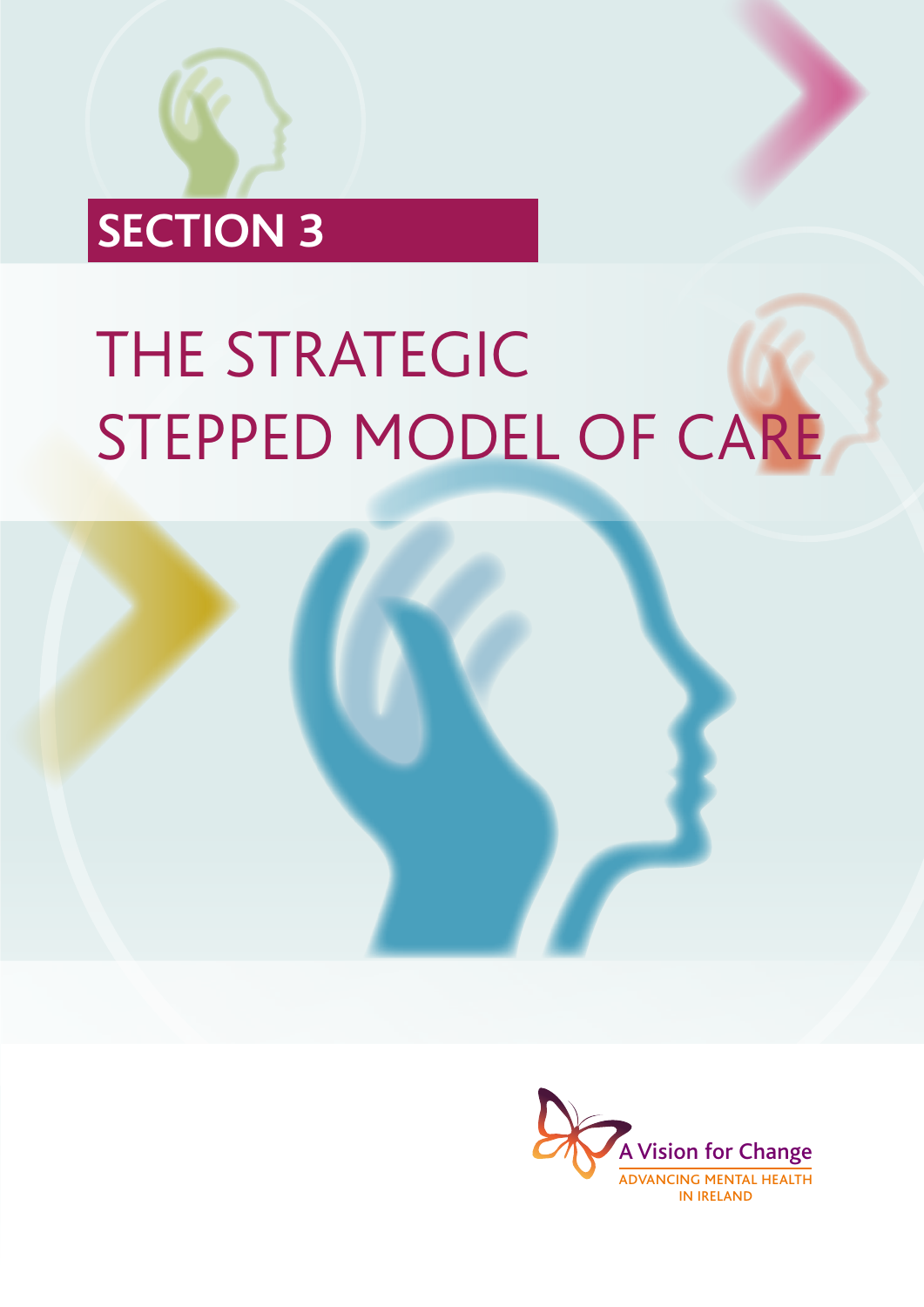### SECTION 3: THE STRATEGIC STEPPED MODEL OF CARE

#### 3.1 Introduction

The core components of the Strategic Stepped Model of Care are illustrated here in Figure 4.

*Figure 4: The Strategic Stepped Model of Care - Williams R & Kemp V, 2008 Copyright © & intellectual property rights held by Williams R & Kemp V Permission for reproduction and modification granted by Williams R & Kemp V*

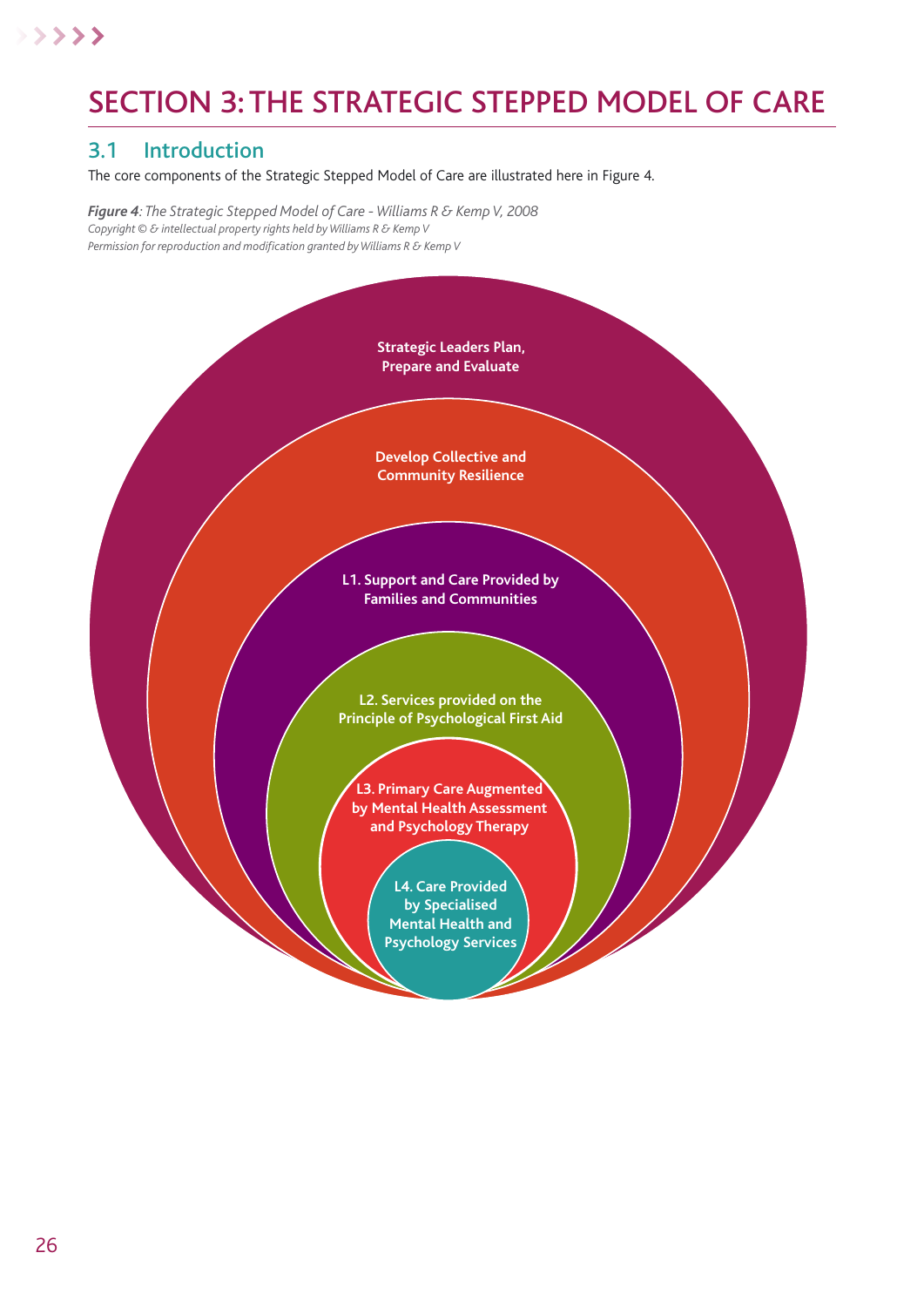The Strategic Stepped Model of Care is evidence informed by key contributors in psychosocial research and practice. Primarily, the model is intended to be a tool for planners and managers rather than clinicians, because effective responses to each person's needs require the seamless integration of services.

The Strategic Stepped Model of Care is divided into:

#### Preparedness - Pre-Event

- 1. Strategic Planning, and
- 2. Prevention Through Developing Resilience

#### Response - Post-Event

Levels 1 to 4 that outline the nature and type of service offered in the aftermath of Major Emergencies

#### 3.2 Preparedness – Pre-Event

1. Strategic Planning: This refers to comprehensive multi-agency planning, preparation, training and exercising of the full range of service responses that may be required during and in the aftermath of a Major Emergency. Adequate preparation for psychosocial response requires the preparation of local Psychosocial Response Plans and the inclusion of a psychosocial response element in the development and exercising of all Health Service Major Emergency plans. Strategic preparedness supports psychosocial resilience and is, therefore, likely to improve responses and reduce the risk of negative outcomes, including severe distress and mental disorder.

2. Prevention Through Developing Resilience: This refers to services that are delivered in advance of adverse events and which are orientated towards supporting the collective resilience of individuals and communities. The Health Service routinely, through its various departments (e.g. Public Health, Mental Health and Primary Care), engages in activities and programmes designed to develop and support the cohesion, resourcefulness, mental wellbeing and resilience of individuals and communities. This work is a key aspect of prevention, in mitigating the inherent and consequential stressors that are produced by Major Emergencies and, thereby, reducing the impacts of events on individuals, families and communities. The psychosocial responses provided in the aftermath of an event are guided by a recognition of the important role in the recovery process of sustaining people's resilience and of assisting them in their recovery.

#### 3.3 Response – Post-Event

In general terms, the needs of people who have been involved in a Major Emergency become greater and potentially more complex as one moves through the four response levels, while the numbers of people involved decreases (see Table 3). Accordingly, there is a progression in the level of expertise required to deliver responses which follows the rising levels. However, the levels of service delivery described are neither categorical nor sequential, but rather represent a continuum that promotes seamless care for the people who require it. Thus, for example, an individual presenting with significant mental health difficulties in the immediate aftermath of their involvement in a Major Emergency would appropriately access Level 3 and 4 services whilst continuing to require the level of psychosocial support from Level 1 service provision.

Level 1 Services: This refers to the provision of empathic, practical and pragmatic support for everyone who requires it in the aftermath of a Major Emergency. This support is delivered by frontline response services, including the Principal Emergency Services, the voluntary emergency services and hospitals, as well as community organisations, churches and schools, supplemented by families and friends. As per the Framework, the frontline response services will attend to the initial needs and distress of casualties and survivors and this role requires that they have an awareness of the psychosocial impact of events on both individuals and communities.

 $>>>>>$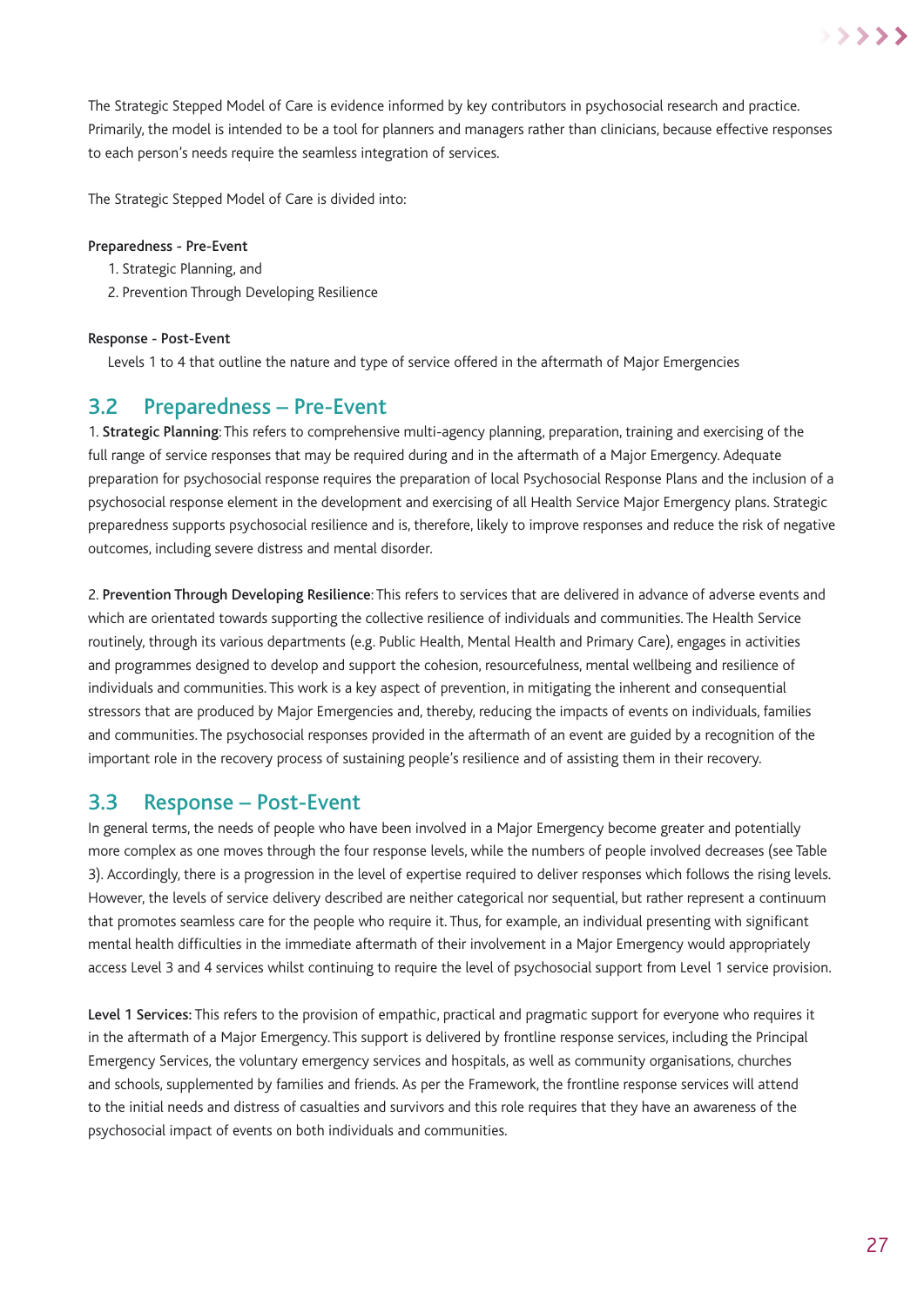The Health Service Psychosocial Management Team (HSPMT) will provide appropriate advice and support to these efforts based on the principles of Psychological First Aid. This could involve:

- › Making contact with the response services (Gardai, Civil Defence, etc.) at all facilities (Survivor Reception Centres, Rest Centres, Hospitals, Mortuaries, etc.) where Survivors/Casualties/Evacuees/Families are or will be located
- › Providing support to these services in the form of written resources, advice, etc.
- › Sending appropriate staff to these locations, as required and as they become available, to provide advice and support, as well as providing effective communications between these locations and the Health Service Psychosocial Management Team.

Level 2 Services: This refers to provision of services, based on the principals of Psychological First Aid, delivered by approved psychosocial responders (approval is by the Health Service Psychosocial Management Team) who are supported by the staff of specialised Psychological and Mental Health Services. It is envisaged that these psychosocial responders could be drawn from the health services, the Child and Family Agency and/or recognised funded organisations in the social care area.

Level 3 Services: This refers to the provision of screening, assessment and intervention services as appropriate for people who do not recover from immediate and/or short-term distress. These are provided by Health Service Primary Care professionals and GPs, to whom advisory, consultation and support services are provided by staff of specialist Psychological and Mental Health Services as well as from the Child and Family Agency.

Level 4 Services: Services at this level are targeted at those individuals who continue to exhibit significant distress and/or mental health difficulties following the event and are provided by Psychological and Mental Health Services as well as by the Child and Family Agency.

Table 3 on the next page illustrates the four different levels of response in terms of the problems involved, the nature of the service provided, the persons providing the service and hypothetical time scales.

It is important to note that, where the different levels are presented against hypothetical time scales, these time scales are not hard and fast but, rather, indicative. They are intended to offer a framework for illustrative and comparison purposes which is intended to facilitate the work of those involved in planning, training, and service development. In the case of individual events, they should be interpreted in the light of what is known about the nature of the event, the people who are available to respond and the needs of the individuals who are affected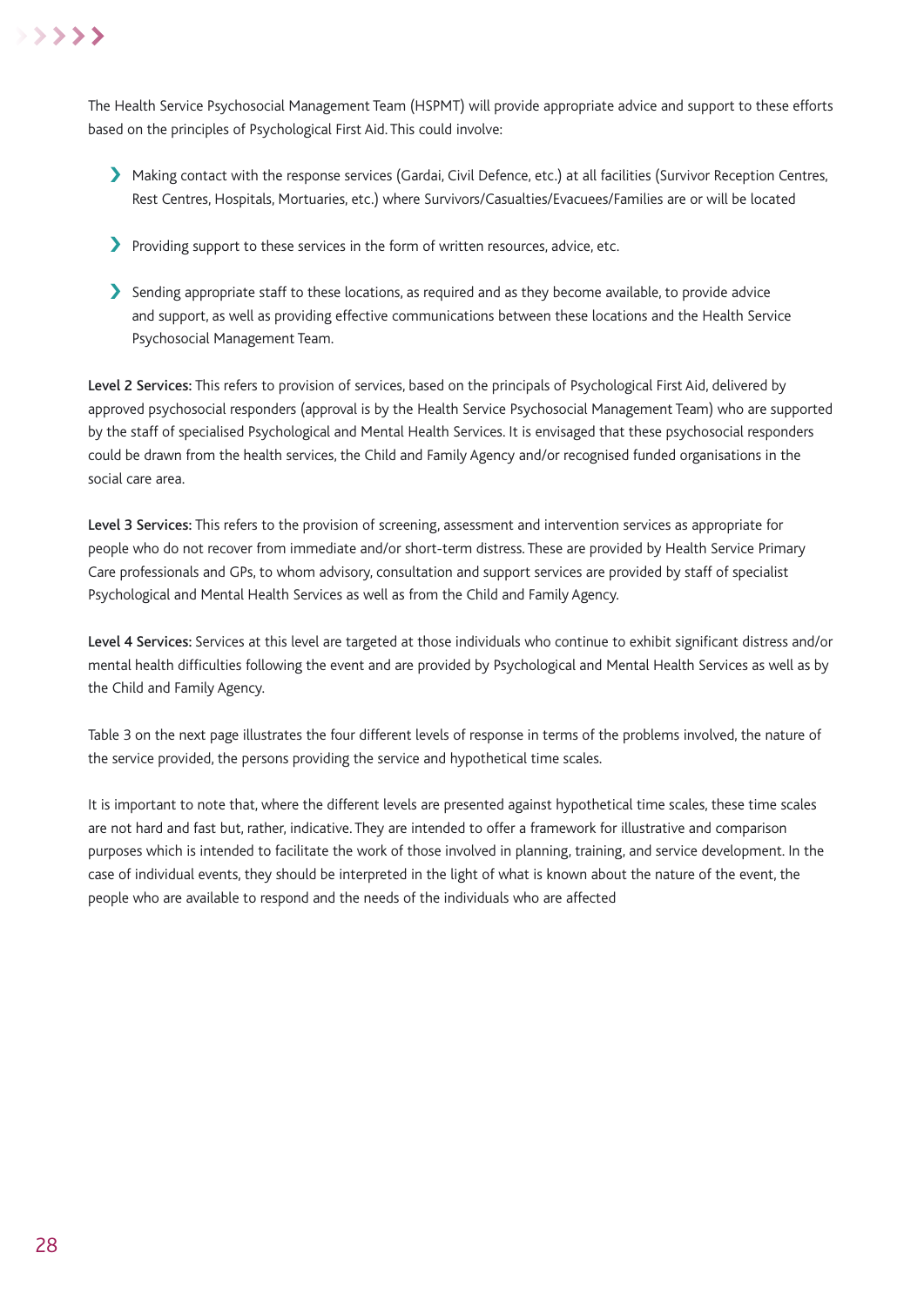*Table 3: Service Delivery in the Strategic Stepped Model of Care Copyright © & intellectual property rights held by Williams R & Kemp V Permission for reproduction and modification granted by Williams R & Kemp V*

|                                   | <b>NATURE OF</b><br><b>PROBLEMS</b>                                                                             | <b>NATURE OF SERVICE</b>                                                                                                            | <b>PERSONS PROVIDING</b><br><b>SERVICE</b>                                                                                                                                                                    | <b>HYPOTHETICAL</b><br><b>TIME SCALE*</b><br><b>DAYS POST INCIDENT</b> |
|-----------------------------------|-----------------------------------------------------------------------------------------------------------------|-------------------------------------------------------------------------------------------------------------------------------------|---------------------------------------------------------------------------------------------------------------------------------------------------------------------------------------------------------------|------------------------------------------------------------------------|
| Level<br>1                        | Transient and<br>short-term<br>distress<br>Resistant and<br>resilient people                                    | Providing empathic,<br>practical and pragmatic<br>support for everyone who<br>requires it                                           | Frontline Response Services,<br>including PESs, voluntary<br>emergency services and<br>hospitals, as well as<br>community organisations,<br>churches and schools,<br>supplemented by families<br>and friends. | $0 - 14$                                                               |
| Level<br>$\overline{\phantom{0}}$ | Medium-term<br>distress<br>Resilient people                                                                     | As above, with the<br>additional practice informed<br>by the principles of<br>Psychological First Aid                               | Approved psychosocial<br>responders with professional<br>support                                                                                                                                              | $1 - 30$                                                               |
| Level<br>3                        | Longer-term<br>distress<br>People with<br>sustained or<br>persistent distress<br>associated with<br>dysfunction | Primary health care: mental<br>health/psychological<br>assessment and access to<br>psychological therapies                          | Primary Care teams working<br>with staff of Community<br>Mental Health Services,<br>Psychological Services and/<br>or Child and Family Agency                                                                 | 28-365<br>Can be before 28 days if<br>extreme.                         |
| Level<br>$\overline{4}$           | Mental health<br>difficulties<br>People with<br>mental health<br>difficulties                                   | Specialist mental health/<br>psychological assessment<br>and access to the range of<br>mental health/psychological<br>interventions | Specialist Mental Health<br>Services.<br><b>Staff of Community Mental</b><br>Health Teams, Psychological<br>Services and/or Child and<br>Family Agency                                                        | 28 and continuing                                                      |

*\*This hypothetical time scale is provided for illustrative and comparison purposes only. It represents a possible sequence of days over which the relevant services could be provided during the aftermath of a single violent incident. It is acknowledged that other circumstances could result in a different configuration of days.* 

>>>>>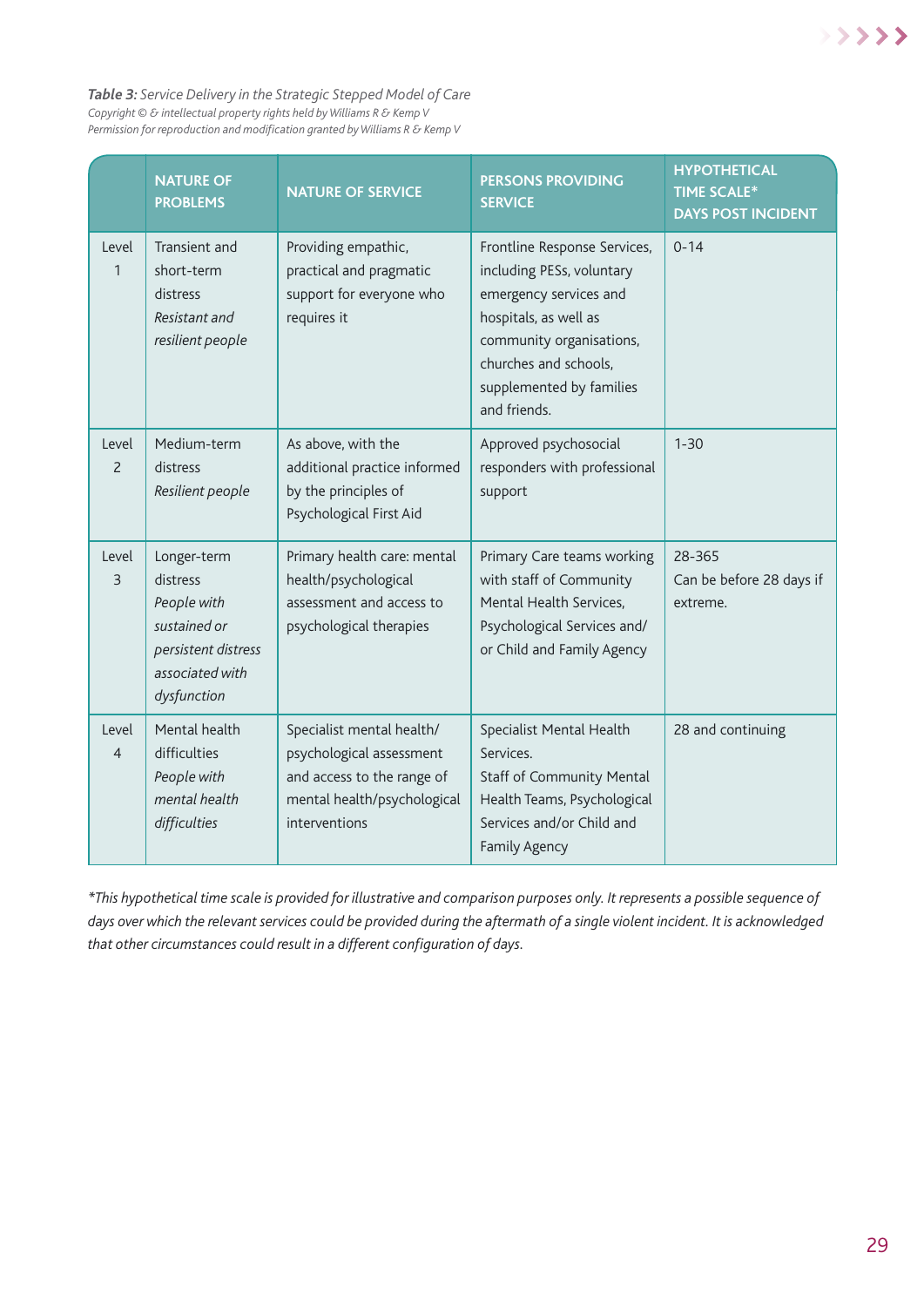# **SECTION 4**

# PRE & POST EVENT ROLES AND TASKS

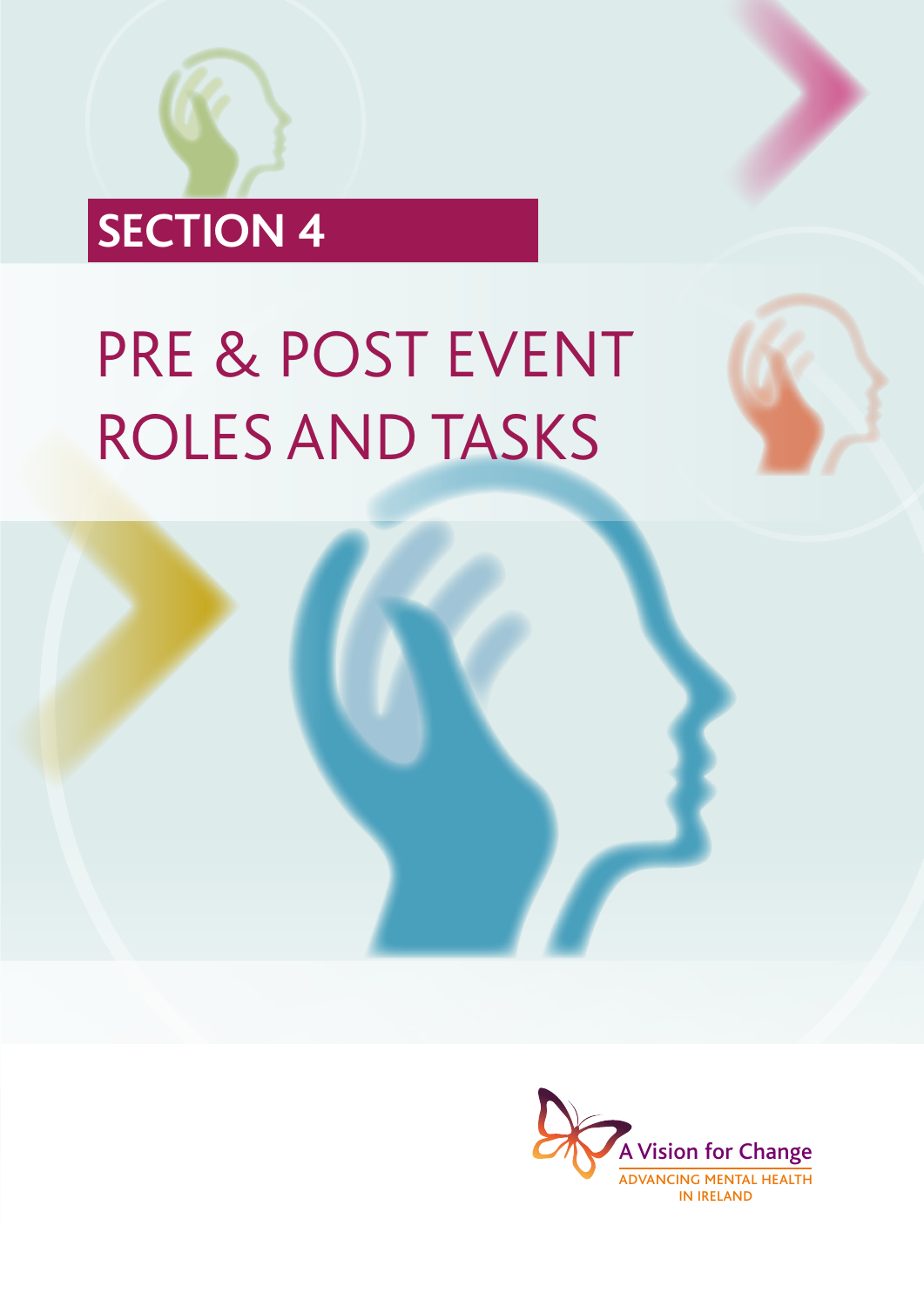### SECTION 4: PRE & POST EVENT ROLES AND TASKS

#### 4.1 Background

The Health Service has primary responsibility for the provision of psychosocial support to members of the public who may be affected by a Major Emergency. A key principle that informs this Guidance Document is that all care providers and agencies involved in responding have some responsibility for the psychosocial care needs of affected individuals and communities. This section needs to be read in conjunction with the Framework for Major Emergency Management, Appendix F5 (Functions of the Principal Response Agencies), available on www.mem.ie, which sets out the particular roles and responsibilities of the Health Service and the other Principal Response Agencies in preparing for and contributing to an inter-agency response to Major Emergencies.

No two Major Emergencies are the same. There are multiple factors at play, e.g. the numbers of people affected, the severity of the incident, spatial and demographic considerations, etc. Hence response plans need to be adaptive, as there are a variety of decisions that will need to be made at the time of the incident, based on the unique circumstances involved and the evolving information. As the Strategic Stepped Model of Care demonstrates, the needs of individuals and communities change as time goes on and therefore the response needs to adapt. The lists of operational process and tasks included here are not intended to be prescriptive or exhaustive. They are intended to provide the user with prompts in order to encourage consideration of the various aspects of psychosocial provision, when planning a local response. Each response will, of course, also need to be proportionate to the event/emergency involved.

Major Emergencies require a multi-agency response, where flexibility, partnership and information sharing are required to deliver the most appropriate and effective response. Hence, there is a requirement for all relevant agencies to engage in multi-agency collaboration and cooperation so as to ensure:-

- On Planning: that plans are well-integrated, responsive, and provide predictable services;
- On Delivery: that explicit inter-agency agreements are in place that identify the actions of each agency and ensure effective coordination; and
- On Review: that regular inter-agency reviews are conducted of the efficiency and effectiveness of individual and shared plans and joint response arrangements.

#### 4.2 Preparedness

As with other areas of Major Emergency provision, effective preparedness for psychosocial care requires comprehensive multi-agency planning, preparation, training and exercising of the full range of service responses that may be required. The role of the Health Service needs to fit seamlessly within such a multi-agency framework.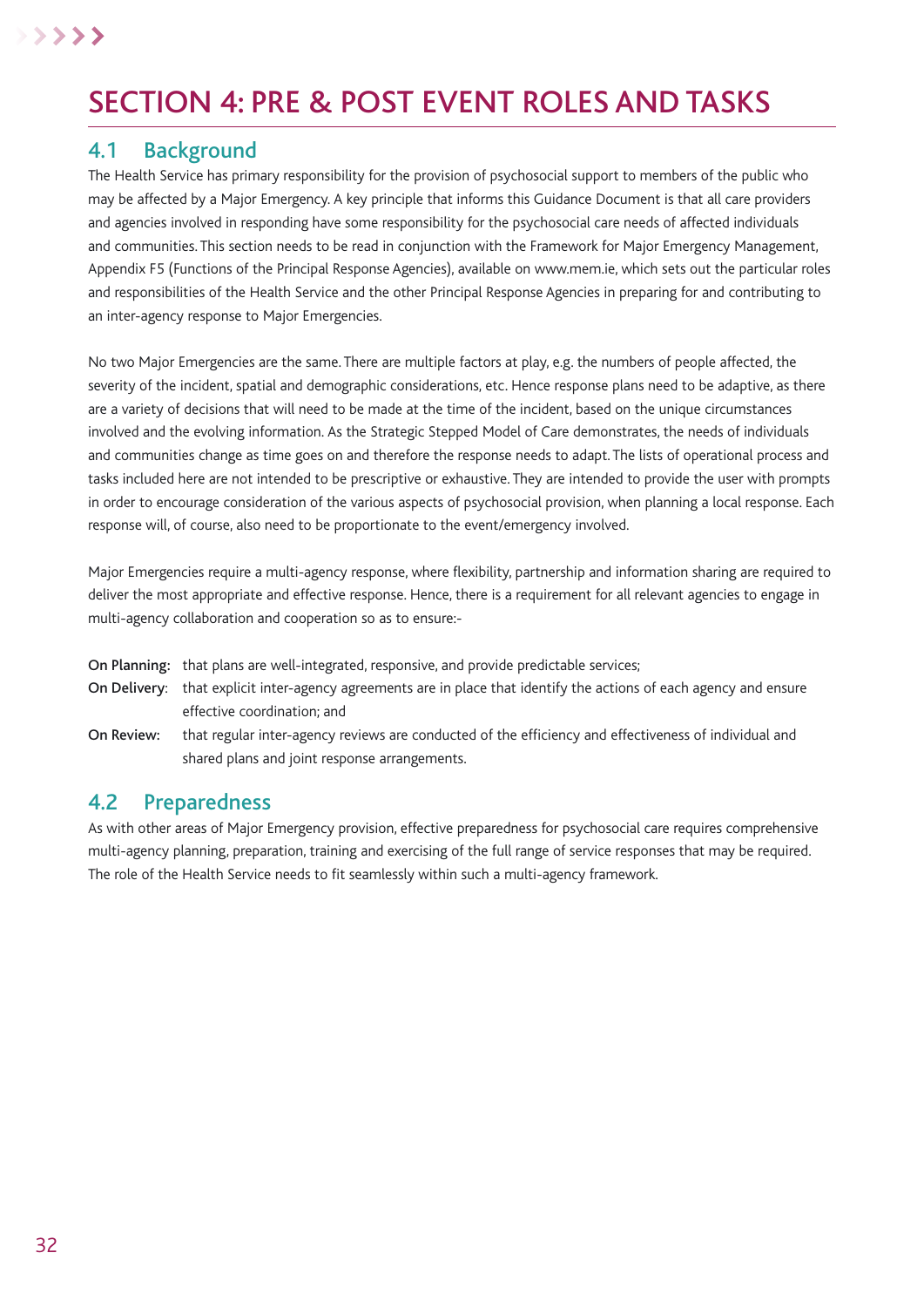#### >>>>>

#### **Nationally, the Health Service will:**

- Develop a comprehensive implementation plan to support this Guidance Document
- • Identify the external agencies whose assistance is required to deliver effective psychosocial support, during and in the aftermath of Major Emergencies, such as the Child and Family Agency, the National Educational Psychological Service (NEPS), the Principal Emergency Services, the Civil Defence Service, the Red Cross, etc.
- • Engage with the MEM National Working Group and key non-health agencies on the organisation and delivery of effective inter-agency psychosocial support.
- Enhance Service Level Agreements with funded agencies in the social care area in order to ensure psychosocial responses are provided to agreed standards.
- Develop relevant educational material for Health Service staff and others to fulfil their role in delivering the Strategic Stepped Model of Care.
- • Recommend to each Area Health Service Manager that they designate the relevant Principal Psychology Manager(s) within their area to take primary responsibility for delivering an effective health service/inter-agency response to the psychosocial and mental health care needs of populations affected in Major Emergencies.
- • Embed psychosocial responses to Major Emergencies within existing health service communications policy and infrastructure (help lines, websites and social media).
- Ensure media training for relevant health service personnel.
- • Nominate a panel of experts in the area of psychosocial care to be available to advise National Health Service Management as required.
- Engage in and support well designed research and evaluation in the area of psychosocial provision in Major Emergencies.
- Ensure that this guidance is kept up to date with the advancement of scientific knowledge and experience in the field of psychosocial response to Major Emergencies

#### **Nationally, the Health Service and the Identified Health and External Agencies will:**

- • Agree their respective roles and responsibilities in the delivery of an effective psychosocial response to a Major Emergency.
- • Agree a process for the planning, preparation, awareness raising/training and response to the psychosocial aspects of Major Emergencies.
- • Ensure that each agency will prepare its own internal procedures to address the agreed processes and will undertake appropriate awareness raising/training of relevant staff.
- • Develop quality assured resources and information materials for the public that will allow for local adaptation to a specific emergency event.

#### **Regionally, the Health Service will:**

Implement the recommendations of this Guidance Document and instruct the appropriate managers accordingly, through the Regional Management structure.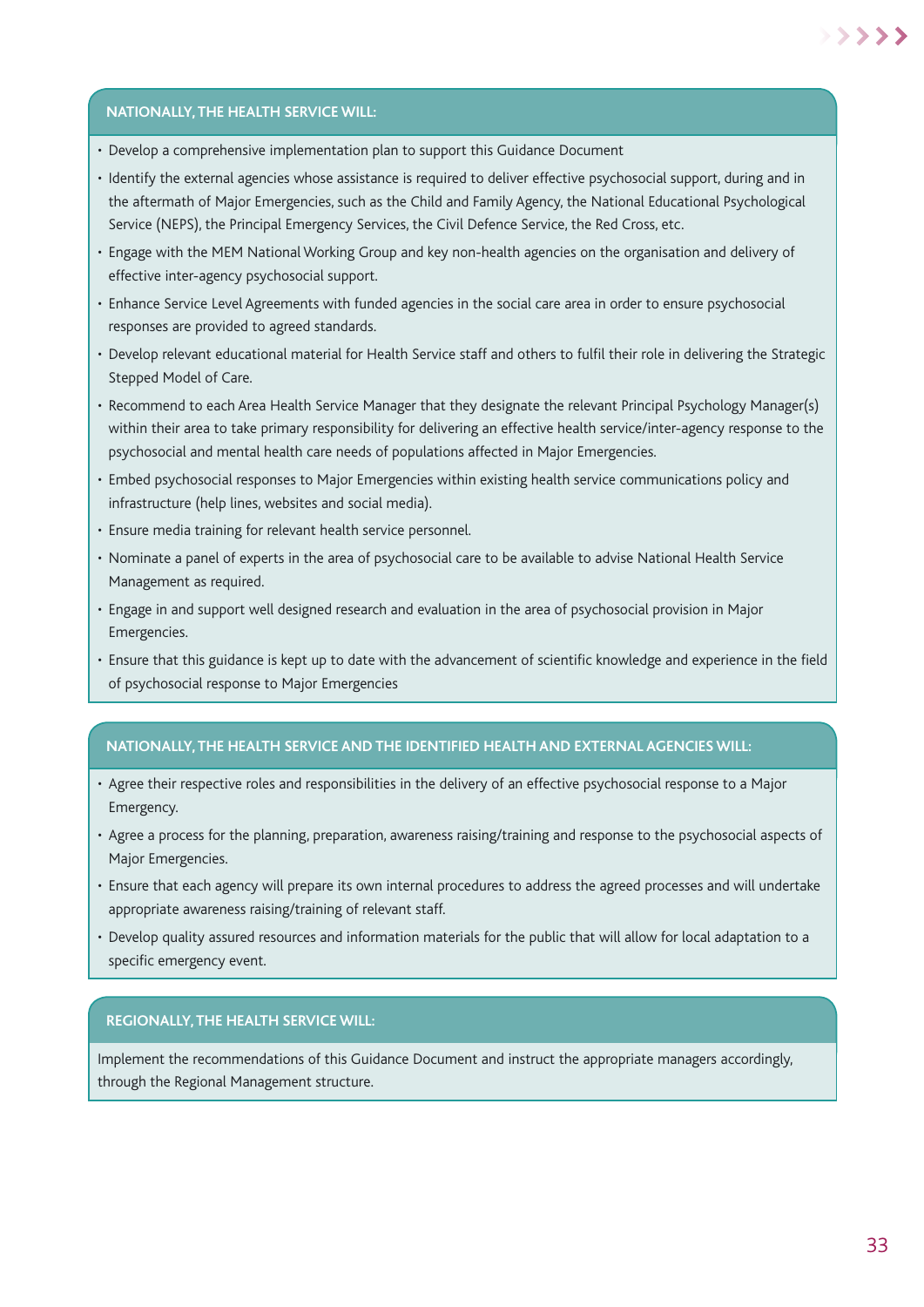#### **Locally, the Health Service will:**

- Through the Area Manager, assign responsibility to the Principal Psychology Manager to lead the local psychosocial response to Major Emergencies. In relation to this additional function, the Principal Psychology Manager's line management responsibility will be to the senior area manager (i.e. SA Manager in line with organisational structures).
- • Nominate the Principal Psychology Manager to be a member of the Community Health Services Co-ordinating Group.
- Ensure that appropriate Health Service staff have the necessary awareness, training and competencies required to fulfil their role in delivering the Strategic Stepped Model of Care.
- • Provide timely access to its own Primary Care, Psychological and Mental Health Services or through Service Level Arrangements to voluntary organisations providing similar services.

#### **The Principal Psychology Manager will:**

- Take primary responsibility for ensuring that the necessary mechanisms and processes are in place to deliver an appropriate and effective health service and inter-agency response to the psychosocial and mental health care needs of populations affected by Major Emergencies.
- Establish and chair a Health Service Psychosocial Management Team (HSPMT). The functions and composition of this grouping are set out below.
- Establish and chair a Partner Agencies Psychosocial Group (PAPG) which will, as far as possible, be representative of the local configuration of mental health care and psychosocial services.
- Specify in consultation with the Community Health Services Co-ordinating Group, the Health Service Psychosocial Management Team and the Partner Agencies Psychosocial Group, the nature, scope and scale of the psychosocial response during and in the aftermath of each Major Emergency.

#### 4.3 Local Structures

#### Health Service Psychosocial Management Team (HSPMT)

The function of this team is to support the planning, coordination and management of the psychosocial response (Strategic Planning and Service Delivery) before, during and after a Major Emergency.

As well as the Principal Psychology Manager, the group could appropriately include, among others, representatives at senior grades from Mental Health, Social Work, the Child and Family Agency, Area Management, Psychology, Nursing, Emergency Management and Communications. Locally this group could include, or liaise with, the acute hospital(s).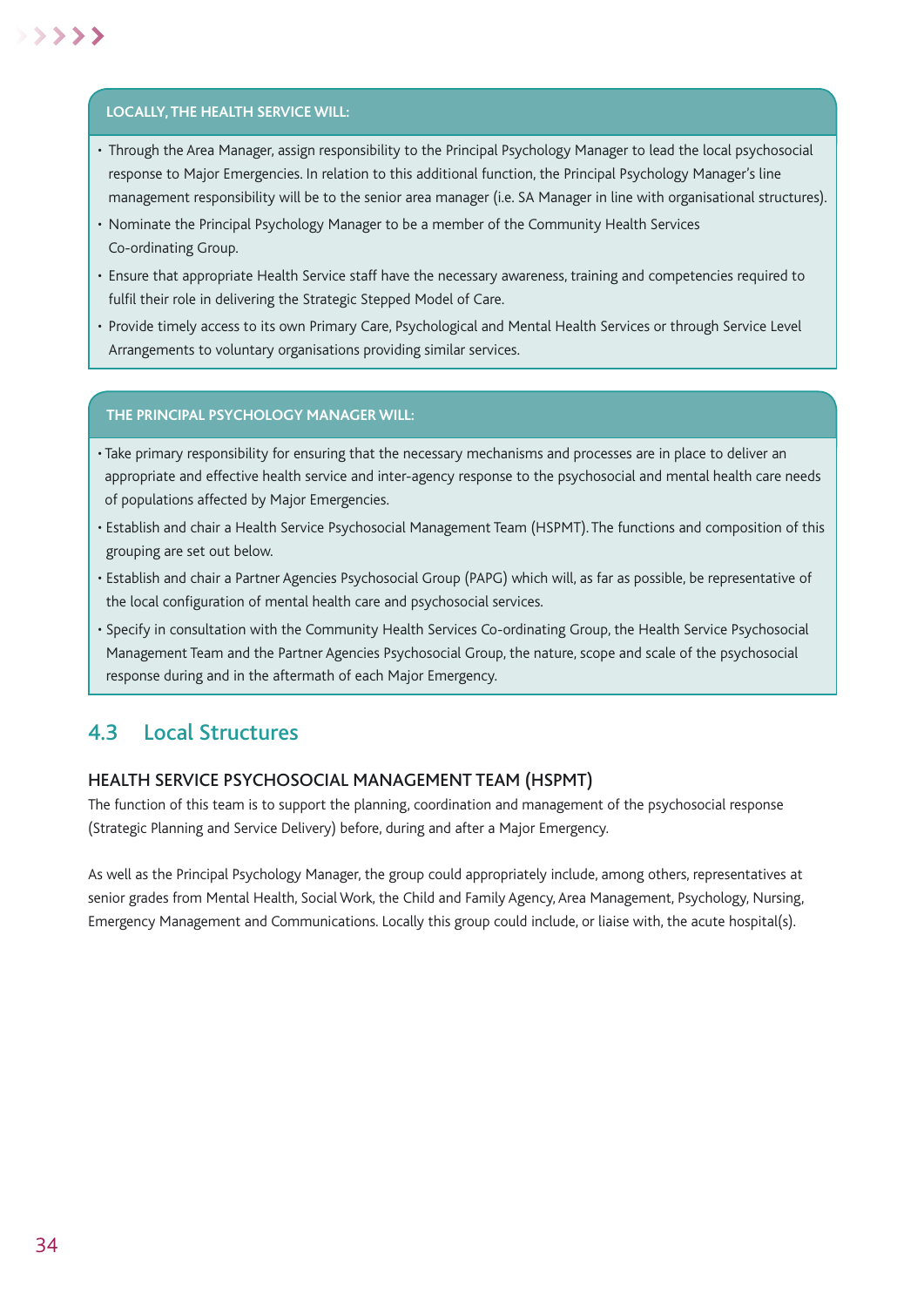Tasks of the HSPMT will include the following:

#### In Preparedness

- › Preparation of local Psychosocial Response Plan.
- › Completion of a network analysis of local psychosocial services and incorporation of them, where relevant, into the local Psychosocial Response Plan.
- › Enhancement of relevant Service Level Agreements, where appropriate, with local agencies in the social care area in respect of their roles in response.
- › Liaison with all relevant local external (principally non-health) agencies in respect of their roles in Level 1 service delivery.
- › Development and putting in place of local plans, structures, processes and arrangements which will assist in the provision of an integrated psychosocial response system for Major Emergencies.
- Assurance that appropriately trained Health Service personnel are available to deliver on key response roles in the Strategic Stepped Model of Care, e.g. provide, when required, expert advice to Frontline Response Services, including voluntary emergency services and hospitals (Level 1), Community and Family Services (Level 2), and Primary Care Teams (Level 3).
- › The making of provision for scalable, flexible and adaptable operational capabilities, since it is not possible to anticipate the nature, scale and location of Major Emergencies.
- $\blacktriangleright$  Liaison with local acute hospital(s) in terms of the provision of care, collation of data, etc.
- › Approval of "local psychosocial responders" as appropriate.
- › Arrangements for Public Communication and dealing with the Media that are in keeping with Health Service practice and procedures for Major Emergencies. Liaison with Health Service Communications function.
- › Implementation of systems to support data recording (with appropriate regard for patient confidentiality) on the overall psychosocial response.
- › Integration of the local Psychosocial Response Plan into the Health Service Regional Major Emergency Plan.
- Integration of psychosocial response into relevant Major Emergency training and exercises.
- › Implementation of good clinical practice in all of the above.
- › Development of strategies and procedures for dealing with predictable issues, such as 'volunteers' who claim competencies in this area which are not pre-validated.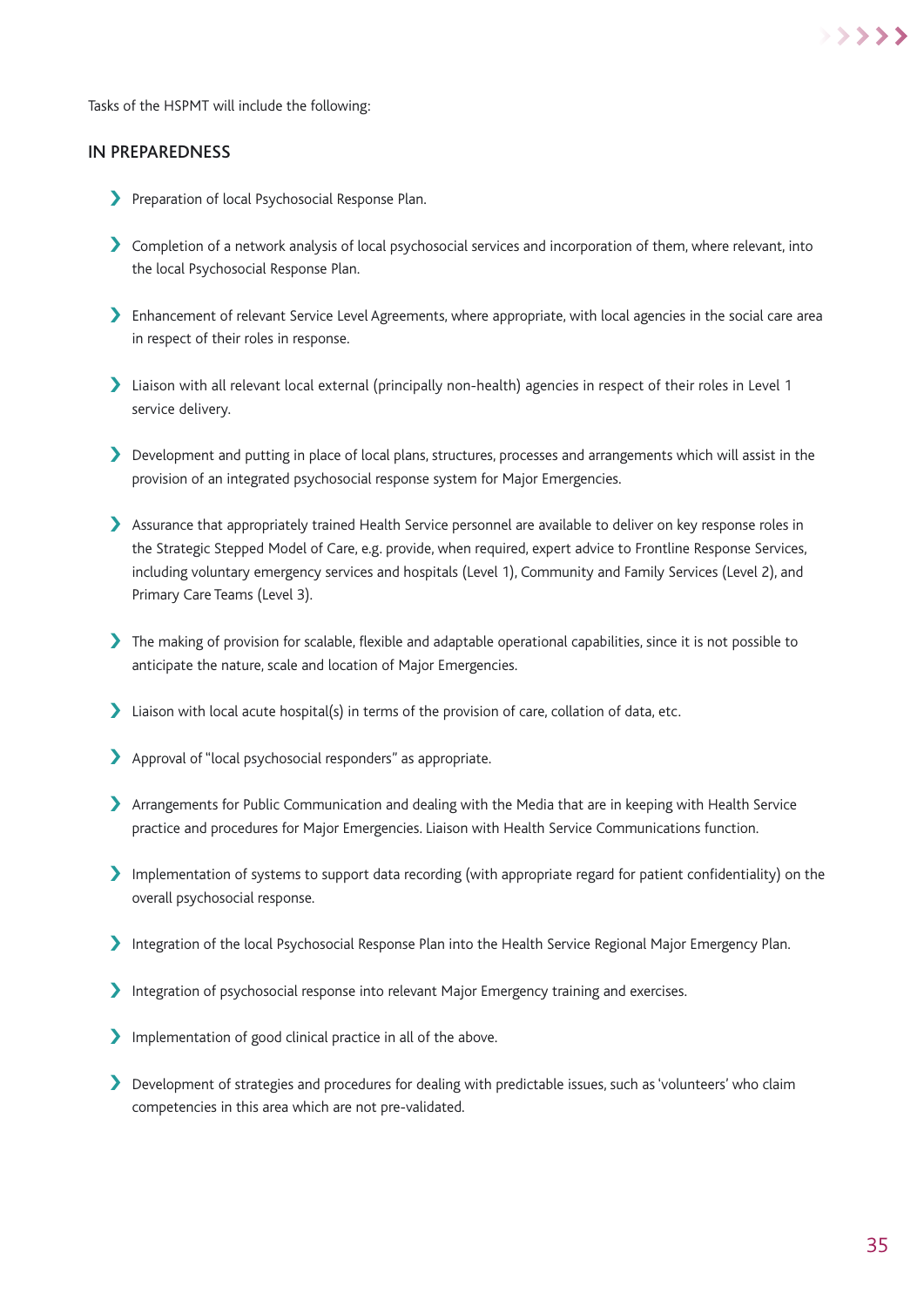#### In Response

- › Activation of appropriate plans and resources.
- > Provision of effective leadership and management.
- › Monitoring and quality assuring all aspects of the psychosocial response.
- › Preparing reports on the psychosocial response for the Health Service Crisis Management Team, as required.
- › Continuing strategic review/planning throughout each incident and afterwards (e.g. through the recovery stage) since all plans, no matter how comprehensive, will require adjustment and further development as each event and the response to it is reviewed.

#### Partner Agencies Psychosocial Group (PAPG)

The composition of this group will, as far as possible, be representative of the local configuration of mental health care and psychosocial services. The function of this group will be to agree the relevant elements of the Psychosocial Response Plan, including preparedness, exercising and delivery.

Relevant Tasks will include the following:

- › Develop an inter-agency plan for responding to emergencies that includes:-
	- Respective roles
	- Mobilisation and Implementation procedures
	- Coordination
	- Information Sharing
	- Agreed arrangements for the temporary working relationships of staff from other organisations deployed to assist the Health Service in the aftermath of a Major Emergency.
- › Conduct training and exercises to ensure preparedness
- › Review the Response Plan regularly.

#### 4.4 Resilience

Resilience Building is regarded as 'everyone's business' and many statutory organisations, together with community organisations, have key roles to play in developing and sustaining resilience.

The Health Service, in its ongoing role through its various services, for example, Health Promotion and Public Health, engages in activities and programmes which directly and/or indirectly contribute to the psychosocial resilience and mental well-being of individuals, families, local communities, schools and workplaces. This work is a key aspect of prevention, in mitigating the inherent and consequential stressors that are produced by Major Emergencies and, thereby, reducing the impact of these events on individuals, families, communities and vulnerable people.

Effective planning and co-ordination of service responses to Major Emergencies can maximise the collective resilience of the public and communities as well as the personal resilience of people affected by Major Emergencies.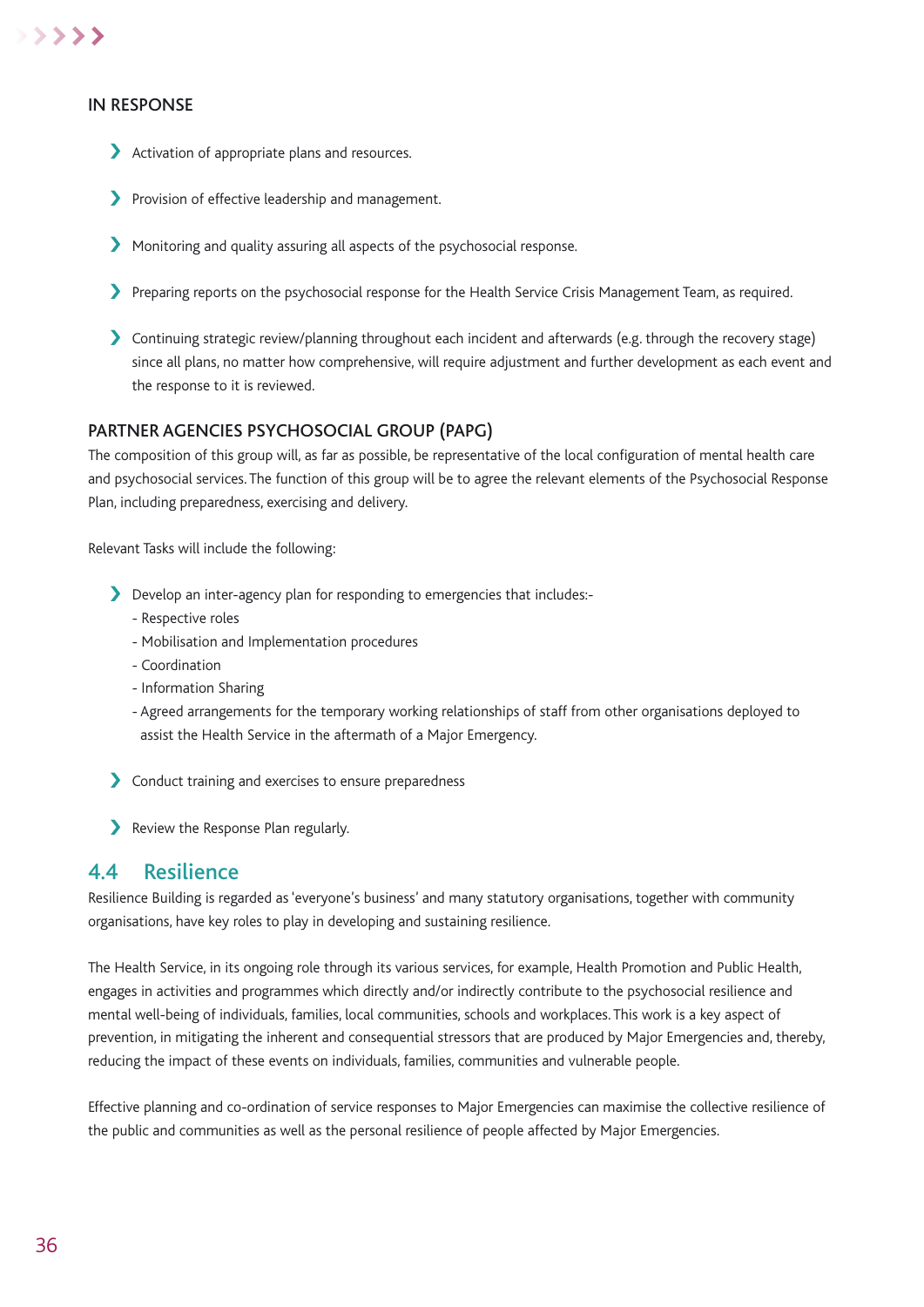#### >>>>>

#### 4.5 Service Delivery Level 1

Frontline response services, including the Principal Emergency Services, the voluntary emergency services and hospitals, as well as community organisations, churches and schools, supplemented by families and friends, can provide empathic, practical and pragmatic support for everyone who requires it in the aftermath of a Major Emergency. As per the Framework, the frontline response services attend to the initial needs and distress of casualties and survivors and this role requires that they have an awareness of the psychosocial impact of events on both individuals and communities. The Health Service Psychosocial Management Team will provide appropriate advice and support to these efforts, based on the principles of Psychological First Aid.

#### Procedural Briefing Notes: Immediate Phase – 24 hours

It can be assumed that a variety of assistance will be offered to affected persons in the first few hours after an incident, before the Health Service Psychosocial Management Team has been deployed.

The Injured: Those injured in the incident will be triaged and brought to receiving hospitals where psychosocial support will be provided as appropriate.

Survivors and Evacuees: Survivor Reception Centres and Rest Centres are secure locations to which survivors and/or evacuees, not requiring hospital treatment, can be taken for shelter, first aid, interview and documentation. Provision should be made at these centres for the immediate physical and psychosocial needs of survivors, such as information, hot drinks, food, blankets, telephones, first aid for minor injuries, etc.

Families: Depending on the nature of the event, a Friends and Relatives Reception Centre may be established at or near the incident site, in a hospital, or at a mortuary, and family members and friends will be directed there. The purpose of such a centre is to provide a comfortable area where the family and friends of those involved in the incident (primarily the family and friends of Casualties and Survivors) can be directed for support and information.

It is the responsibility of the Local Authority to establish and run Survivors Reception Centres, Rest Centres and Friends and Relatives Reception Centres and decisions about whether to establish any such centre will be made by An Garda Síochána and the Local Authority

Included in Appendix 3 is a scenario which illustrates much of the above information

#### Operational Processes and Tasks

- › Activate alerting procedures for the Health Service Psychosocial Management Team and, where appropriate, relevant members of the Partner Agencies Psychosocial Group.
- > Activate the Psychosocial Response Plan.
- › Activate key capabilities, e.g. approved psychosocial responders, information resources, support to Survivors/ Friends and Relatives/Rest Centres, website, etc.
- › Principal Psychology Manager, or alternate, to consult with key players to determine, with the Health Service Psychosocial Management Team and, where appropriate, members of the Partner Agencies Psychosocial Group, the appropriate nature, scope and scale of the required psychosocial response.
- › Collect and assess information on places where Survivors/Casualties/Evacuees/Families are or will be located and identify staff to go to these and other relevant locations, as required.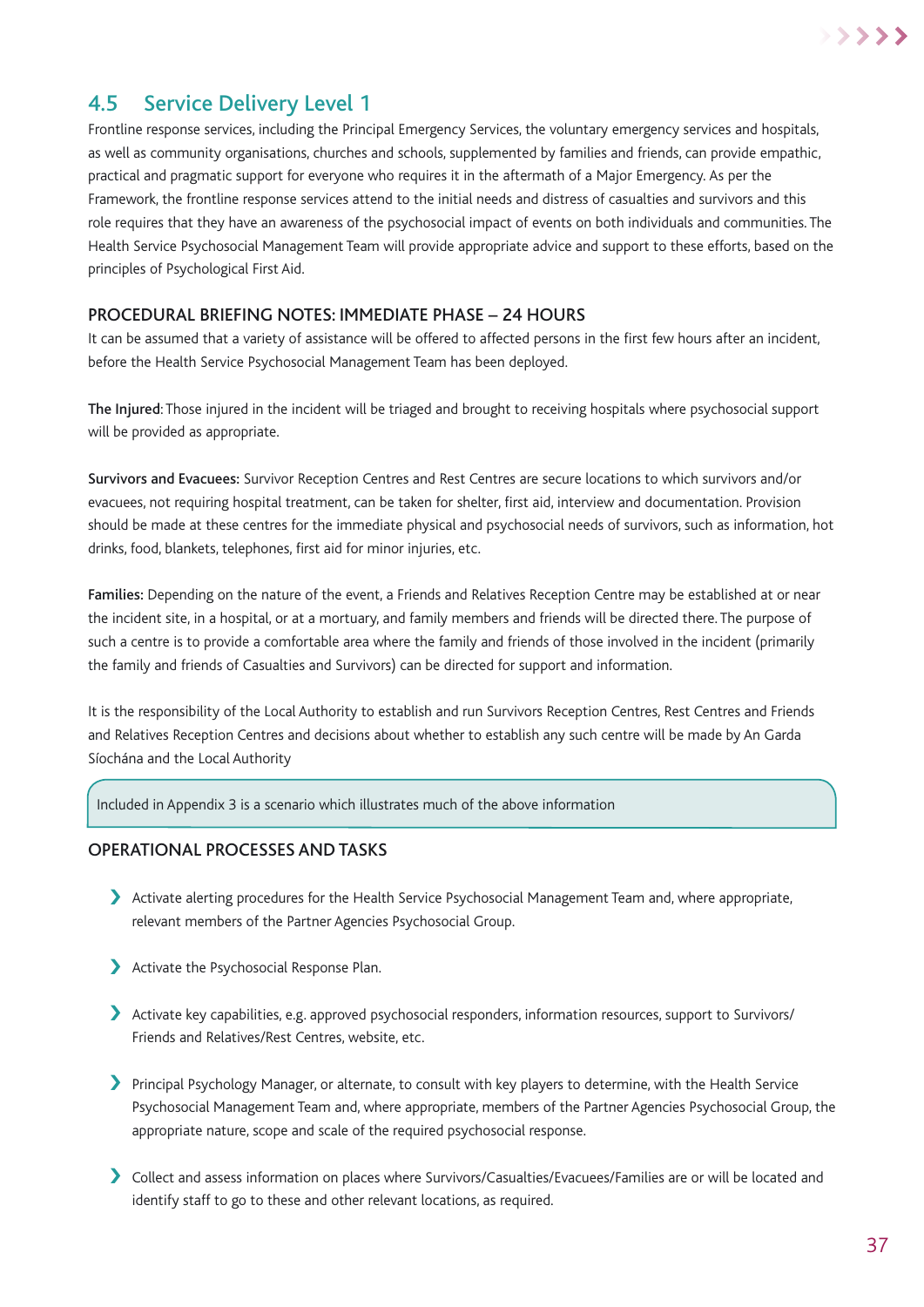- > Prepare a plan of action for the specific event.
- › Deploy key capabilities, e.g. approved psychosocial responders, to relevant locations.
- › Ensure effective mechanisms are in place for the sharing of information.
- › Conduct meetings and briefings, as required, during the course of the response. Note: the timings of meetings need to take into account the times of Health Service Crisis Management Team meetings, so that information can be fed upwards.
- › Coordinate the inter-agency aspects of the psychosocial response with key external agencies.
- › Activate pre-planned communication systems and ensure they are in place and effective.
- › Consider triggering, or putting on standby, psychosocial response(s) in distal location(s).
- › Consider activation of phone information/help lines including issues such as type, purpose, delivered by whom and timeline.
- › Maintain and distribute records of decisions and action points.
- › Provide specialised psychosocial advice, where required, to Health Service managers, inter-agency managers and Frontline Response Services.
- › Provide specialist advice to community, family, and educational services, as needed.
- › Ensure an adequate provision of psycho-educational information (via, for example, written resources, websites and media, including social media) and consider appropriate locations/agents for its distribution e.g. Principal Emergency Services, voluntary emergency services and hospitals, GPs, churches and community venues.
- › Utilise Health Service websites and the media, including social media, as appropriate, to normalise reactions.
- › Monitor performance and intervene to bolster the response where necessary.
- › Initiate consultation with communities and individuals, to ensure the response is effective.
- › Ensure that effective pathways of support exist and that information on same is available to people affected.
- › Make General Practitioners and relevant health workers aware of possible psychosocial needs and mental health sequelae, because they will be directly involved in delivering the first level of formal mental health care.
- › Prepare reports for Area Managers/General Manager, as required.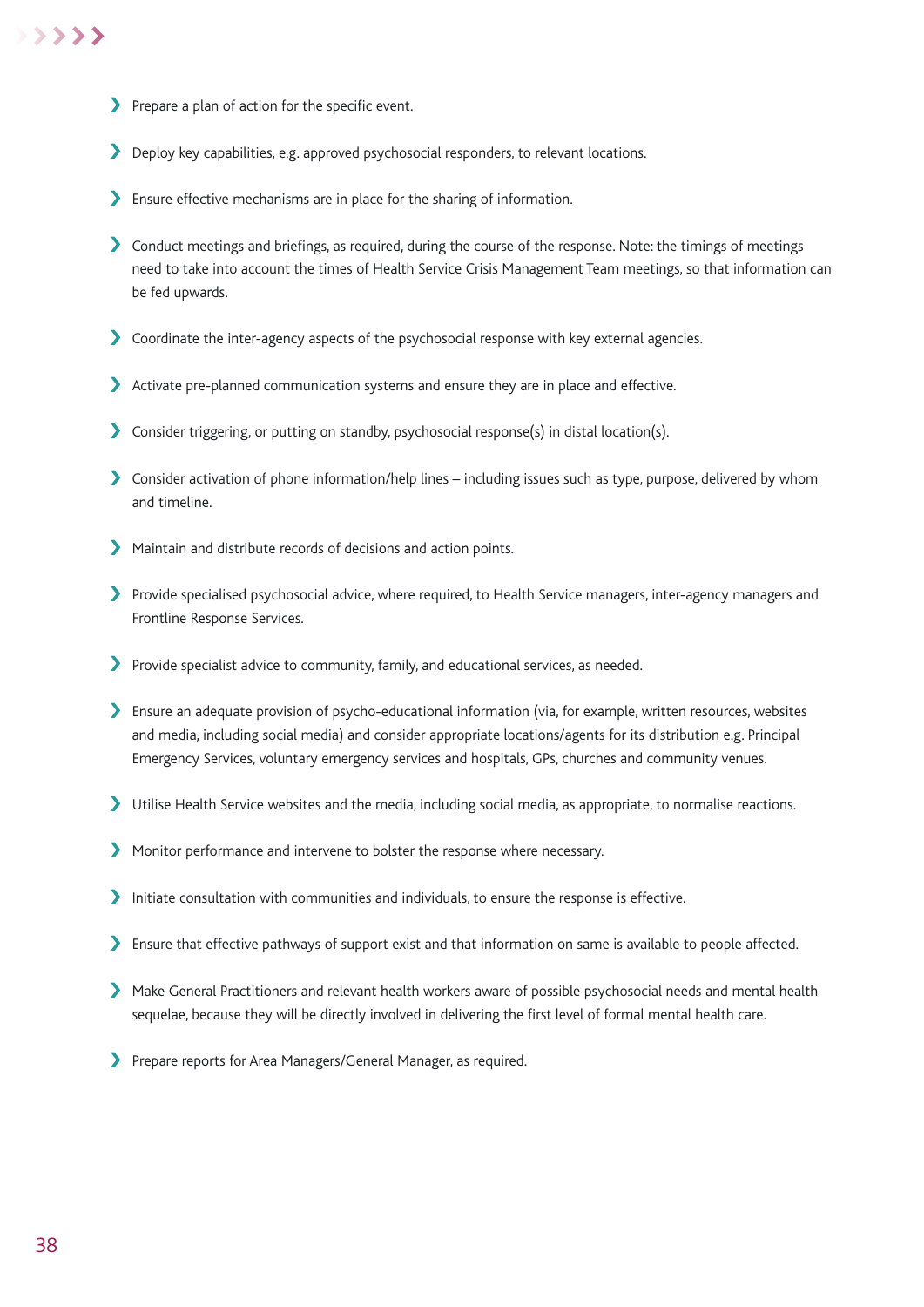#### 4.6 Service Delivery Level 2

Approved psychosocial responders, who are supported by the staff of specialised Psychological and Mental Health Services, provide responses to the psychosocial needs of individuals and communities that are based on the principles of Psychological First Aid.

#### Operational Processes and Tasks

- › Continue implementation, coordination and review and of the Psychosocial Response Plan.
- › Ensure appropriate support, where approved psychosocial responders are integrated into the response plan.
- › Implement appropriate rotation policies and supervision, as part of staff welfare, i.e. stand down and replace key staff before "burn out" becomes an issue.
- › Ensure there are clear, workable arrangements in place which will allow for prompt access to appropriate services by individuals who require a higher level of support.
- › Continue provision of information resources to GPs, Public Health and Community Health teams.
- › Ensure that psychosocial informational materials are integrated with the internal Health Service and overall interagency aspects of the psychosocial response.
- › Continue to identify the agencies and service providers in the community to whom those affected may turn in order to find support, such as youth clubs.
- › Consult with the identified agencies and educate them re phases of recovery, assist them in identifying 'at risk' and 'hard to reach' groups and ensure that the pathways to additional support and formal care are understood.
- › Collate information as per agreed standards, such as numbers being provided with care.
- › Consider psychosocial needs of bereaved families and friends, ensuring cultural appropriateness.

 $>>>>>$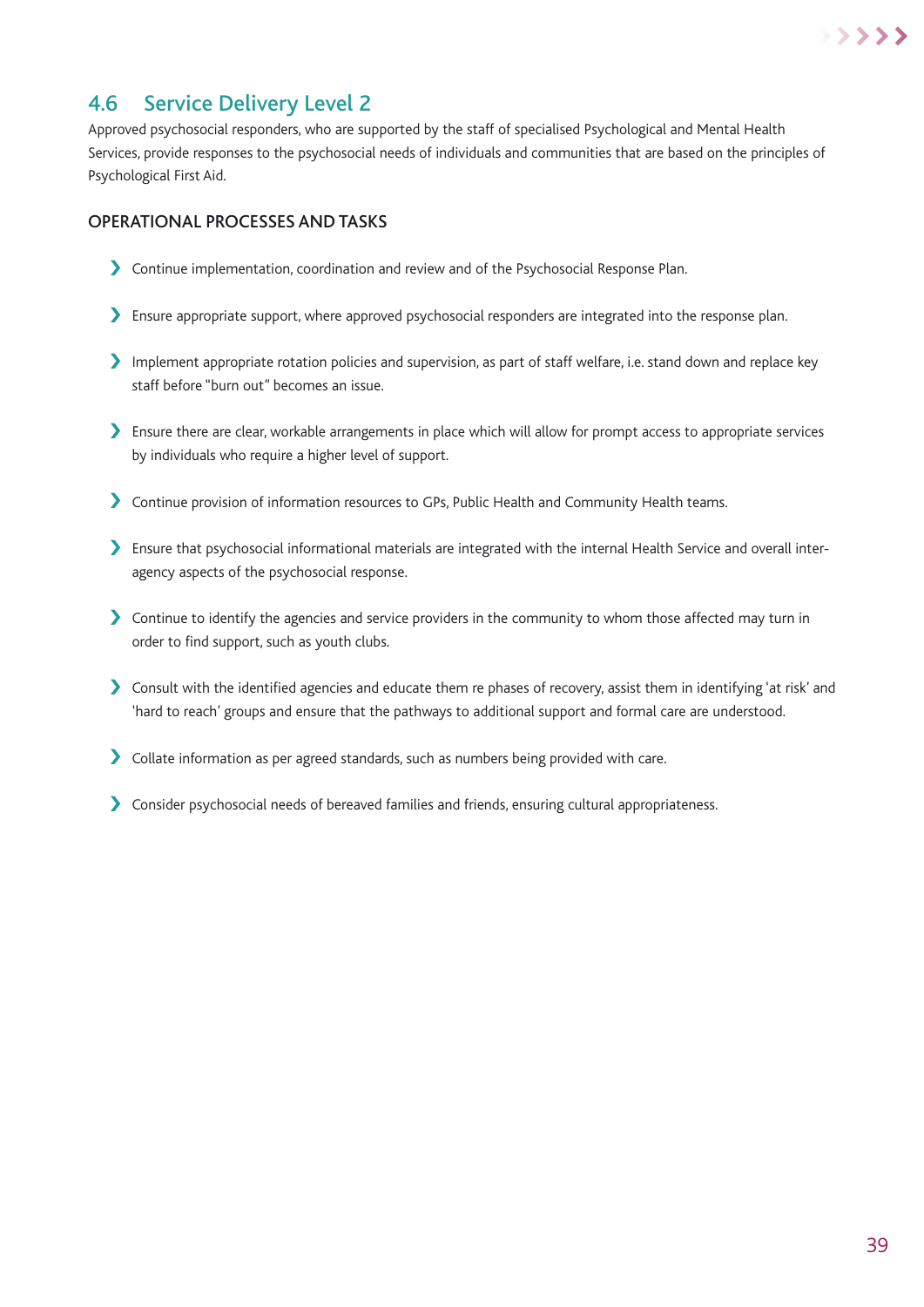#### 4.7 Service Delivery Level 3

Appropriate staff attached to Primary Care Teams or Networks providing assessment and intervention services for people who do not recover from immediate and short-term distress.

#### Operational Processes and Tasks

- › Provide timely assessment and intervention services for people who do not recover from immediate and shortterm distress. These are provided by Health Service Primary Care professionals and GPs, to whom advisory, consultation and support services are provided by staff of specialist Psychological and Mental Health Services.
- › Provide timely access to specialist Psychological and Mental Health assessments, intervention and management where it is required.
- › Ensure staff with the required skills and expertise are available from Psychological and Mental Health Services to provide advice to staff in Primary Care in order to augment primary healthcare responses.
- > Ensure ongoing support to approved psychosocial responders.
- › Continue to consult/engage with individuals and groups in the community re recovery and resilience building.
- › Monitor and review Public Information Campaign Website, Help Line, Newsletters, Leaflets, Press Releases, Radio, TV, Social Media
- › Provide evidence based interventions as identified by professional and national bodies/NICE guidelines.

#### 4.8 Service Delivery Level 4

The core role of the Health Service at Level 4 is to provide timely, appropriate and responsive Psychological and Mental Health Services for people who have developed, or are thought to have developed, mental health difficulties that require specialist intervention as a consequence of the Major Emergency. These individuals may require medium and/or longterm mental health care. Predominantly the services at this level are provided by the Health Service but they may be augmented in certain parts of the country by other organisations with similar expertise.

#### Operational Processes and Tasks

- › Provide evidence based interventions, as identified by professional and national bodies/ NICE guidelines.
- › Raise awareness re 'Anniversary Effects' using Public Information systems, e.g. Website, Newsletters, Leaflets, Press Releases, and through inter-agency working.
- › Psychological and Mental Health Services staff providing assessment and intervention to those individuals who continue to exhibit significant distress and/or mental health difficulties following the event.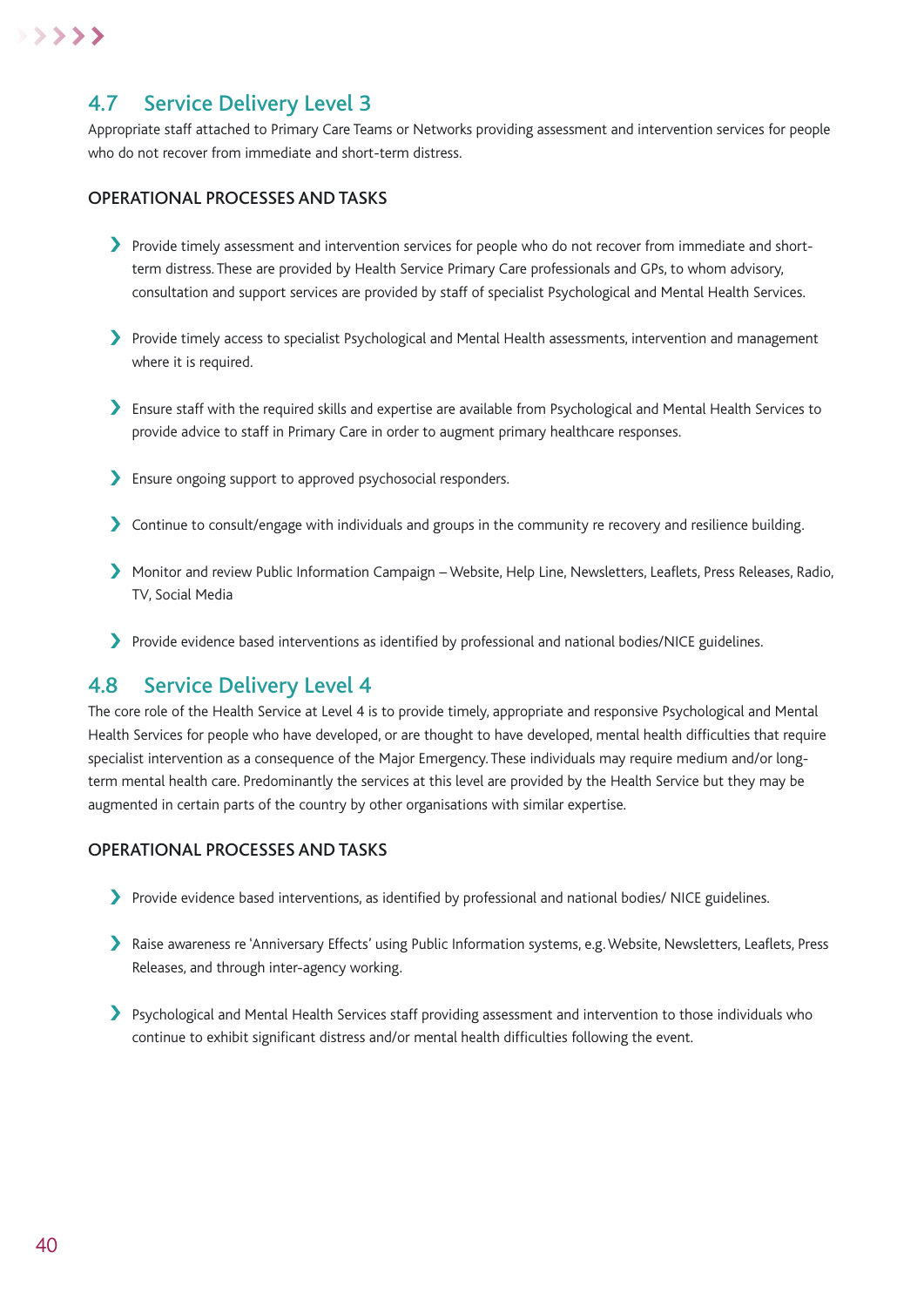# **SECTION 5**

# **CONCLUSION** and Appendices



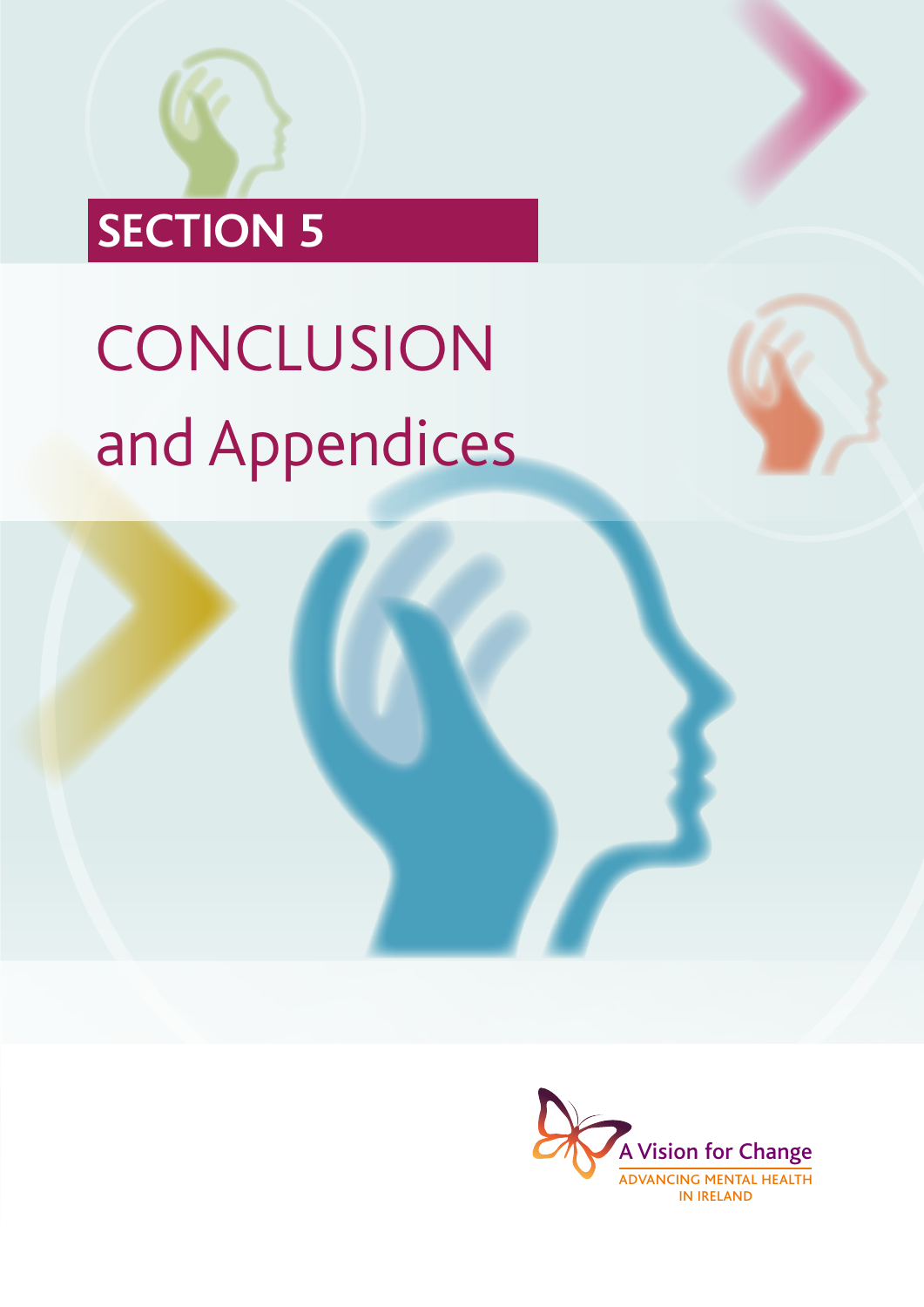# SECTION 5: CONCLUSION

It is expected that this document will provide guidance and assist local Health Service areas in preparing effective responses to the psychosocial and mental health consequences for survivors and the public following Major Emergencies. It is informed by current evidence, theory and practice. This document provides key insights into the psychosocial roadmap and guidance in regard to roles, responsibilities, operational processes and procedures to manage the response a Major Emergency in a co-ordinated and collaborative manner. It is not intended to be prescriptive as no two Health Service Areas are identical and available services vary from area to area.

It is expected that each Health Service Area will develop its own Psychosocial Response Plan, as part of the Major Emergency planning process, in conjunction with local services and organisations, using this guidance document. Ideally plans should be exercised and audited on an annual basis (see Appendix 4).

Appendix 3 provides an example of a possible Major Emergency where this guidance could be implemented

*Practitioners need to be aware that this guidance document should be implemented in the context of the wider Major Emergency Management Framework and its associated structures and documentation, see www.mem.ie.*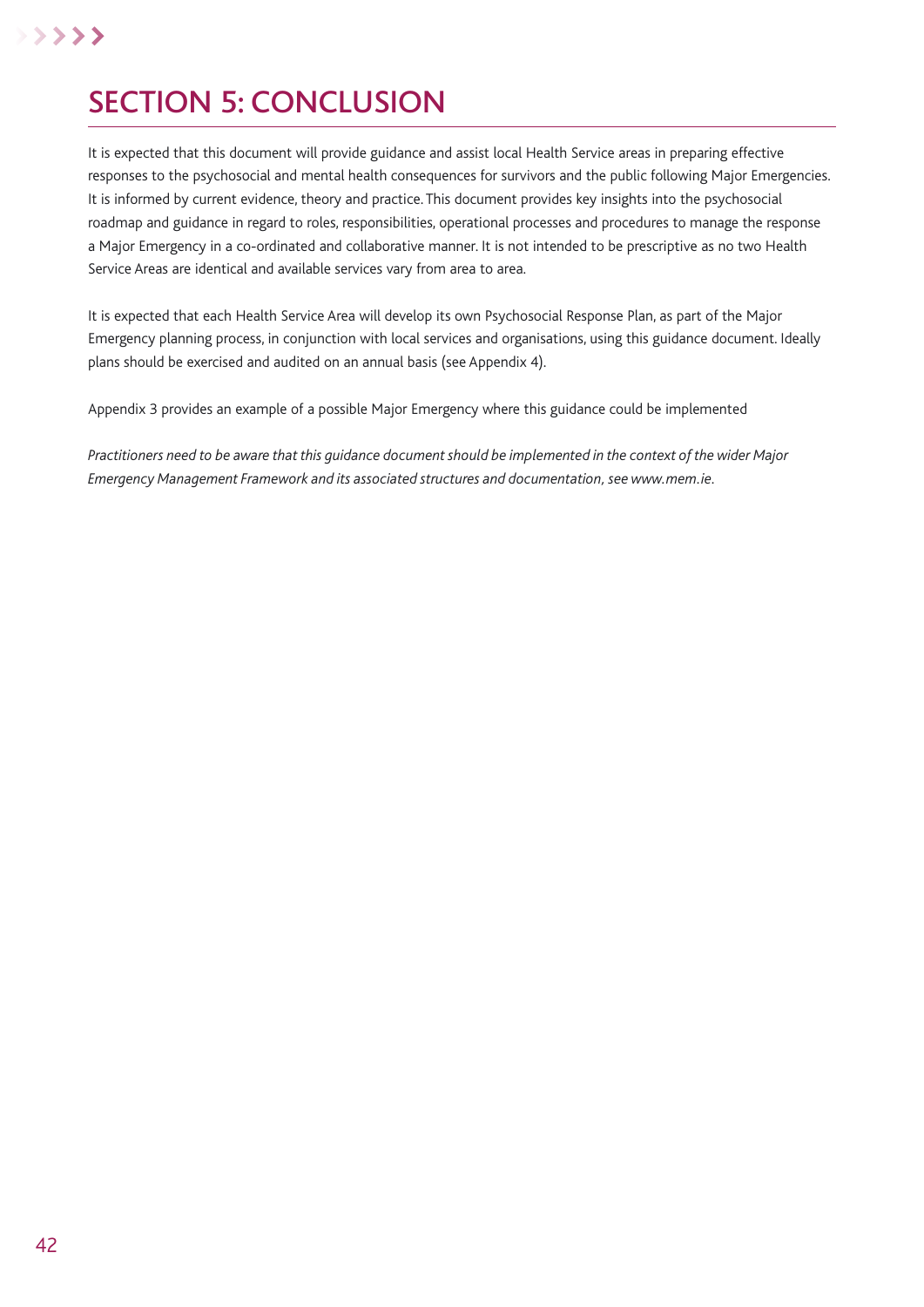# Appendix 1 - Bibliography and Web Links

#### **Bibliography**

Alexander, D. 2005. Early Mental Health Interventions after Disasters. *Advances in Psychiatric Treatment*, 11: 12 – 18; web link - http://apt.rcpsych.org/content/11/1/12.full

Alexander D. & Williams, R. 2009. From Chapter 'Psychosocial Resilience and Distress in the Face of Adversity, Conflict, Terrorism, or Catastrophe' in *Conflict and Catastrophe Medicine*, 2nd Edition. Editors Buma, A., Burris, D.G., Hawley, A., Ryan, J.M., Mahoney, P. Springer-Verlag.

Brewin, C.R., Andrew, B., & Valentine, J.D. (2000). Meta Analysis of Risk Factors for Post Traumatic Stress Health difficulties in Trauma Exposed Adults. *Journal of Consulting and Clinical Psychology*, 68 (5), 748 – 766.

Brymer M, Jacobs A, Layne C, Pynoos R, Ruzek J, Steinberg A, Vernberg E, Watson P. Psychological first aid: field operations guide 2nd edition. National Child Traumatic Stress Network and National Center for PTSD; 2006.

Bunting, B.P, Ferry, F. R., Murphy, S.D., O'Neill S. M. & Bolton, D. (2013)

Trauma Associated With Civil Conflict and Posttraumatic Stress Disorder: Evidence From the Northern Ireland Study of Health and Stress. *Journal of Traumatic Stress* Volume 26, Issue 1, pages 134–141,

EUTOPA. (2008). European Network for the Psychosocial Aftercare in case of Disaster, Manual for Target Group Intervention within the Scope of Major Loss and Disasters

Hobfoll, S., Watson, P. Bell, C., Bryant, R., Brymer, M., Friedman, M., Friedman, M., Gersons, B., de Jong, J Layne, C., Maguen, S., Steinberg, M., and Ursano, R., (2007). Five Essential Elements of Immediate and Mid–Term Mass Trauma Intervention: Empirical Evidence. *Psychiatry: Interpersonal and Biological Processes*: Vol. 70, No. 4, pp. 283-315.

Inter Agency Standing Committee (IASC) Guidelines on Mental Health and Psychosocial Support in Emergency Settings. Geneva (IASC) 2008.

National Educational Psychology Services (NEPS). - Responding to Critical Incidents - Guidelines for Schools. (2007)

National Institute for Clinical Excellence. (2005) CG26 – Guidance Document Post-traumatic stress disorder (PTSD): The management of PTSD in adults and children in primary and secondary care.

North Atlantic Treaty Organisation (NATO). Annex 1 – EAPC (JMC) N (2008) 0038 Psychosocial Care for People Affected by Disasters and Major Incidents: a model for designing, delivering and managing psychosocial services for people involved in major incidents, conflict, disasters and terrorism.

Psychological First Aid Field Operations Guide: National Child Traumatic Stress Network. National Centre for PTSD. (2006)

Seynaeve, (G.J.R.) (Edit.). Psycho-Social Support in Situations of mass emergency. A European Policy Paper concerning different aspects of psychological support and social accompaniment for people involved in major accidents and disasters. Ministry of Public Health, Brussels, Belgium, 2001.

Shultz, S.L. Cohen, Watson, Flynn, Espinel, Smith. Psychological First Aid for Disaster Survivors, Miami FL: DEEP Centre (2006)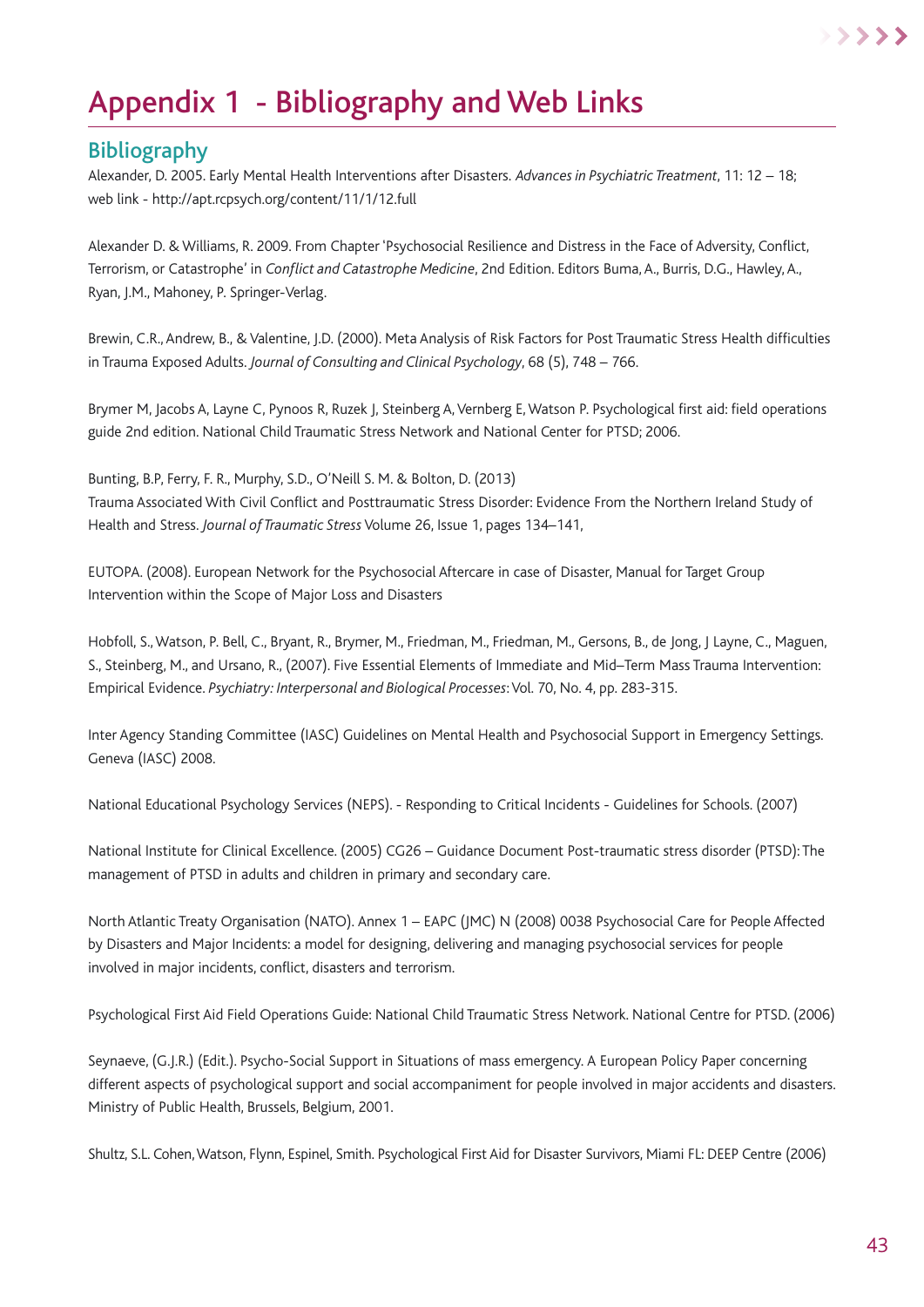

Steel, Z, Chey, T, Silove, D., Marnane, C., Bryant, R.A., Van Ommeren, M. (2009). 'Association of Torture and Other Potentially Traumatic Events With Mental Health Outcomes Among Populations Exposed to Mass Conflict and Displacement; A Systematic Review and Meta-analysis JAMA. 302(5):537-549.

TENTS Project Partners. Guidelines for Psychosocial Care following Disasters and Major Incidents. (2008)

Williams, R., Bisson, J., Ajdukovic, D., Kemp, V., Alexander, D., Hacker Hughes, J., Rooze, M., Bevan, P. Guidance for Responding to the Psychosocial and Mental Health Care Needs of People Affected by Disasters or Major Incidents. 2008 NATO / TENTS

Williams, R. The Psychosocial Consequences for Children of Mass Violence, Terrorism and Disasters. *International Review of Psychiatry*, 2007, 19; 3; 263-277.

Witteveen, A., Bisson, J., Ajdukovic, D., Arnberg, F., et al., (2012). TENTS Project Partners. Post-disaster psychosocial services across Europe: The TENTS project. Social Science & Medicine Volume 75, Issue 9, Pages 1708–1714

#### Web Links

#### Text Specific

www.mem.ie

www.coe.int/t/dg4/majorhazards/ressources/virtuallibrary/materials/Others/NATO\_Guidance\_Psychosocial\_Care\_for\_ People\_Affected\_by\_Disasters\_and\_Major\_Incidents.pdf

www.tentsproject.eu

http://www.eutopa-info.eu/index.php?id=69

http://www.nice.org.uk/cg26

http://apt.rcpsych.org/content/11/1/12.full

http://www.who.int/mental\_health/emergencies/guidelines\_iasc\_mental\_health\_psychosocial\_june\_2007.pdf

#### Mental Health - Ireland

www.hse.ie/eng/services/Publications/services/Mentalhealth/Mental\_Health\_-\_A\_Vision\_for\_Change.pdf

www.hse.ie/eng/services/Publications/services/Mentalhealth/Advancing\_the\_Shared\_Care\_Approach\_between\_Primary\_ Care\_Specialist\_Mental\_Health\_Services.pdf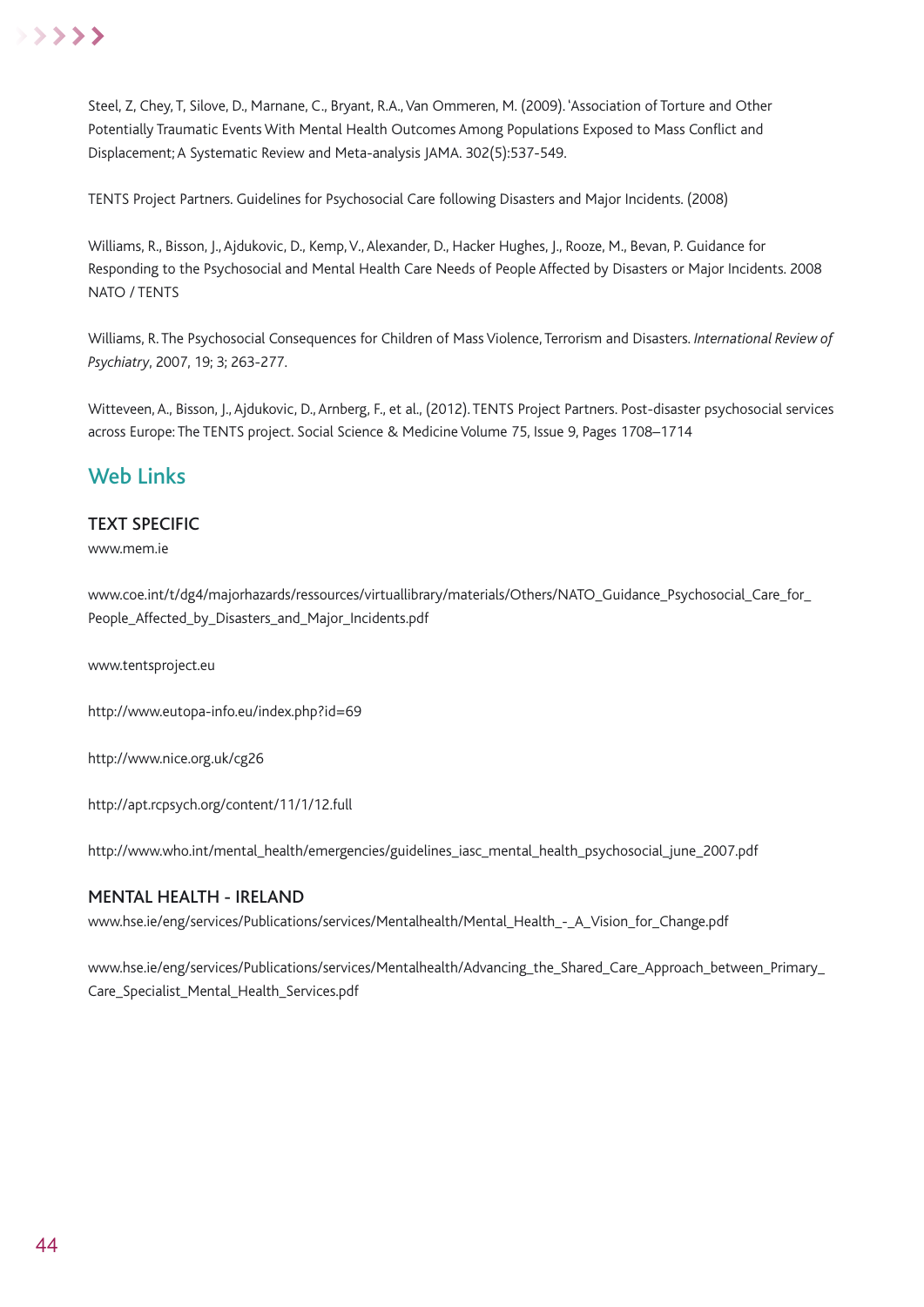# Appendix 2 - Key Major Emergency Terms

Principal Response Agencies: The agencies designated by the Government to respond to Major Emergencies, i.e. An Garda Síochána, the Health Service Executive and the Local Authorities.

Principal Emergency Services: The services which respond to emergencies in Ireland, namely An Garda Síochána, the National Ambulance Service, the Fire Service and the Irish Coast Guard.

Major Emergency Plan: Each Principal Response Agency (Garda Division, Health Service Region or Local Authority) has its own Major Emergency Plan, based on the Framework guidance, which sets out its arrangements to respond to any event occurring in, or impacting on, its functional area which requires the Declaration of a Major Emergency

Controller of Operations: The person given authority by a Principal Response Agency to control all elements of its activities at and about the site of a Major Emergency.

Lead Agency: The Principal Response Agency that is assigned the responsibility and mandate for the coordination of activities at site and local levels during the response to a particular Major Emergency.

On-Site Co-ordinator: The Controller of Operations of the Lead Agency who has responsibility for the coordination of activities at the site of a Major Emergency.

On-Site Co-ordination Group: A Group which meets at the site of a Major Emergency and includes the On-Site Coordinator and the Controllers of Operations of the other two agencies, an Information Management Officer, a Media Liaison Officer and others as appropriate.

Local Co-ordination Group: A group of senior representatives from the three Principal Response Agencies whose function is to facilitate strategic level co-ordination, make policy decisions, liaise with regional/national level coordination centres, if appropriate, and facilitate the distribution of information to the media and the public.

Health Service Crisis Management Team: A strategic level management group, which consists of senior health service managers, which is assembled to manage a crisis and deal with issues arising, both during the emergency and the subsequent recovery phase.

Rest Centre: Premises where persons evacuated during an emergency (e.g., flooding of their homes) are provided with appropriate welfare and shelter

Friends and Relatives Reception Centre: A secure area, operated by An Garda Síochána, for the use of friends and relatives near the site of a Major Emergency.

Survivor Reception Centre: A secure location to which survivors, not requiring hospital treatment, can be taken for shelter, first aid, interview and documentation. It is the responsibility of the Local Authority to establish and run this centre.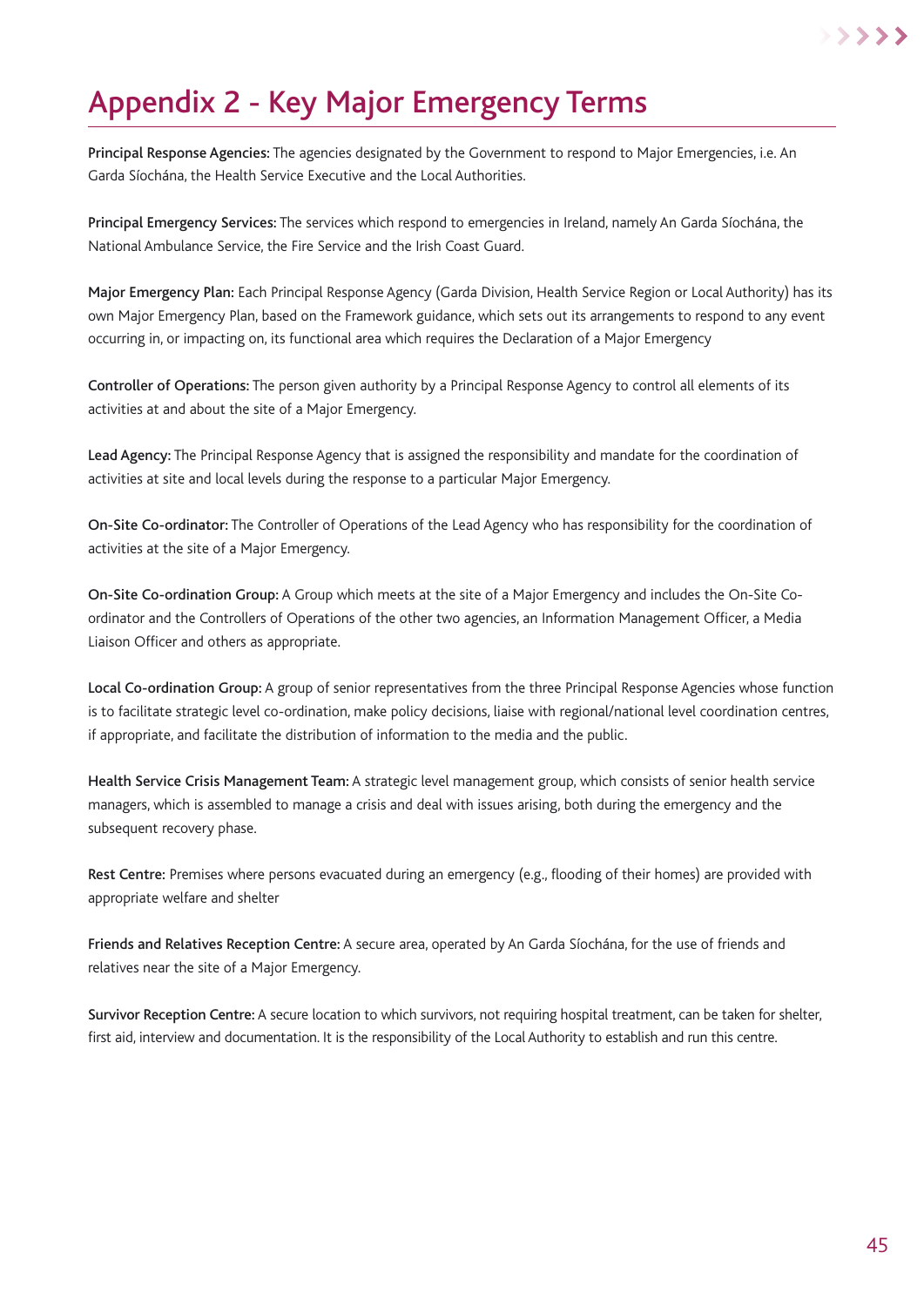### Appendix 3 - Major Emergency Scenario

*Below is a generic Major Emergency scenario which illustrates some of the many variables that can emerge during the response to a Major Emergency. It is included in this Guide in order to illustrate to users the considerations and potential actions which can arise in the provision of psychosocial support in the first 24 hours after a Major Emergency. It can be used by local Health Service Psychosocial Management Teams, in conjunction with the guidance in this document, to help inform the creation of their Psychosocial Response Plans and can also be used as a tool in training and exercises.*

At 3.05pm on a bright Tuesday afternoon, as noisy groups of children leave Ballybeg National School (280 pupils, 16 teachers, 6 special needs assistants, a caretaker and a secretary, serving the town of the same name, population approximately 1500), there are between 35 and 40 parents outside, some sitting in their cars, others talking in groups, as they wait to collect their children.

At 3.08pm the attention of some of these parents is drawn to an approaching articulated truck, which appears to be travelling very fast. To their horror, they realise, too late, that the truck is out of control and watch as it sideswipes a number of cars and crashes into the wall in front of the school, where a number of children and adults are knocked to the ground. In an instant, a scene of great normality, full of children's laughter, is converted into one of total chaos, with dead, injured, shocked and bewildered adults and children. Parents and school staff rush to help the injured and comfort the dying and, with their bare hands, some try, unsuccessfully, to extract trapped children from under the truck. Parents, staff, children and passing motorists all make 999 calls to the emergency services.

At 3.14pm the first Garda car arrives on the scene and this is followed quickly by more Garda cars, fire engines and ambulances. At the same time the Regional Hospital (twenty miles away in Ballymoor) is notified of the event by the Ambulance Service and prepares to receive casualties.

At 3.24pm the Local Authority declares a Major Emergency and a full inter-agency response is activated.

At 3.26pm local radio interrupts its afternoon music programme with a newsflash on the accident and by 3.30pm a reporter is talking live, by mobile phone, to an eyewitness at the scene. By that stage, word of the accident has spread to all parts of the county, through telephone calls and text messages.

At 3.27pm a text alert is issued to all members of the Health Service Regional Crisis Management Team (CMT) notifying them of the Major Emergency and a teleconference in ten minutes. At this first teleconference (at 3.37pm) initial details of the incident are provided by the Ambulance Service to representatives of the Acute Hospitals, the Community Health Services, the Public Health Service, the Communications Service and Emergency Management.

At 3.39pm officers of An Garda Síochána, the Fire Service and the Ambulance Service meet at the site and form the Onsite Coordination Group to coordinate the response of the three services on the ground. The Framework defines An Garda Síochána as the Lead Agency for this event and therefore a Garda Inspector takes the Chair

One of the first decisions taken by the group is to designate the Ballybeg Arms Hotel, on the outskirts of the town, as a Friends and Relatives Reception Centre<sup>1</sup>, specifically dedicated to the families of those who have died at the scene. The people involved, some of whom have witnessed the death of a loved one, while others, arriving later, have seen the dead body of a loved one, are gently moved from the scene and brought to a reception room in the hotel, where initial security is provided by An Garda Síochána. This is an important consideration, in order to provide maximum possible privacy for the families.

1

A Friends and Relatives Reception Centre is a secure area, operated by An Garda Síochána, for the use of family and friends near the site of the emergency.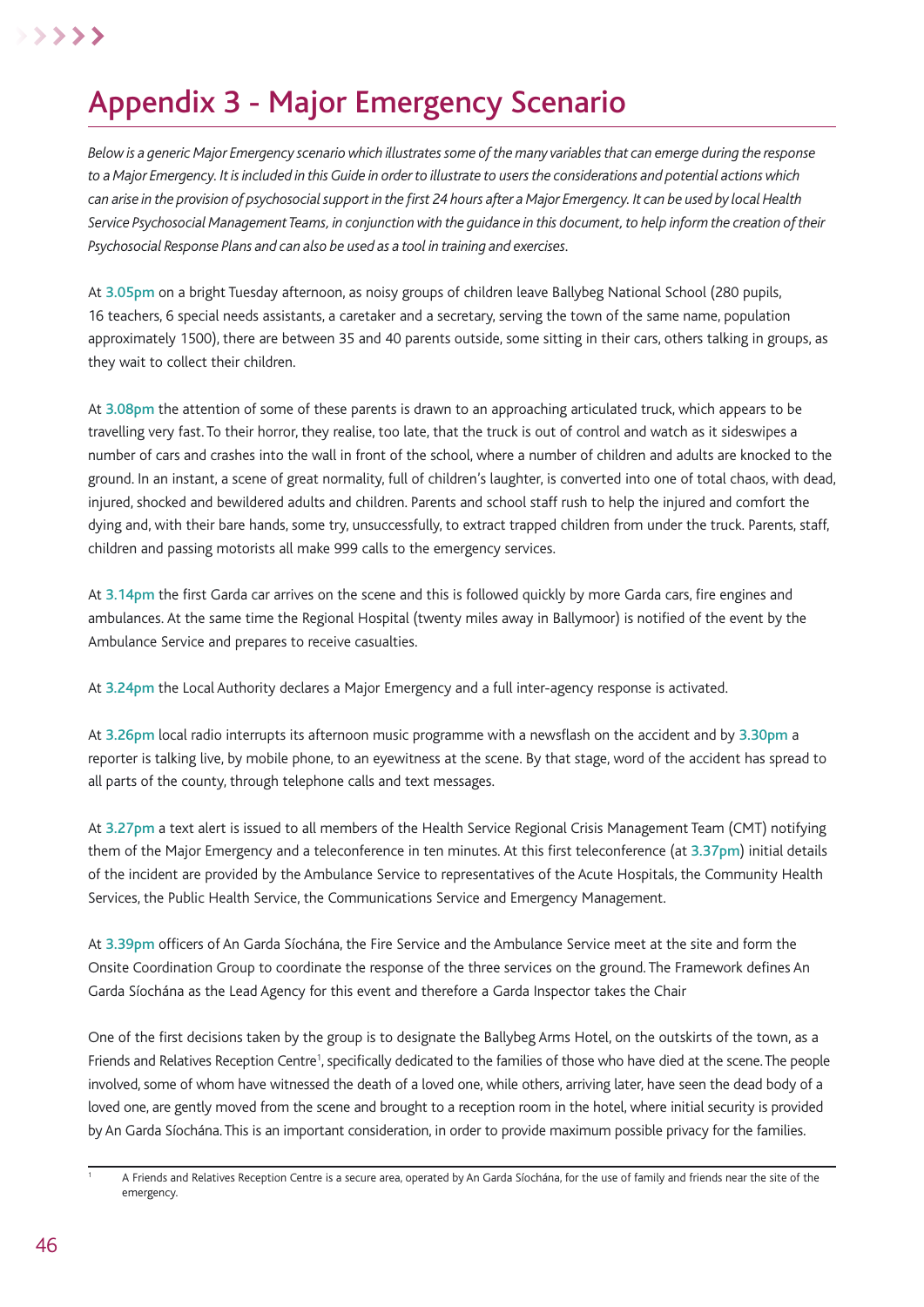The next decision taken by the Onsite Coordination Group is to designate the Ballybeg Community Centre, which is half a mile away, as the Survivor Reception Centre<sup>2</sup>. All of those who survived the incident and are uninjured are directed/assisted to the Survivor Reception Centre, where every effort is made to meet their immediate physical and psychosocial needs. The Civil Defence service is mobilised by the Local Authority as quickly as possible to assist in this work. At the Survivor Reception Centre, details of survivors are documented and collated by An Garda Síochána, who also organise security.

At this stage, at the site of the accident, the Fire Service is continuing the rescue of trapped victims; injured survivors are being triaged by the Ambulance Service, following which the seriously injured are transported to the Regional Hospital in Ballymoor and those with minor cuts and bruises are directed to the Ballybeg Primary Care Centre, 100 yards away; officers of An Garda Síochána are beginning the process of preserving the scene for evidential purposes and taking details of all witnesses to the event.

At 4.01pm the first teleconference of the Community Health Services Coordination Group (formally PCCC Services Coordination Group) is provided with details of the incident by the Health Service Area Manager. Included in this teleconference is the Principal Psychology Manager.

At 4.13pm the Principal Psychology Manager activates the local Health Service Psychosocial Response Plan. This involves:

- › Alerting the Health Service Psychosocial Management Team (HSPMT);
- › Alerting key resources in external agencies which may be of assistance;
- > Establishing the HSPMT Centre<sup>3</sup>;
- › Carrying out an initial needs assessment, including identifying the urgent needs of potentially vulnerable groups;
- › Mobilising the members of the Health Service Psychosocial Management Team and their support staff;
- › Placing on standby colleagues in neighbouring counties;
- › Preparing an outline plan of action;
- › Establishing the staff requirements associated with this plan of action, including spokespersons who will be available to speak to the media regarding the psychosocial support aspects of the event;
- > Issuing initial instructions to key staff in terms of:
	- Updating prepared resources, such as leaflets, for handing out to members of the public, with information added specific to this event, such as, telephone numbers, drop in centre details, and specific pathways to support and care;
	- Distributing information resources
	- Updating and making live the relevant section of the Health Service and other websites
	- Issuing an initial communication to all GP's in the Ballybeg area, alerting them to the potential emotional and psychological sequelae, and emphasising the escalation path for those people requiring a more significant intervention.

 $>>>>$ 

<sup>2</sup> A Survivor Reception Centre is a secure location to which survivors, not requiring hospital treatment, can be taken for shelter, first aid, interview and documentation. It is the responsibility of the Local Authority to establish and run this Centre.

<sup>3</sup> The Psychosocial Management Team Centre is an office, or set of offices, where the HSPMT and its support staff can meet and work together on the management/coordination of the overall Psychosocial Response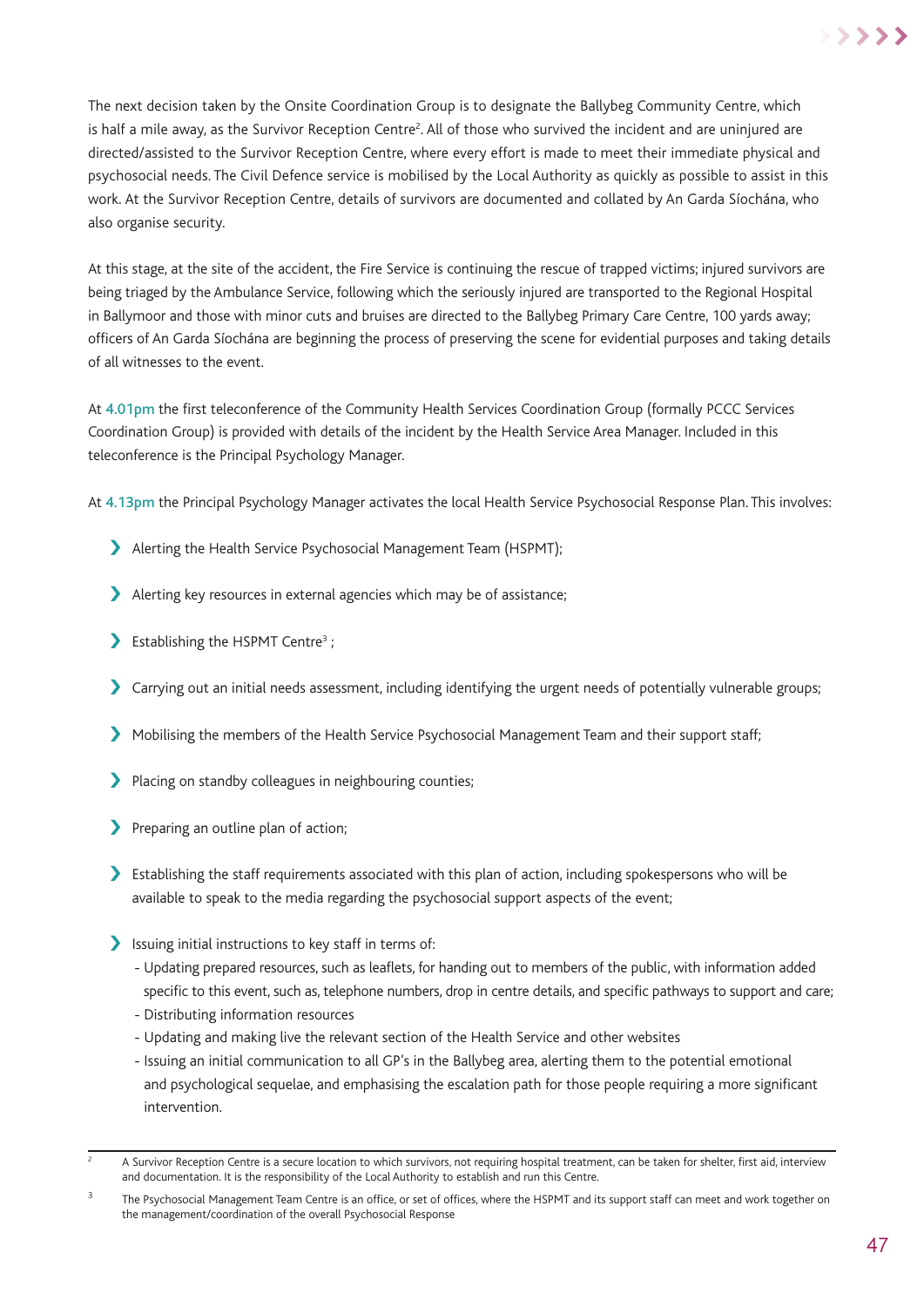

- Putting in place mechanisms for effective and timely communication to, and feedback from, relevant services in the Regional Hospital, the Friends and Relatives Reception Centre, the Survivor Reception Centre and other such sites, so as to inform decision making.

By 4.50pm the last living casualties have left the site and arrangements for dealing with the bodies of the dead have begun. This involves recording all of the details which will be required for later inquests and enquiries and moving the bodies to a Temporary Body Holding Area, close to the scene. At this stage the situation at the site is still fairly chaotic, with the continuous arrival of parents and relatives of those who may have been involved, in a desperate search for information; representatives of the local, national and international media; and "disaster tourists".

At 5.00pm the first meeting of the Local Coordination Group (LCG) is held by teleconference (later meetings will be held in the County Hall in Ballymoor). This meeting is chaired by the local Garda Chief Superintendent and attended by senior representatives from the Local Authority and the Health Service. This is the group which provides strategic direction to the inter-agency response and also provides a link between the local response and relevant Government Departments.

Over the succeeding hours, regular teleconferences/meetings are held of the LCG, the Health Service CMT and the Community Health Services Coordination Group.

At 6.00pm the RTÉ Evening News reports that its best information on the overall position at this stage is as follows:

- > 5 children and 3 adults died at the scene:
- › 4 children and 5 adults were seriously injured and moved by ambulance to the Regional Hospital in Ballymoor; 2 of these children died following their arrival at hospital;
- › 6 children and 2 adults have injuries which are defined as significant but not serious and they too have been moved to the hospital;
- > 12 children and 3 adults have minor cuts and bruises and have been or are being treated in the Ballybeg Primary Care Centre;
- › More than 100 uninjured but very upset and distressed children and adults (including parents, siblings and spouses of casualties) have been escorted to the Ballybeg Community Centre where they are in the care of the Civil Defence Service and are being comforted by local clergy, as well as by locals who claim to have training in and experience of counselling;
- › Fortunately, some children, including all pupils from the infant classes, had already departed for home before the accident happened. Other children, who were not involved, were whisked away home by their parents;
- › The local Coroner has been notified of the incident and, on behalf of the Coroner, An Garda Síochána have taken possession of the bodies of the deceased;
- In State Pathologist is on her way to Ballybeg and arrangements are being made for the series of postmortems which will take place in the Regional Hospital in Ballymoor.

RTÉ also reports that An Garda Síochána has established a Casualty Bureau and the telephone number is provided. Anyone with concerns about a relative, who is missing and may have been involved in the incident, is asked to phone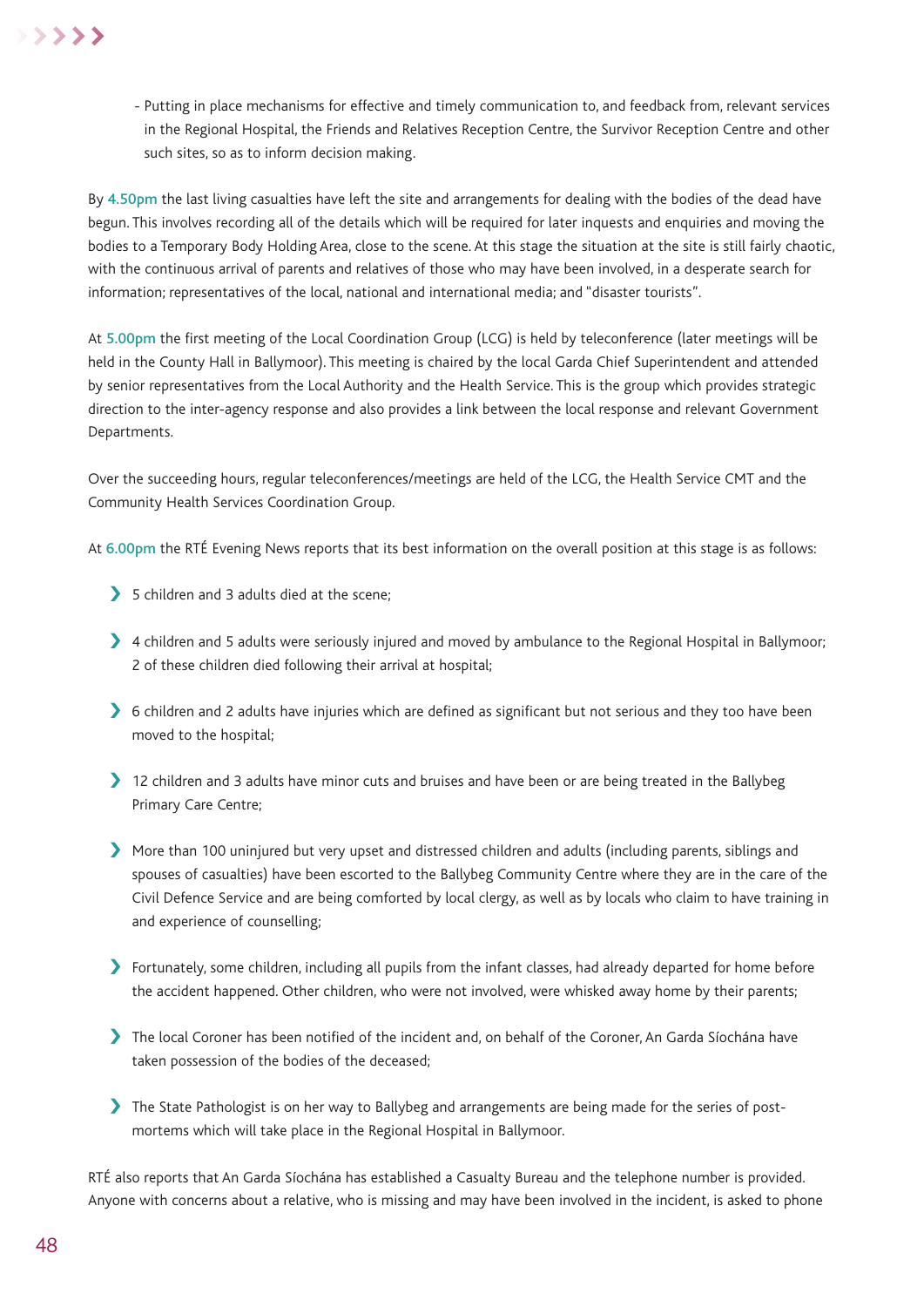$>>>>>$ 

this number and provide details of the person concerned. Following a matching process, the staff of the Casualty Bureau will return later to the key contacts with whatever information they can provide.

In the meantime, many frantic parents/spouses/relatives/friends are at or heading for the Regional Hospital, desperately seeking information on their loved ones. Hospital security staff and An Garda Síochána have been forced to secure the clinical areas of the hospital, so that the treatment of the injured can proceed. Inside and outside the hospital there are scenes of great grief, as parents, spouses and families hope for the best but fear the worst. There is some conflict with reporters and cameramen, who insist on intruding on the privacy of the bereaved in their distress.

A snap shot of the situation at 6.30pm on Tuesday evening, from the perspective of the Health Service Psychosocial Management Team (HSPMT), is as follows:

In the Ballybeg Arms Hotel the devastated parents, siblings and relatives of the dead are in a state of shock, distress and grief. A number of Health Service staff members have been asked to attend and the first two of these have already arrived.

#### *From the perspective of the HSPMT, the principal issues are:*

- › How many approved psychosocial responders are available to attend at the Friends and Relatives Reception Centre?
- › Is specialist input/advice from the Health Service required?
- › Are there adequate resources, such as leaflets, available in order to assist the bereaved?

At the Regional Hospital there are a number of groups who are of particular interest to the HSPMT as follows:

- › Adults and children who have been injured (and possibly traumatised) by the event;
- › The parents, siblings and other relatives of the two children who have died at the hospital;
- › The parents, relatives and friends of the children and adults who have been injured and are in the hospital for treatment;
- › Parents and relatives of adults and children who were involved in the incident but are not actually in the hospital. Some of these are among those who died at the scene and others include those with minor injuries, who are being treated in the Ballybeg Primary Care Centre, as well as some people who are temporarily unaccounted for in the general confusion.

All of these groups are being provided with some level of psychosocial support by relevant staff of the Regional Hospital.

*From the perspective of the HSPMT, the principal issues are:*

- Is there a sufficient number of staff, with the requisite levels of competence and expertise, in the hospital to meet the psychosocial needs as the situation evolves?
- › Are the training and guidance materials which have been provided to these hospital staff appropriate to the task and do they include integration of their efforts into the overall Health Service psychosocial response?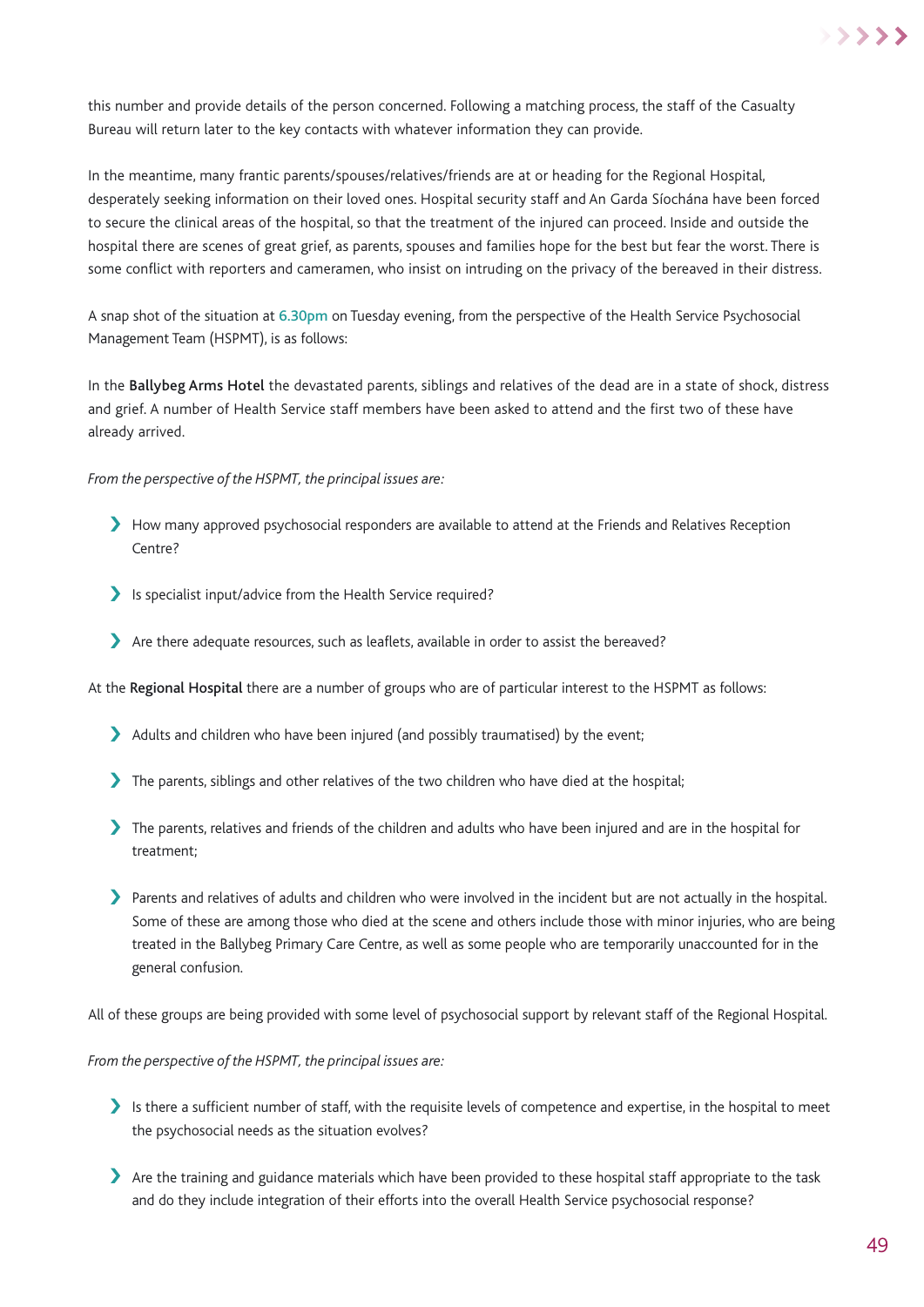- › Are there adequate resources, such as leaflets, available within the hospital for distribution to those who need them?
- › Has a member of staff been designated to provide necessary feedback to the HSPMT?
- › Are systems in place to support appropriate data collection?
- › Are there clear, workable arrangements in place which will allow for the escalation to the appropriate service of individuals who require a higher level of support?

At the Ballybeg Primary Care Centre, some of the adults and children who have been brought there have had their minor cuts and bruises treated and have either moved on to the Survivor Reception Centre in the Ballybeg Community Hall or have gone home.

The situation in the Survivor Reception Centre in the Community Hall is still fairly chaotic, with a number of different statutory services, as well as local voluntary groups and individuals, interacting with the survivors in a number of different ways.

There are a number of groups in the hall who are of interest to the HSPMT as follows:

- > Adults and children who were present at the event;
- In The parents, relatives and friends of the above.

*From the perspective of the HSPMT the principal issues at the Survivor Reception Centre are:*

- > Is additional support/advice needed by the Civil Defence volunteers who are providing a support service in the centre?
- › Are there appropriate and adequate resources, such as leaflets, available to the Civil Defence Service for distribution within the Survivor Reception Centre?

In the wider community, there are a number of groups who are of interest to the HSPMT as follows:

- › Children who attend Ballybeg National School but who, for one reason or another, were not involved in the incident;
- › Children who attend Ballybeg National School and who were present when the accident occurred but were whisked away home by their parents;
- › Adults (some of whom are teachers in the school) and children who either witnessed the accident and/or viewed the scene in the aftermath of the accident;
- › Adults and children who are related to/or are friends of any of the above.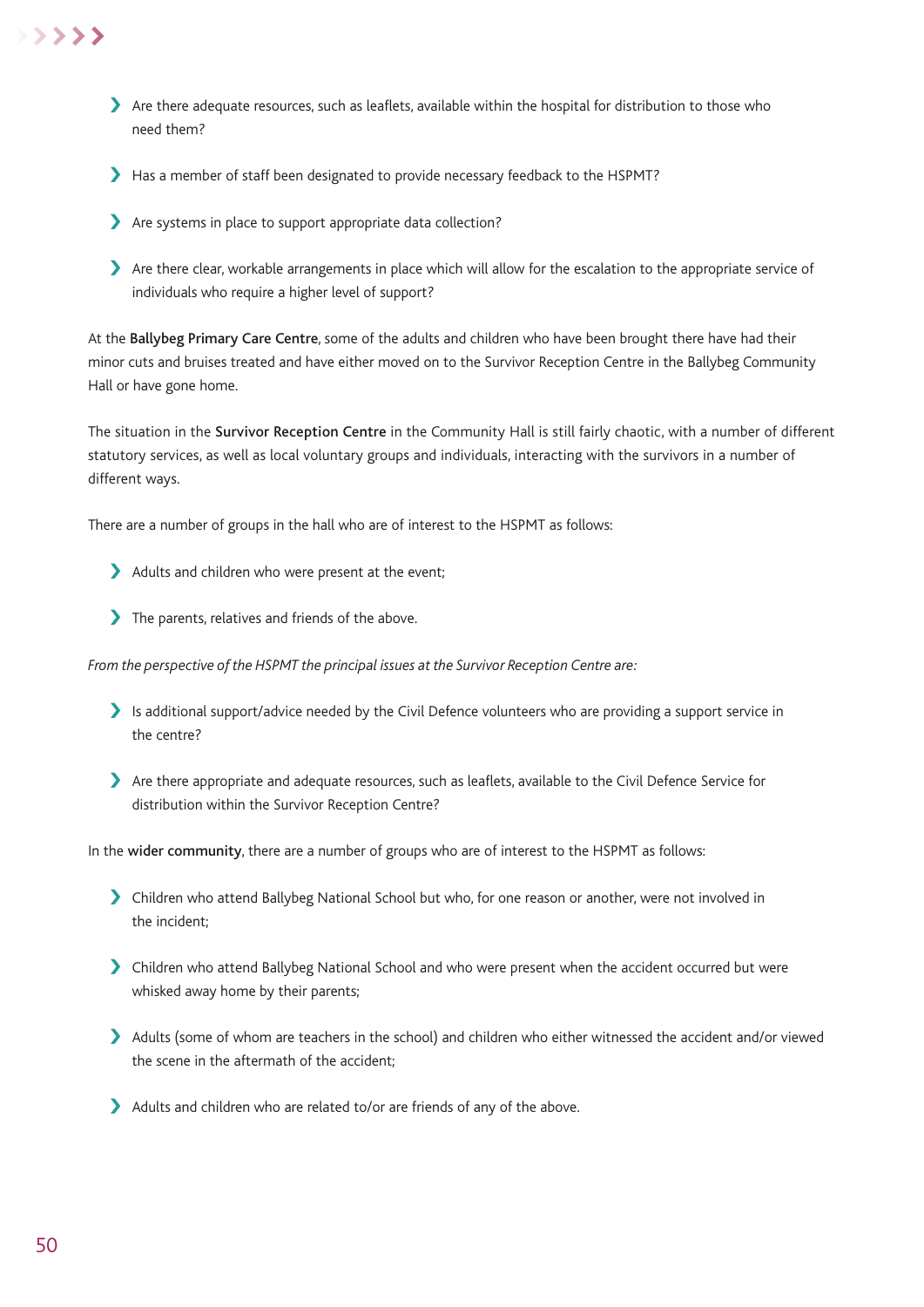*From the perspective of the HSPMT, the principal issues here are:*

- › Engaging with partner agency NEPS in identifying and addressing the needs and concerns of children, parents and teachers and ensuring that clear communication and working arrangements are in place.
- Identifying the family, community and other services in the locality to which those affected may turn to for support; then engaging and consulting with these so as to identify emerging needs and ensure an effective response.
- › Considering the information needs of the public and methods of communication, e.g., the use of media, including social media, schools, churches, youth and sports organisations.

Throughout the evening there are regular meetings of the Local Coordination Group, the Health Service CMT and the Community Health Services Coordination Group. In the main, these meetings are dominated by arrangements for the care of casualties, the care of families, the handling of bodies, liaison with Government Departments and the provision of information to the media.

At 7.30pm there is an inter-denominational religious service in the local church, where prayers are said for all of the victims and the bereaved.

At 8.30pm the Principal Psychology Manager is contacted and advised that the next meeting of the Health Service CMT will be at 9.00pm and a report on the activation of the Psychosocial Response Plan is required for that meeting.

At the meeting the Principal Psychology Manager reports on the arrangements that are in place for tomorrow and subsequent days.

#### • • • •

A snapshot of the situation at 8.00am on Wednesday morning, from the perspective of the Health Service Psychosocial Management Team, is as follows:

The Friends and Relatives Centre at Ballybeg Arms Hotel has been wound down, as families have returned to their own homes where they are being supported by relatives, neighbours and friends and begin to make preparations for the burial of their loved ones. The Survivor Reception Centre at the Ballybeg Community Centre has also been closed down.

#### At the Regional Hospital:

- › There are 2 children and 1 adult in intensive care; 5 children and 5 adults have been admitted to the wards and 2 children and 1 adult have been transferred to Beaumont Hospital, Dublin.
- › The bodies of the 2 children who died remain in the Hospital Mortuary.
- › Preparations are underway for the commencement of the 10 post-mortems which are likely to start later in the day, continue on Thursday and finish on Friday.

>>>>>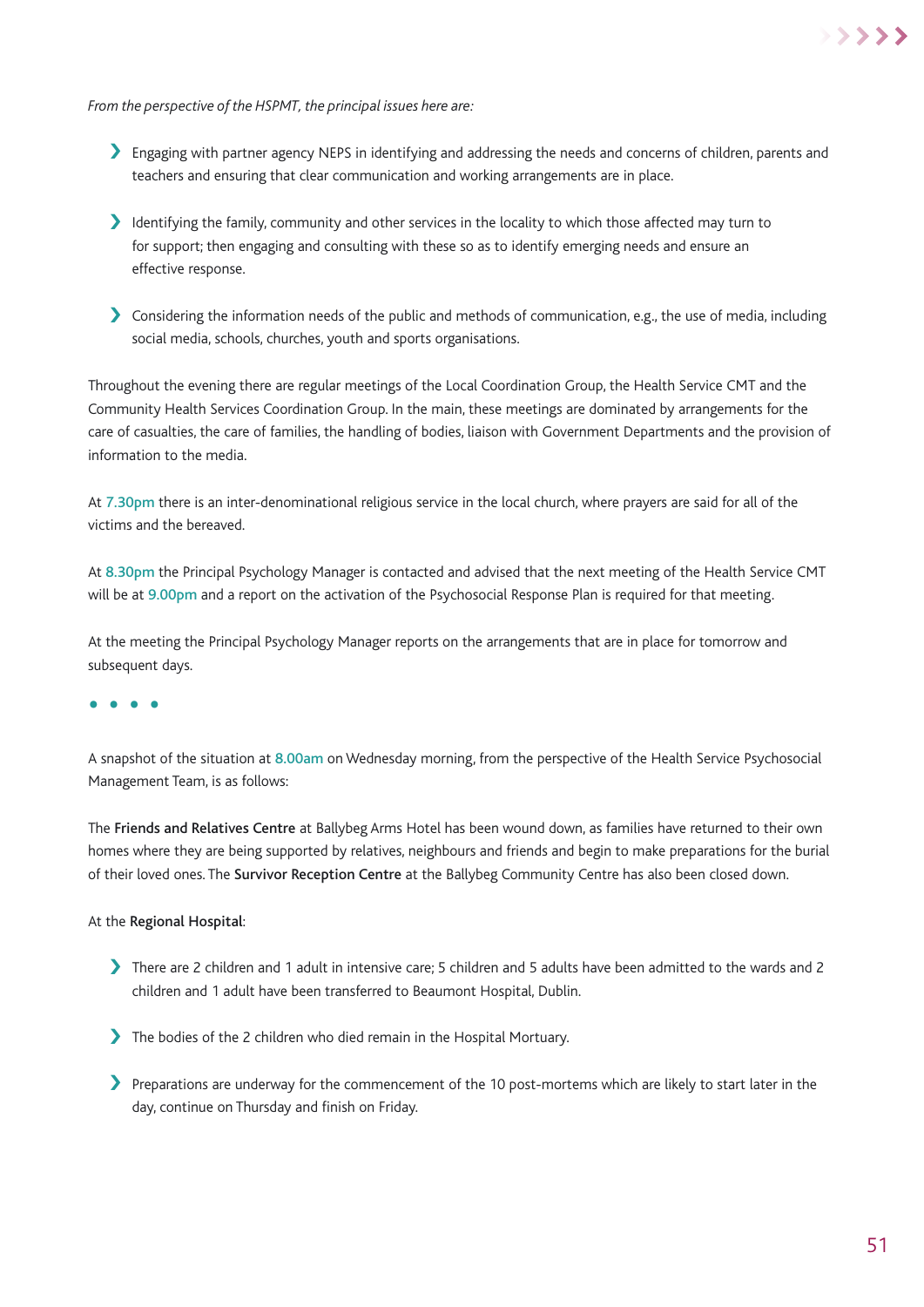*From the perspective of the HSPMT the principal issues are:*

 $>>> > >$ 

- › What structure is in place (or will be put in place) to manage the overall psychosocial response, to coordinate the actions across different locations, to collect and process data for all locations, to prepare reports for the Health Service CMT, to prepare media statements, including social media responses, to allocate and relieve staff, to integrate staff from other organisations and other parts of the Health Service into the response and to monitor and quality assure all aspects of the psychosocial response?
- › How can the Health Service and other agencies consult and engage with the Ballybeg community and what would be the appropriate time scale in which to do so?
- › How can key staff be relieved/replaced in a way that facilitates Major Emergency related work while allowing critical "day to day" issues to also be dealt with?
- › How can staff "burnout" be avoided?
- › How can the psychosocial response service at the Regional Hospital be maintained; are extra resources required and, if so, where will they come from; is more liaison/coordination/support required and, if so, how can it be provided?
- Is adequate psychosocial support being provided to families who have travelled to Beaumont Hospital to be with the victims who are being treated there?
- › How can psychosocial support be provided to families who must take part in the process of identifying victims, which will take place over the next few days, as part of the post-mortem process?
- › Who will organise interaction with the Family Liaison Officers of An Garda Síochána?
- › What tailored material/resources are required for the various groups which require support in terms of printed material, leaflets, website, Facebook, Twitter, etc.?
- › Can material be prepared for issue to all news and social media, for inclusion in articles, etc., about the event which will point those involved towards the advice and support which is available?
- $\blacktriangleright$  Are there spokespersons available who can speak to the local, national and, possibly, the international media, regarding the psychosocial support aspects of the event?
- › Should an information outlet be established in Ballybeg, either in conjunction with a broader inter-agency Information Centre or, if one is not being organised, at the Primary Care Centre, and what individuals are required to man this centre; are such individuals available and what materials/resources need to be available at such a centre and can these be prepared quickly?
- › What psychosocial support will be required for families and friends at the upcoming funerals and how will that support be provided?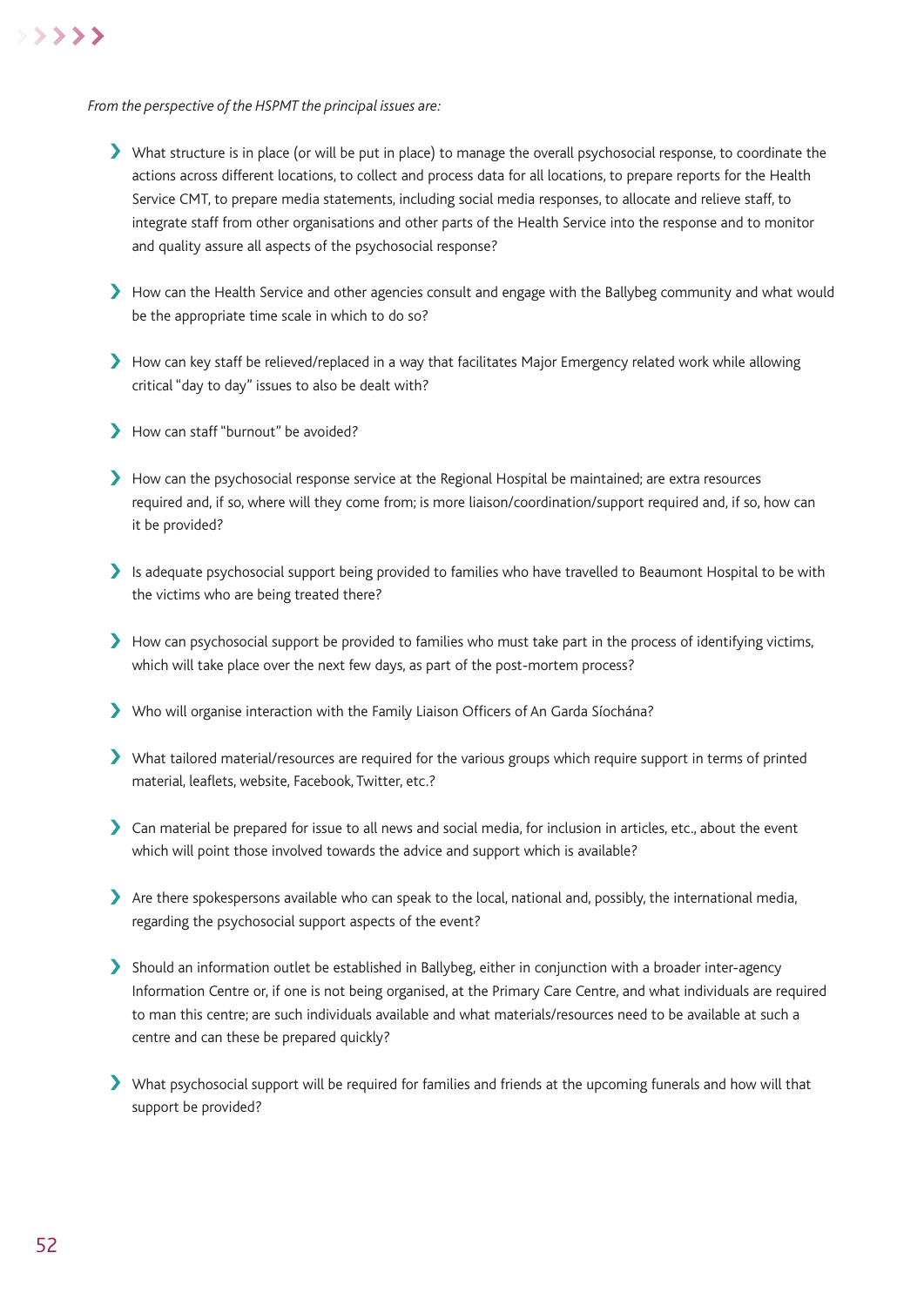## Appendix 4 – Annual Psychosocial Response Preparedness Appraisal

It is desirable that consistent and effective arrangements are in place across the country which will enable the health services to lead an appropriate psychosocial response in the aftermath of a Major Emergency.

To this end the Health Service Senior Area Manager in each designated Health Service area should carry out and document (or have carried out and documented) an annual appraisal of local psychosocial response preparedness (commencing at the end of 2014).

To facilitate the appraisal process, a form has been prepared for completion by (or for) the Health Service Senior Area Manager at the end of 2014. While the format of this appraisal is self assessment, answers should be evidence based – with written evidence (e.g., lists of group members, dates of meetings, exercise reports) where possible.

This form will be changed in later years as the psychosocial response preparedness process develops and evolves.

Before the end of January each year copies of the completed form for the previous year should be forwarded to:

- $\rightarrow$  The relevant Health Service Regional Manager, and
- $\rightarrow$  The National Directorate for Mental Health

>>>>>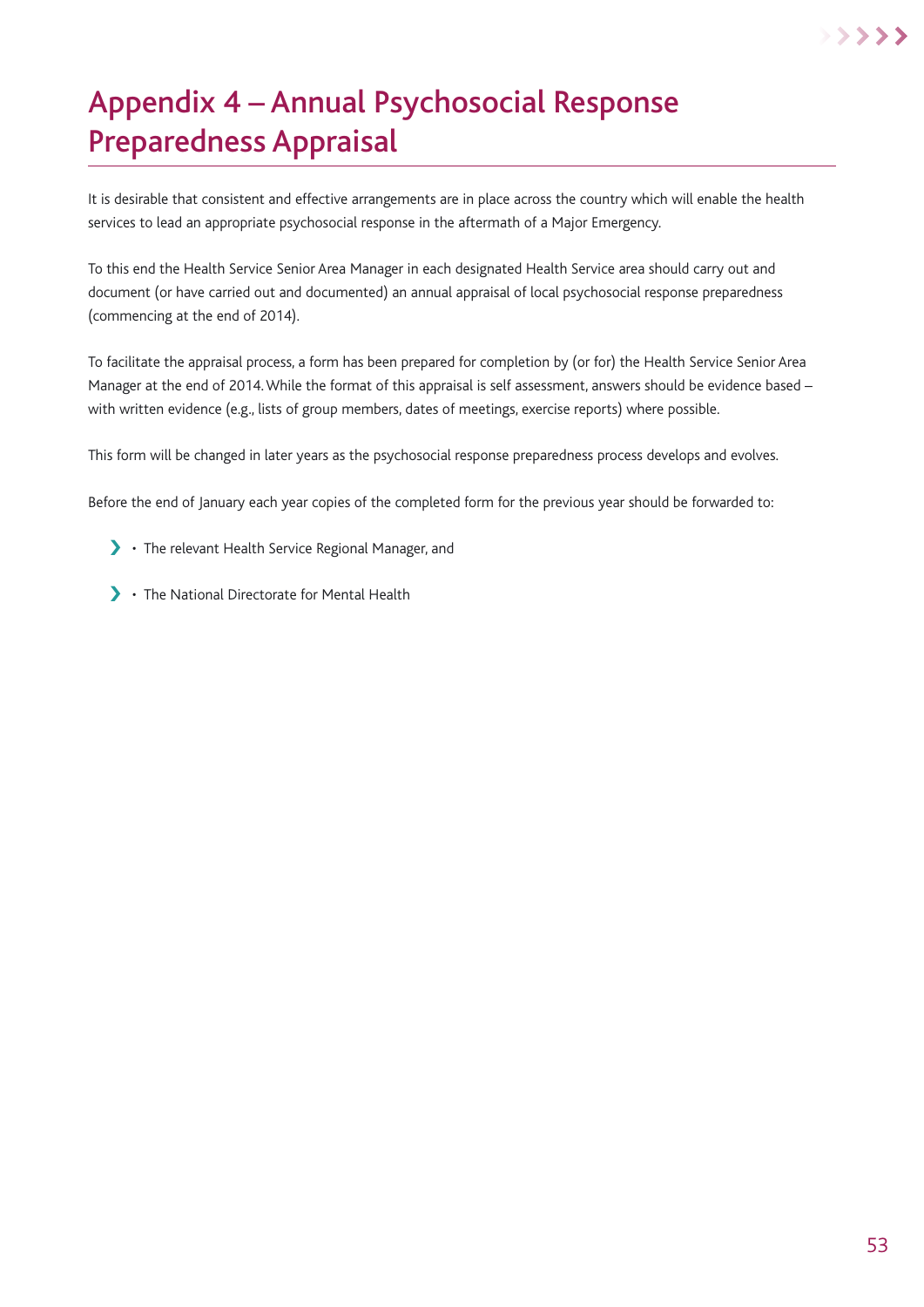# Annual Psychosocial Response Preparedness Appraisal Form – 2014

| Please indicate, with a tick in the appropriate Yes or No box, whether, or not, each of the following statements is an<br>accurate reflection of the position within the area. |     |           |  |  |  |
|--------------------------------------------------------------------------------------------------------------------------------------------------------------------------------|-----|-----------|--|--|--|
|                                                                                                                                                                                | Yes | <b>No</b> |  |  |  |
| 1 Responsibility for leading psychosocial response preparedness in the Area has been formally assigned<br>to                                                                   |     |           |  |  |  |
| 2 A local Health Service Psychosocial Management Team is in place and met  times during the year                                                                               |     |           |  |  |  |
| 3 A local Psychosocial Response Plan, with appropriate activation arrangements, is in place,<br>dated                                                                          |     |           |  |  |  |
| 4 All key Health Service staff in the Area have been trained so that they are familiar with the Plan and<br>their roles in it.                                                 |     |           |  |  |  |
| 5 A network analysis of local psychosocial services has been completed and incorporated, where<br>relevant, into the local Psychosocial Response Plan                          |     |           |  |  |  |
| 6 Relevant Service Level Agreements have been enhanced, where appropriate                                                                                                      |     |           |  |  |  |
| 7 A Partner Agencies Psychosocial Group is in place and met  times during the year                                                                                             |     |           |  |  |  |
| 8 Appropriately trained Health Service personnel are available to deliver on key roles in the Strategic<br>Stepped Model of Care                                               |     |           |  |  |  |
| 9 Local psychosocial responders have been approved, as appropriate                                                                                                             |     |           |  |  |  |
| 10 Liaison has been established with local acute hospital services in terms of the provision of care,<br>collation of data, etc                                                |     |           |  |  |  |

 $>>> >>$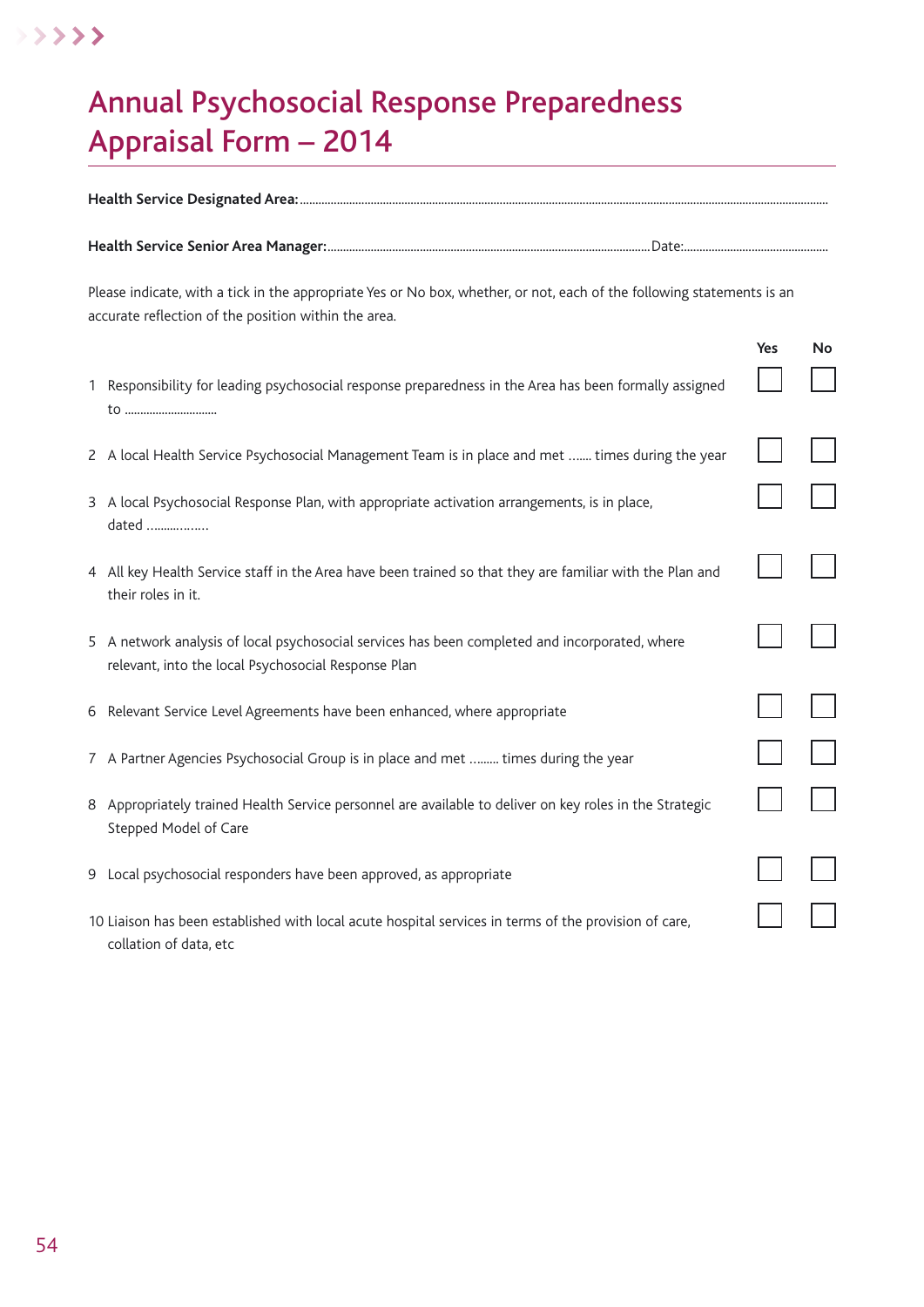## Appendix 5 – Working Group Membership and Consultation Process

#### **Membership of the Working Group**

Ms. Catherine Brogan, National Planning Specialist, Mental Health, HSE - Chair to June 2013 - Executive Director, Samaratins Ireland, from June 2013

Mr. Pat O'Riordan, Specialist in Emergency Management, HSE National Emergency Management Office - Chair from June 2013

Dr. Eddie Murphy, Principal Psychologist, Manager PCCC Psychology Services, HSE Carlow/Kilkenny Community Care Services

Ms. Angela Flavin, Senior Clinical Psychologist, PCCC Psychology Services Donegal, HSE West

Ms. Una Marren, Deputy Director of Nursing/Policy and Procedure Co-ordinator, Mater University Hospital, Dublin

Ms. Helena Cogan, Co-ordinator of Training and Support Services, Suicide Resource Office, HSE South

Dr. John Tobin, College of Psychiatrists of Ireland

Mr. Jim Ryan, Specialist in Mental Health, HSE

#### **External Advisor to the Working Group**

Professor Jonathan I. Bisson, Professor in Psychiatry, Institute of Psychological Medicine and Clinical Neuroscience, Cardiff University

>>>>>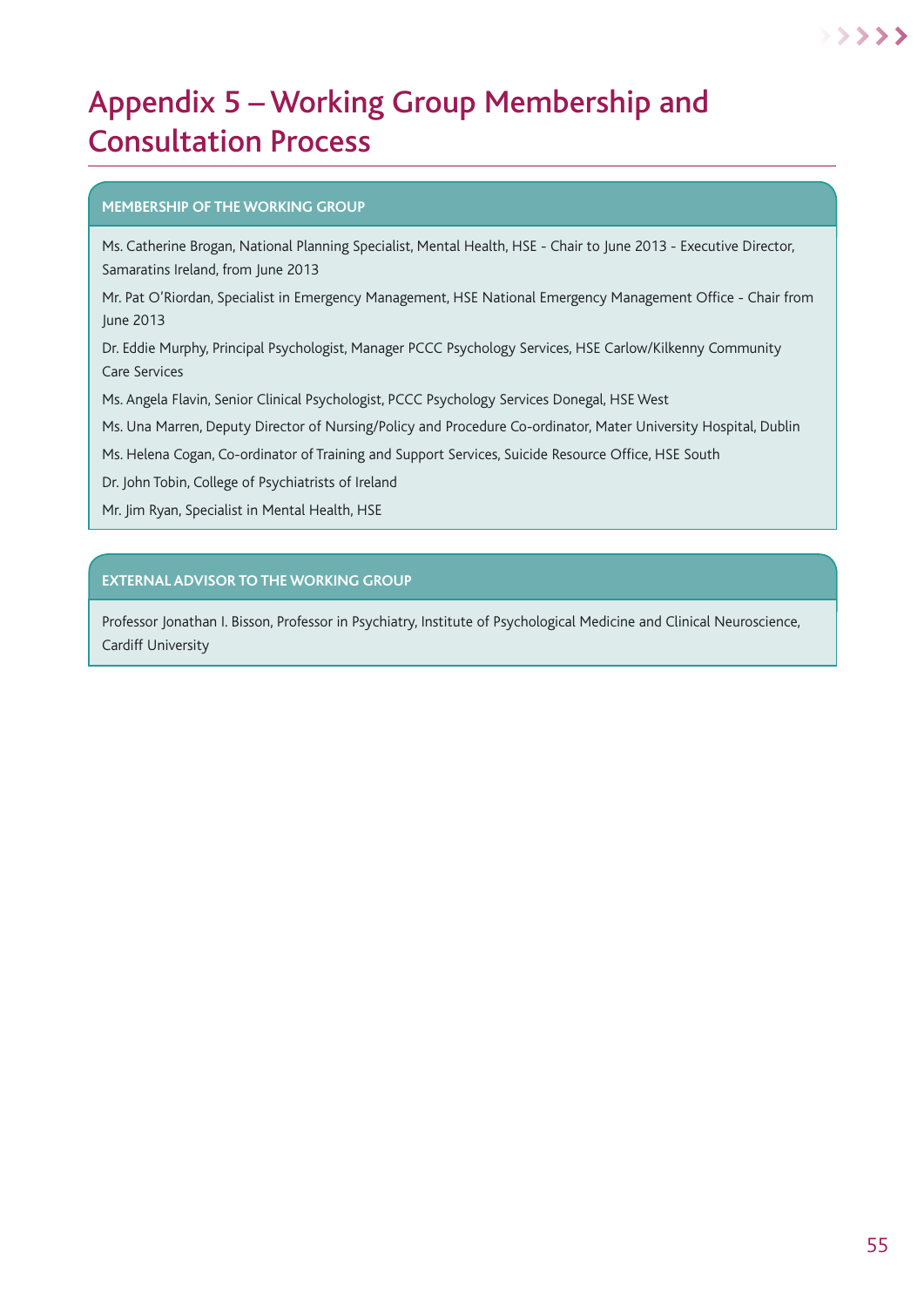#### **The following were Consulted in June 2013**

The National Vision for Change Working Group The National Strategic Management Group The College of Psychiatrists of Ireland The Irish College of General Practitioners The Mental Health Commission The National Educational Psychological Service The Heads of Psychology Services Ireland Mr. Martin Rogan, HSE Assistant National Director, Mental Health Mr. Gavin Maguire, HSE Assistant National Director, Emergency Management Mr. Gerry O'Dwyer, RDO, Dublin/Mid-Leinster, HSE Dr. Ian Daly, HSE National Clinical Lead for Mental Health Mr. Alan Doran, Principal Clinical Psychologist, HSE Dublin/North East Ms. Eithne Cusack, HSE Nursing and Midwifery Practice Development Unit Mr. Brian Murphy, HSE National Primary Care Manager Dr. Gerard O'Neill, Director of Counselling, HSE South Ms. Fiona Ward, Director of Counselling, HSE Dublin/North East Ms. Susan Kenny, National Office for Suicide Prevention

#### **Submissions on the Draft Guidance Document were Received from**

Mr. Jim Walsh, Training & Development Officer, Irish Advocacy Network

Ms. Anne Barrett, Social Work Team Leader, Carlow/Kilkenny Mental Health Services

Mr. Vincent Cronly, HSE Emergency Management, Dublin Mid Leinster

Dr. Ed O'Dea, Principal Clinical Psychologist, St. Joseph's Hospital, Limerick

Ms. Sharon Eustace, Senior Psychologist, National Educational Psychological Service

Ms. Marie Faughey, Area Manager Children and Family Services, HSE Dublin South West, Kildare West Wicklow

Dr. Stephen McLearie, Consultant Child and Adolescent Psychiatrist, Clinical Director, Mater Child and Adolescent Mental Health Service